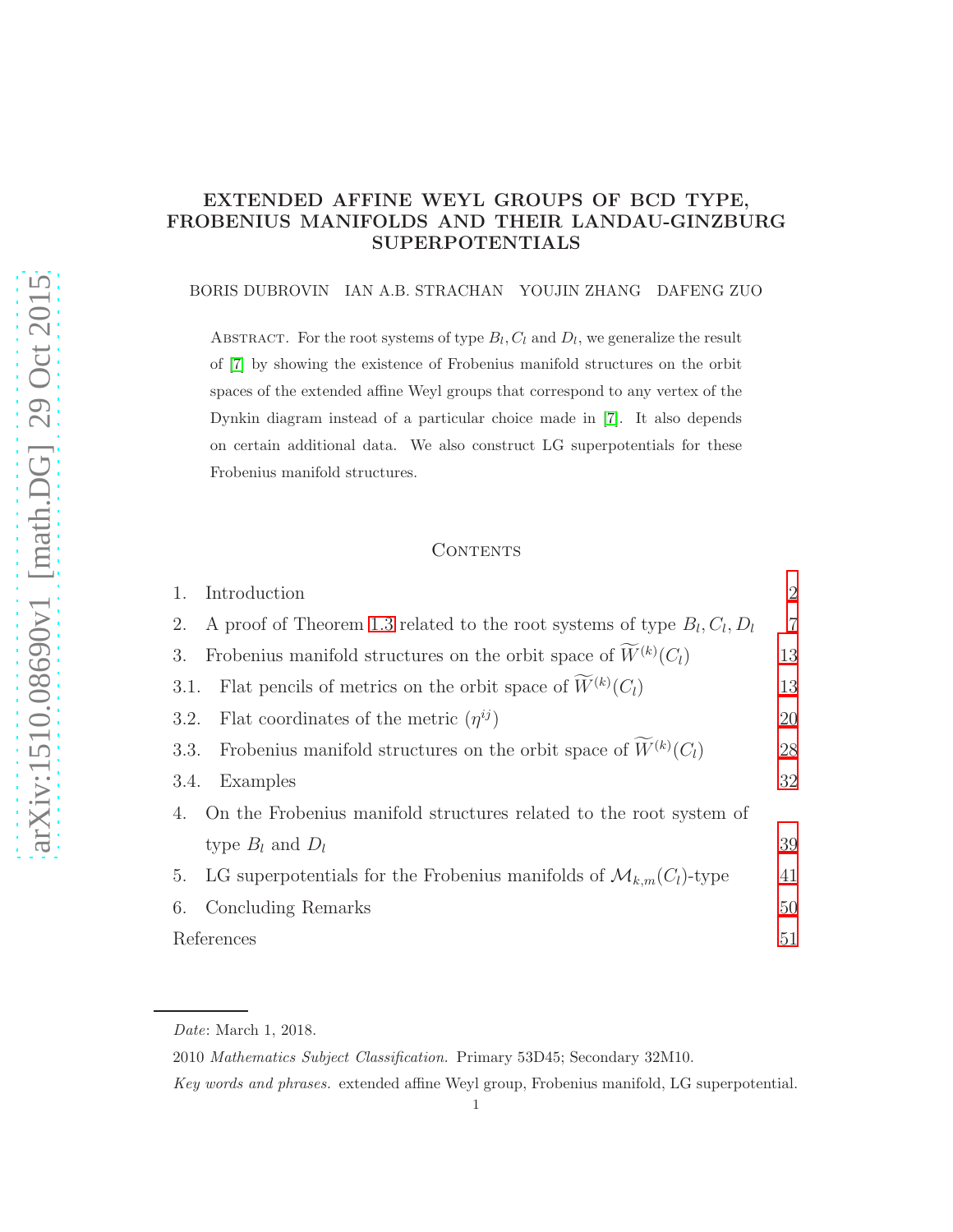#### 1. Introduction

<span id="page-1-0"></span>Let R be an irreducible reduced root system defined in an  $l$ -dimensional Euclidean space  $V$  with the Euclidean inner product  $( , )$ . We fix a basis of simple roots  $\alpha_1, \ldots, \alpha_l$  and denote by  $\alpha_j^{\vee}, j = 1, 2, \cdots, l$  the corresponding coroots. The Weyl group  $W$  is generated by the reflections

$$
\mathbf{x} \mapsto \mathbf{x} - (\alpha_j^{\vee}, \mathbf{x})\alpha_j, \quad \forall \mathbf{x} \in V, \ j = 1, \dots, l.
$$
 (1.1)

Recall that the *Cartan matrix* of the root system has integer entries  $A_{ij} = (\alpha_i, \alpha_j^{\vee})$ satisfying  $A_{ii} = 2$ ,  $A_{ij} \leq 0$  for  $i \neq j$ . The semi-direct product of W by the lattice of coroots yields the affine Weyl group  $W_a$  that acts on V by the affine transformations

$$
\mathbf{x} \mapsto w(\mathbf{x}) + \sum_{j=1}^{l} m_j \alpha_j^{\vee}, \quad w \in W, \ m_j \in \mathbb{Z}.
$$
 (1.2)

We denote by  $\omega_1, \ldots, \omega_l$  the fundamental weights defined by the relations

$$
(\omega_i, \alpha_j^{\vee}) = \delta_{ij}, \quad i, j = 1, \dots, l. \tag{1.3}
$$

Note that the root system R is one of the type  $A_l, B_l, C_l, D_l, E_6, E_7, E_8, F_4, G_2$ . In what follows the Euclidean space V and the basis  $\alpha_1, \ldots, \alpha_l$  of the simple roots will be defined as in Plate I-IX of [\[2\]](#page-51-1). Let us fix a simple root  $\alpha_k$  and define an extension of the affine Weyl group  $W_a$  in a similar way as it is done in [\[7\]](#page-51-0).

**Definition 1.1.** The extended affine Weyl group  $\overline{W} = \overline{W}^{(k)}(R)$  acts on the extended space

$$
\widetilde{V}=V\oplus\mathbb{R}\,,
$$

it is generated by the transformations

$$
x = (\mathbf{x}, x_{l+1}) \mapsto (w(\mathbf{x}) + \sum_{j=1}^{l} m_j \alpha_j^{\vee}, x_{l+1}), \quad w \in W, \ m_j \in \mathbb{Z}, \tag{1.4}
$$

and

$$
x = (\mathbf{x}, x_{l+1}) \mapsto (\mathbf{x} + \gamma \,\omega_k, \ x_{l+1} - \gamma). \tag{1.5}
$$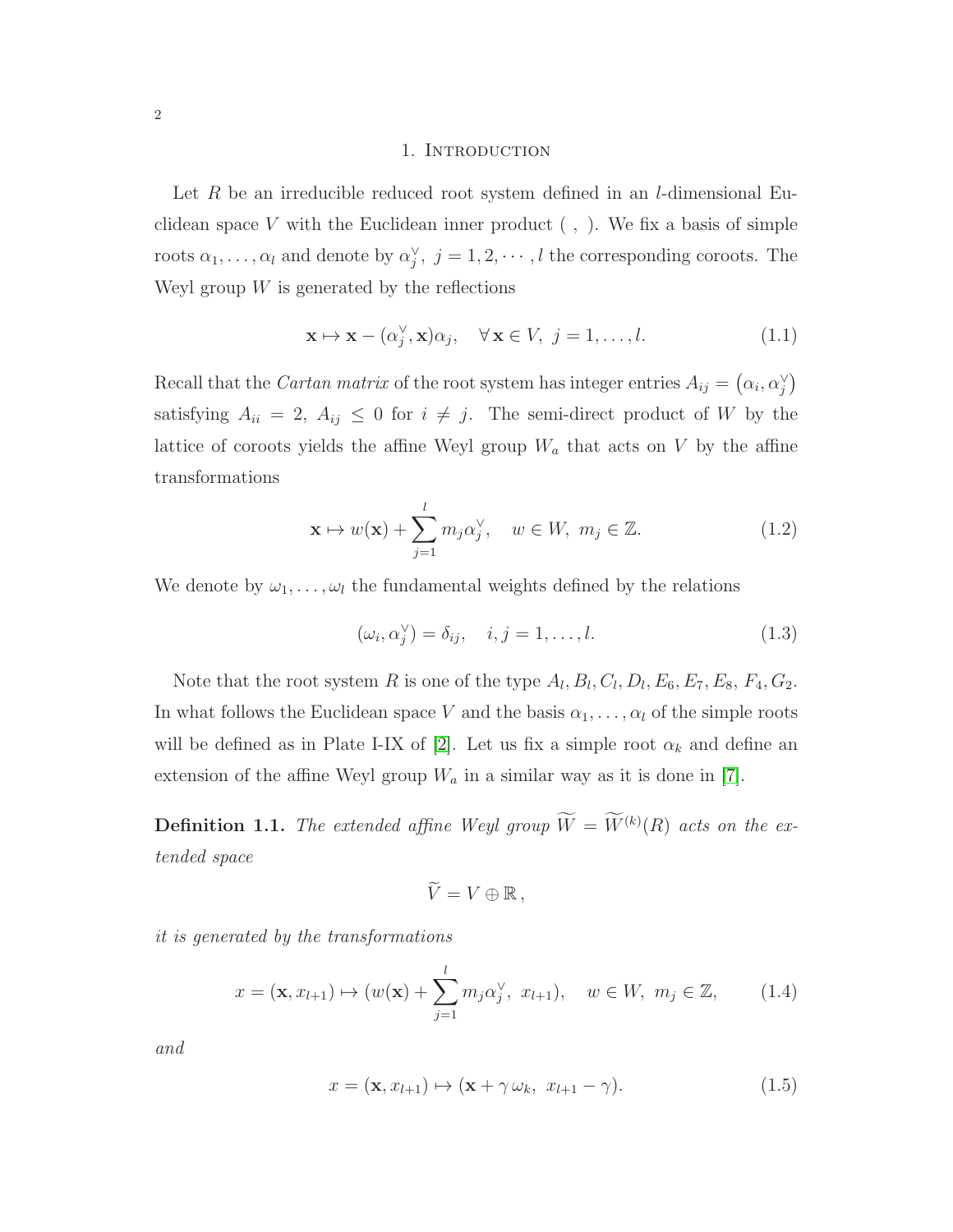Here  $1 \leq k \leq l$ ,  $\gamma = 1$  except for the cases when  $R = B_l$ ,  $k = l$  and  $R = F_4$ ,  $k = 3$ or  $k = 4$ , in these three cases  $\gamma = 2$ .

The above definition of the extended affine Weyl group coincides with the one given in [\[7\]](#page-51-0) for the particular choice of  $\alpha_k$  that is made there. We note that in the cases for which  $\gamma = 1$  the number  $\frac{1}{2}(\alpha_k, \alpha_k)$  are integers, while for the three exceptional cases  $\frac{1}{2}(\alpha_k, \alpha_k) = \frac{1}{2}$ .

Let us introduce coordinates  $x_1, \ldots, x_l$  on the space V by

$$
\mathbf{x} = x_1 \alpha_1^{\vee} + \dots + x_l \alpha_l^{\vee}.
$$
 (1.6)

Denote by  $f = det(A_{ij})$  the determinant of the Cartan matrix of the root system R.

**Definition 1.2** ([\[7\]](#page-51-0)).  $A = A^{(k)}(R)$  is the ring of all W-invariant Fourier polynomials of the form

$$
\sum_{m_1,\dots,m_{l+1}\in\mathbb{Z}} a_{m_1,\dots,m_{l+1}} e^{2\pi i(m_1x_1+\dots+m_lx_l+\frac{1}{f}m_{l+1}x_{l+1})}
$$

bounded in the limit

<span id="page-2-3"></span>
$$
\mathbf{x} = \mathbf{x}^0 - i\omega_k \tau, \quad x_{l+1} = x_{l+1}^0 + i\tau, \quad \tau \to +\infty \tag{1.7}
$$

for any  $x^0 = (\mathbf{x}^0, x_{l+1}^0)$ .

We introduce a set of numbers

<span id="page-2-1"></span>
$$
d_j = (\omega_j, \omega_k), \quad j = 1, \dots, l \tag{1.8}
$$

and define the following Fourier polynomials [\[7\]](#page-51-0)

<span id="page-2-0"></span>
$$
\tilde{y}_j(x) = e^{2\pi i d_j x_{l+1}} y_j(\mathbf{x}), \quad j = 1, ..., l,
$$
\n(1.9)

$$
\tilde{y}_{l+1}(x) = e^{\frac{2\pi i}{\gamma}x_{l+1}}.
$$
\n(1.10)

Here  $y_1(\mathbf{x}), \ldots, y_l(\mathbf{x})$  are the basic  $W_a$ -invariant Fourier polynomials defined by

<span id="page-2-2"></span>
$$
y_j(\mathbf{x}) = \frac{1}{n_j} \sum_{w \in W} e^{2\pi i(\omega_j, w(\mathbf{x}))}, \quad n_j = \# \{ w \in W | e^{2\pi i(\omega_j, w(\mathbf{x}))} = e^{2\pi i(\omega_j, \mathbf{x})} \}. \tag{1.11}
$$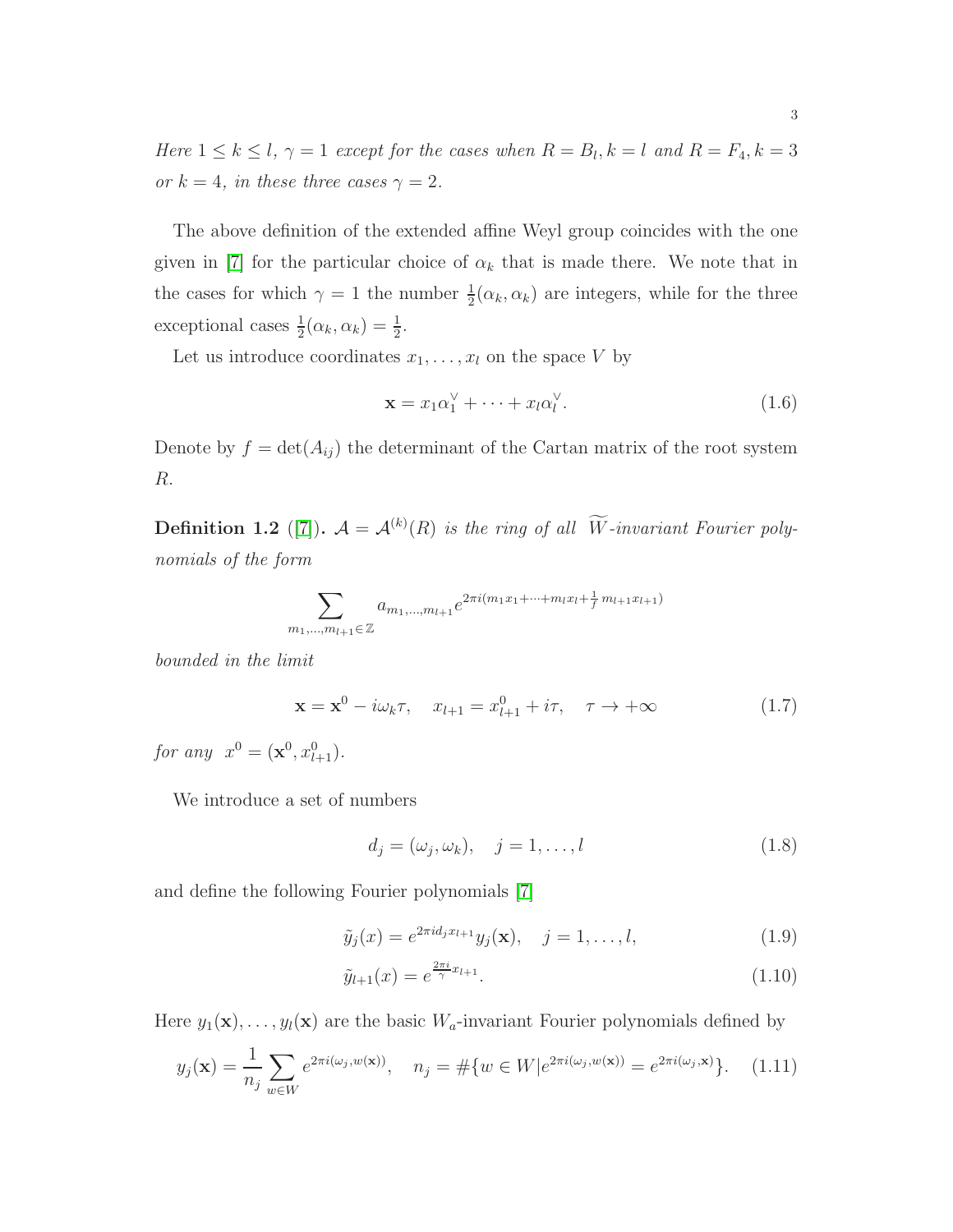It was shown in [\[7\]](#page-51-0) that for some particular choices of the simple root  $\alpha_k$ , a Chevalley-type theorem holds true for the ring  $A$ , i.e., it is isomorphic to the polynomial ring generated by  $\tilde{y}_1, \ldots, \tilde{y}_{l+1}$ , and thus the orbit space defined as  $\mathcal{M} = \text{Spec } \mathcal{A}$  of the extended affine Weyl group  $\widetilde{W}$  is an affine algebraic variety of dimension  $l+1$ . In [\[7\]](#page-51-0) it was further proved that on such an orbit space there exists a Frobenius manifold structure whose potential is a polynomial of  $t^1, \ldots, t^{l+1}, e^{t^{l+1}}$ . Here  $t^1, \ldots, t^{l+1}$  are the flat coordinates of the Frobenius manifold. For the root system of type  $A_l$ , there is in fact no restrictions on the choice of  $\alpha_k$ . However, for the root systems of type  $B_l, C_l, D_l, E_6, E_7, E_8, F_4, G_2$  there is only one choice for each.

In [\[18\]](#page-51-2) Slodowy pointed out that the Chevalley-type theorem of [\[7\]](#page-51-0) is a consequence of the results of Looijenga and Wirthmüller  $[13, 14, 20]$  $[13, 14, 20]$  $[13, 14, 20]$ , and in fact it holds true for any choice of the base element  $\alpha_k$ , or equivalently, for any fixed vertex of the Dynkin diagram. So we have

<span id="page-3-0"></span>**Theorem 1.3** ([\[18,](#page-51-2) [20,](#page-52-0) [13,](#page-51-3) [14\]](#page-51-4)). The ring A is isomorphic to the ring of polynomials of  $\tilde{y}_1(x), \cdots, \tilde{y}_{l+1}(x)$ .

A natural question, as it was pointed out in [\[7,](#page-51-0) [18\]](#page-51-2), is whether the geometric structures that were revealed in [\[7\]](#page-51-0) also exist on the orbit spaces of the extended affine Weyl groups for an arbitrary choice of the root  $\alpha_k$ ? The purpose of the present paper is to give an affirmative answer to this question for the root systems of type  $B_l, C_l$  and also for  $D_l$ . It will be organized as follows.

In Sec[.2](#page-6-0) we give an elementary proof of Theorem [1.3](#page-3-0) that is based on the proof of the Chevalley type theorem given in [\[7\]](#page-51-0).

Let M be the orbit space of the extended affine Weyl group  $\widetilde{W}^{(k)}(C_l)$  and  $\widetilde{\mathcal{M}}$ a covering of  $\mathcal{M} \setminus {\tilde{y}_{l+1} = 0}$ . In Sec[.3,](#page-12-0) firstly we introduce an indefinite metric (, )<sup>∼</sup> on  $\widetilde{V} = V \oplus \mathbb{R}$  given by

$$
(dx_s, dx_n)^\sim = \frac{s}{4\pi^2}, \quad (dx_s, dx_{l+1})^\sim = 0, \quad (dx_{l+1}, dx_{l+1})^\sim = -\frac{1}{4k\pi^2} \quad (1.12)
$$

for  $1 \leq s \leq n \leq l$ . The projection

 $P \cdot \widetilde{V} \rightarrow \widetilde{M}$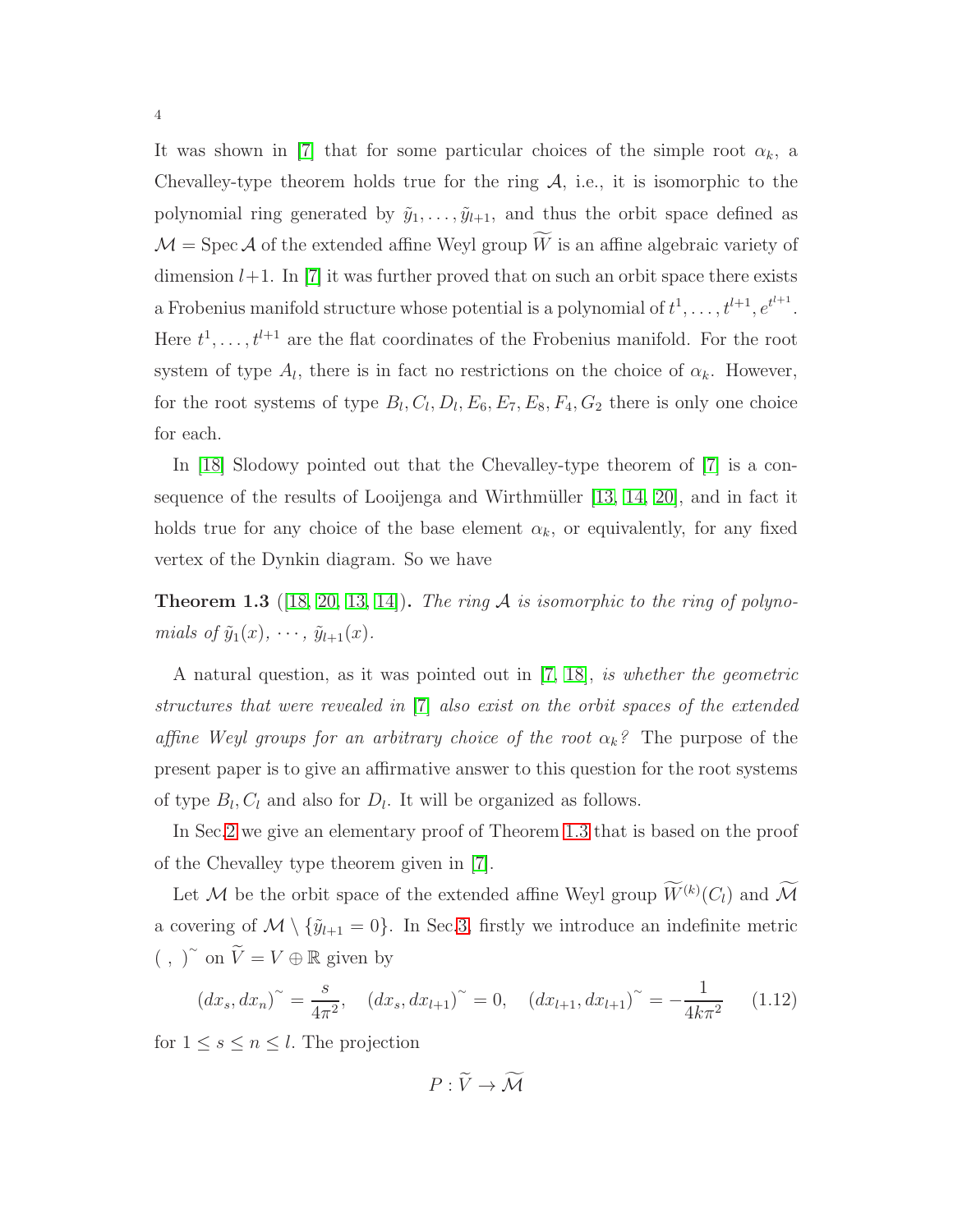induces the following symmetric bilinear form on  $T^*\mathcal{M}$ :

$$
g^{ij}(y) := \sum_{a,b=1}^{l+1} \frac{\partial y^i}{\partial x^a} \frac{\partial y^j}{\partial x^b} (dx^a, dx^b)^\sim,
$$
\n(1.13)

where  $y^1 = \tilde{y}_1, \ldots, y^l = \tilde{y}_l, y^{l+1} = \log \tilde{y}_{l+1} = 2\pi i x_{l+1}$ . Afterwards, on certain open subset U of M we construct a flat pencil of metrics  $g^{ij}(y)$  and  $\eta^{ij}(y)$ , where

<span id="page-4-0"></span>
$$
\eta^{ij}(y) := \mathcal{L}_e g^{ij}(y) \tag{1.14}
$$

and the vector field e has the form

$$
e = \sum_{j=k}^{l} c_j \frac{\partial}{\partial y^j}.
$$
\n(1.15)

It depends on the choice of an integer m in the range  $0 \le m \le l - k$ . Namely, for a given m the coefficients  $c_k, \dots, c_l$  are defined by the generating function  $\sum_{j=k}^{l} c_j u^{l-j} = (u+2)^m (u-2)^{l-k-m}$ . Furthermore, we show that

Main Theorem 1. (Theorem [3.14](#page-29-0)) For any fixed integer  $0 \le m \le l - k$ , there exists a unique Frobenius manifold structure, denoted by  $\mathcal{M}_{k,m}(C_l)$ , of charge  $d = 1$  living on the covering of the orbit space  $\mathcal{M} \setminus \{t^{l-m} = 0\} \cup \{t^l = 0\}$ of  $\widetilde{W}^{(k)}(C_l)$  polynomial in  $t^1, \cdots, t^{l+1}, \frac{1}{t^{l-1}}$  $\frac{1}{t^{l-m}}, \frac{1}{t^l}$  $\frac{1}{t^l}$ ,  $e^{t^{l+1}}$  for a suitable choice of flat coordinates  $t^1, \dots, t^{l+1}$  for the metric [\(1.14\)](#page-4-0) (see Theorem [3.10](#page-24-0) below) such that

- (1) The unity vector field e coincides with  $\sum_{n=1}^l$  $j=k$  $c_j$ ∂  $\frac{\partial}{\partial y^j} =$ ∂  $\frac{\partial}{\partial t^k}$ ;
- (2) The Euler vector field has the form

$$
E = \sum_{\alpha=1}^{l} \tilde{d}_{\alpha} t^{\alpha} \frac{\partial}{\partial t^{\alpha}} + \frac{1}{k} \frac{\partial}{\partial t^{l+1}},\tag{1.16}
$$

where  $\tilde{d}_1, \ldots, \tilde{d}_l$  are defined in  $(3.62)$ – $(3.64)$ .

(3) The invariant flat metric and the intersection form of the Frobenius manifold structure coincide respectively with the metric  $(\eta^{ij}(t))$  and  $(g^{ij}(t))$  on the covering of  $\mathcal{M} \setminus \{t^{l-m} = 0\} \cup \{t^l = 0\}.$ 

In Sec[.4](#page-38-0) we further show that for the root systems of type  $B_l$  and  $D_l$  we can apply a similar construction as the one for the root system of type  $C_l$ . The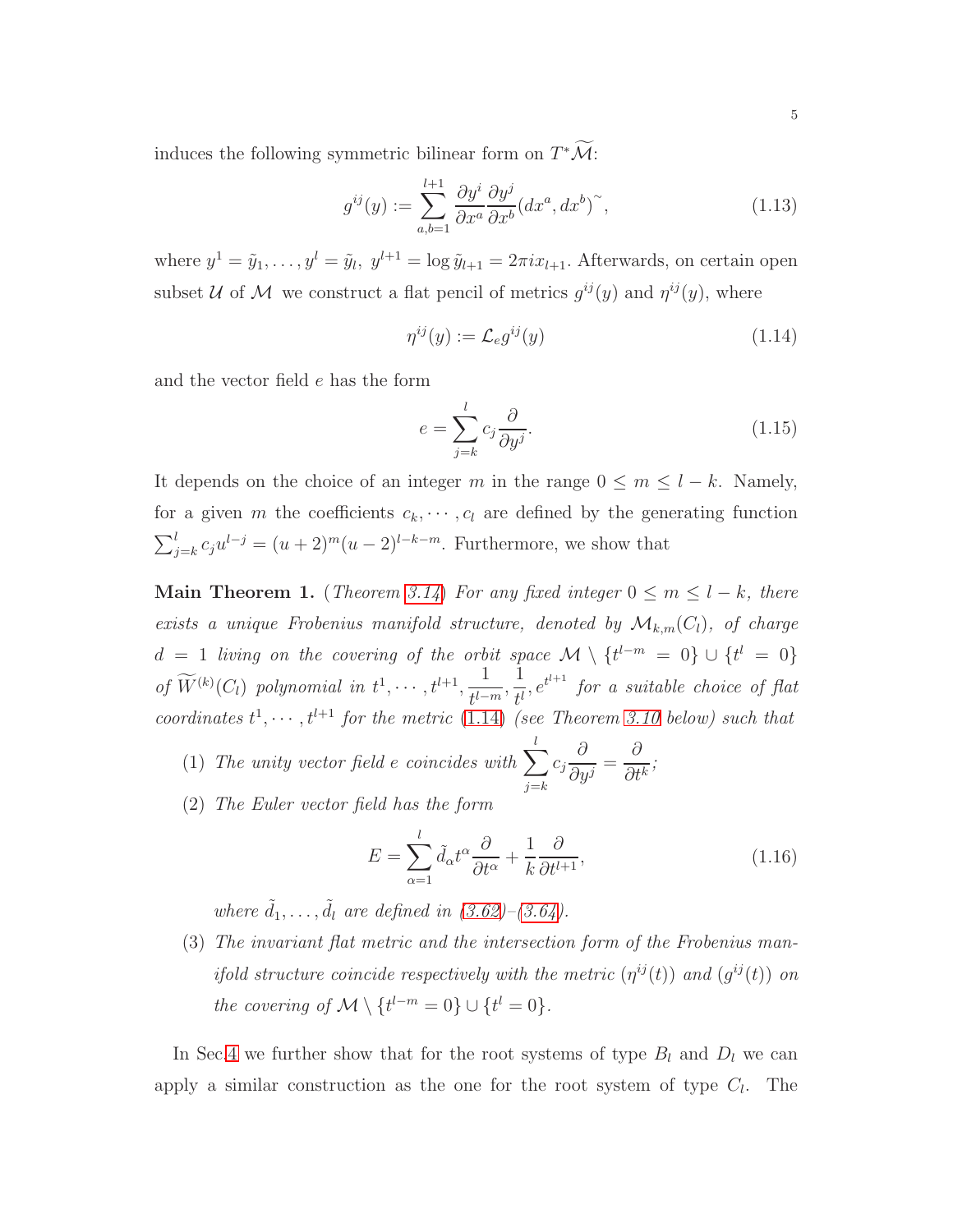resulting Frobenius manifolds are isomorphic to those obtained from the root system of type  $C_l$ .

Observe that in the case of the root system of type  $A_l$ , in [\[7\]](#page-51-0) it is shown that the extended affine Weyl group  $W^{(k)}(A_l)$  describes monodromy of roots of trigonometric polynomials with a given bidegree being of the form

$$
\lambda(\varphi) = e^{\mathbf{i}k\varphi} + a_1 e^{\mathbf{i}(k-1)\varphi} + \dots + a_l e^{\mathbf{i}(k-l)\varphi}, \quad a_l \neq 0.
$$

A natural question is whether there exists a similar construction for the root systems of type  $B_l, C_l$  and  $D_l$ ? In Sec[.5,](#page-40-0) let us denote by  $\mathfrak{M}_{k,m,n}$  the space of a particular class of cosine Laurent series of one variable with a given tri-degree  $(2k, 2m, 2n)$  being of the form

$$
\lambda(\varphi) = (\cos^2(\varphi) - 1)^{-m} \sum_{j=0}^{k+m+n} a_j \cos^{2(k+m-j)}(\varphi), \quad a_0 a_{k+m+n} \neq 0,
$$

where all  $a_j \in \mathbb{C}$ ,  $m, n \in \mathbb{Z}_{\geq 0}$  and  $k \in \mathbb{N}$ . The space  $\mathfrak{M}_{k,m,n}$  carries a natural structure of Frobenius manifold. Its invariant inner product  $\eta$  and the intersection form g of two vectors  $\partial', \partial''$  tangent to  $\mathfrak{M}_{k,m,n}$  at a point  $\lambda(\varphi)$  can be defined by the following formulae

<span id="page-5-0"></span>
$$
\eta(\partial',\partial'') = (-1)^{k+1} \sum_{|\lambda| < \infty} \operatorname{res}_{d\lambda=0} \frac{\partial'(\lambda(\varphi)d\varphi)\partial''(\lambda(\varphi)d\varphi)}{d\lambda(\varphi)},\tag{1.17}
$$

and

<span id="page-5-1"></span>
$$
g(\partial', \partial'') = -\sum_{|\lambda| < \infty} \operatorname{res}_{d\lambda = 0} \frac{\partial'(\log \lambda(\varphi)d\varphi)\partial''(\log \lambda(\varphi)d\varphi)}{d\log \lambda(\varphi)}.\tag{1.18}
$$

Moreover, we will show that

Main Theorem 2. (Theorem [5.6](#page-46-0)) There is an isomorphism of Frobenius manifolds between  $\mathfrak{M}_{k,m,n}$  and  $\mathcal{M}_{k,m}(C_{k+m+n})$ .

A function involved in the representation of the form [\(1.17\)](#page-5-0), [\(1.18\)](#page-5-1) of the flat pencil of metrics on the Frobenius manifold is called Landau–Ginzburg (LG) superpotential of the Frobenius manifold. Observe that the multiplication law on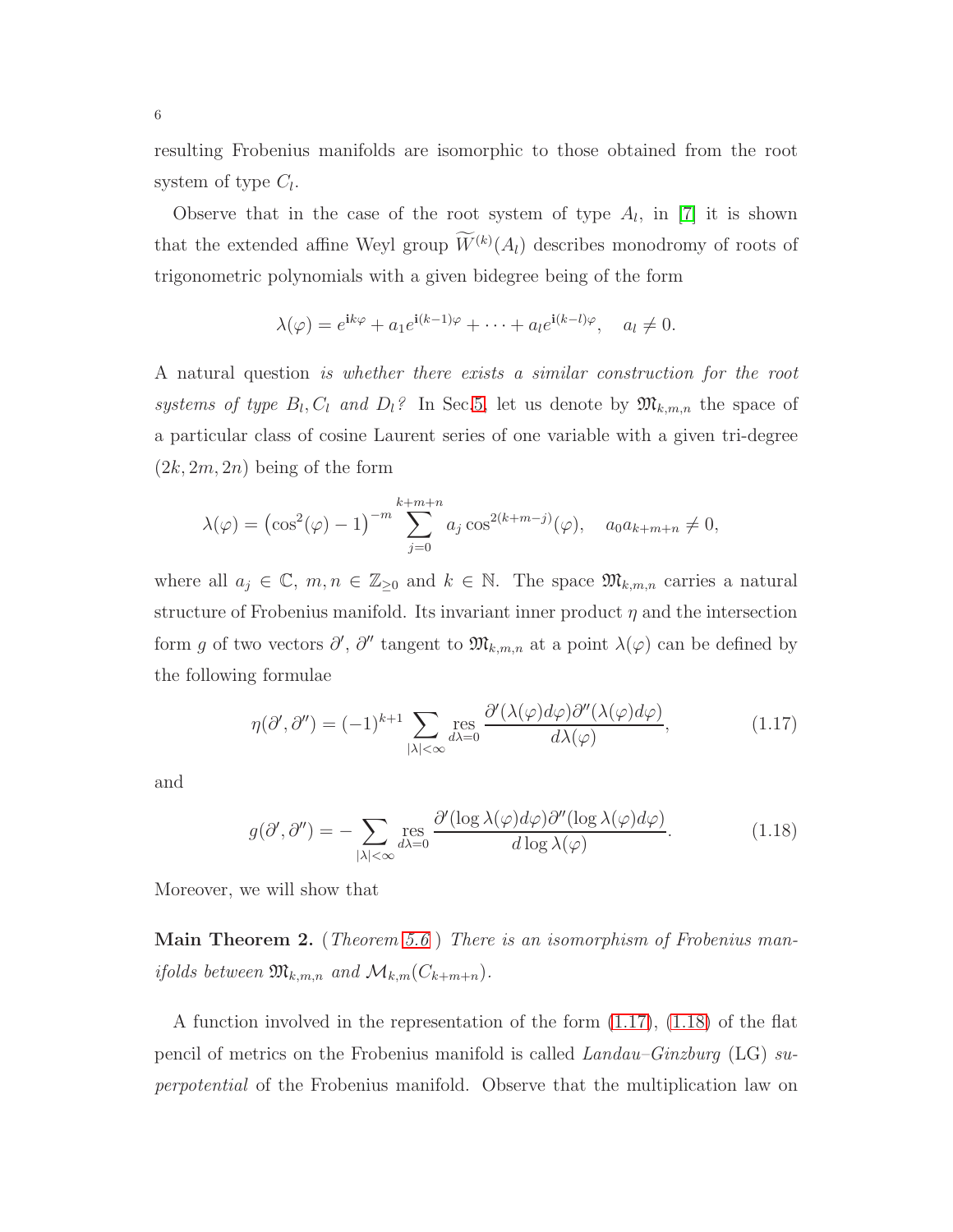the tangent spaces to the Frobenius manifold can also be expressed in terms of the LG superpotential (see eq. [\(5.5\)](#page-41-0) below).

<span id="page-6-0"></span>Some concluding remarks are given in the last section.

### 2. A proof of Theorem [1.3](#page-3-0) related to the root systems of type  $B_l, C_l, D_l$

In this section, we give an elementary proof of the Theorem [1.3](#page-3-0) for the root systems of type  $B_l, C_l$  and  $D_l$  for any fixed vertex of the Dynkin diagram. To this end, we first write down the explicit expressions of the invariant Fourier polynomials  $\tilde{y}_i(x)$  that are defined in [\(1.9\)](#page-2-0), [\(1.10\)](#page-2-0) for these root systems with the fixed simple root  $\alpha_k$ , hereafter  $\alpha_1, \ldots, \alpha_l$  denote the standard base of simple roots as given in [\[2\]](#page-51-1). We then prove the theorem by using an approach that is similar to the one used in [\[7\]](#page-51-0).

For the root system of type  $B_l$ , the numbers  $d_j$  defined in [\(1.8\)](#page-2-1) have the values

<span id="page-6-1"></span>
$$
d_i = i, 1 \le i \le k, \quad d_j = k, \ k+1 \le j \le l-1, \quad d_l = \frac{k}{2},
$$
 (2.1)

for  $k < l$  and

<span id="page-6-2"></span>
$$
d_i = \frac{i}{2}, \ 1 \le i \le l - 1, \quad d_k = \frac{l}{4} \tag{2.2}
$$

for  $k = l$ . The  $W_a$ -invariant Fourier polynomials  $y_1(\mathbf{x}), \ldots, y_l(\mathbf{x})$  defined in [\(1.11\)](#page-2-2) have the expressions [\[12\]](#page-51-5)

<span id="page-6-3"></span>
$$
y_j(\mathbf{x}) = \sigma_j(\xi_1, \cdots, \xi_l), \quad j = 1, \ldots, l-1,
$$
 (2.3)

$$
y_l(\mathbf{x}) = \prod_{j=1}^l \left( e^{i\pi v_j} + e^{-i\pi v_j} \right),\tag{2.4}
$$

where

<span id="page-6-4"></span>
$$
v_1 = x_1, \quad v_m = x_m - x_{m-1}, \quad 2 \le m \le l - 1,
$$
  
\n
$$
v_l = 2x_l - x_{l-1},
$$
  
\n
$$
\xi_j = e^{2i\pi v_j} + e^{-2i\pi v_j}, \quad 1 \le j \le l.
$$
\n(2.5)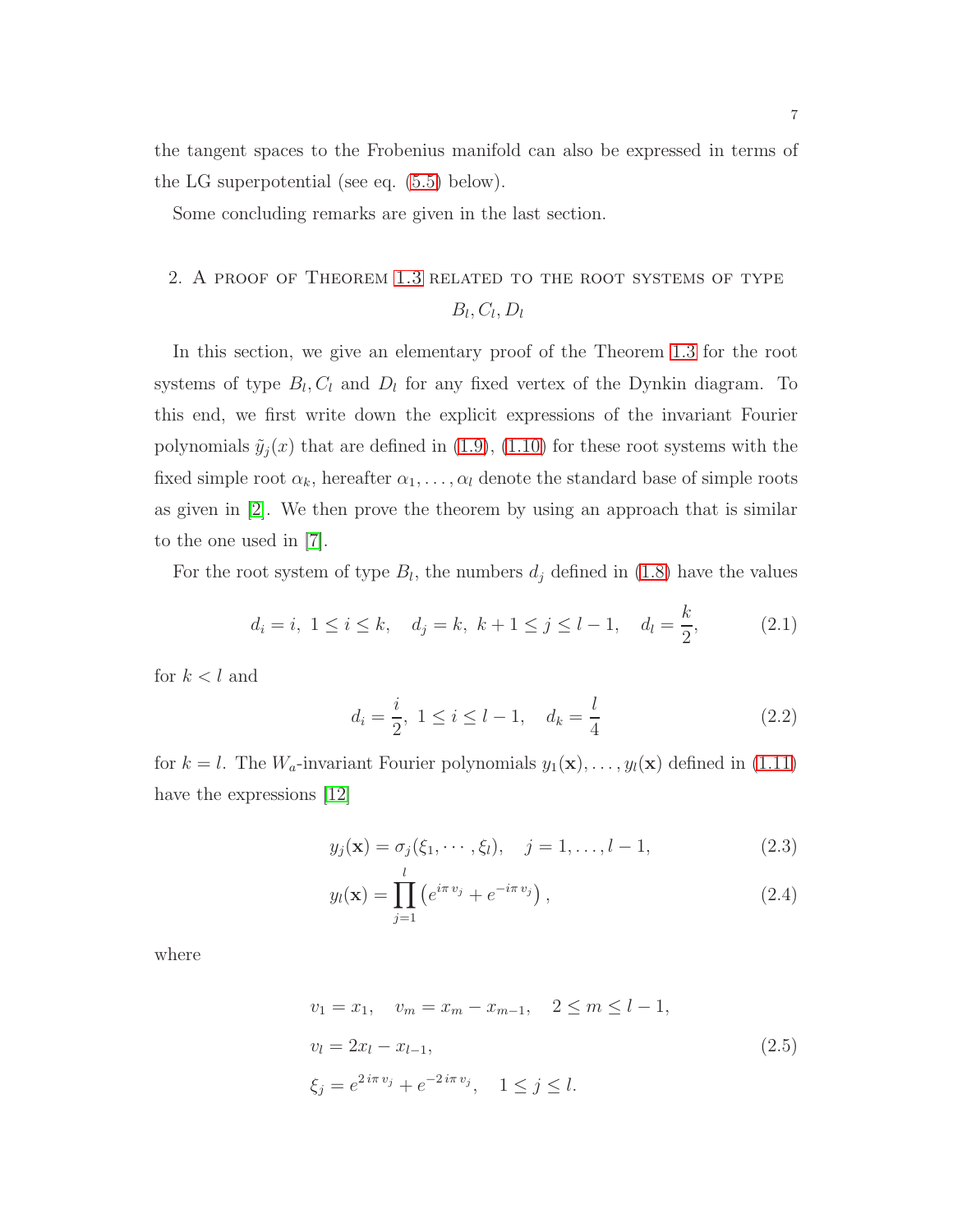Here and henceforth the functions  $\sigma_j(\xi_1, \ldots, \xi_l)$  denote the j-th elementary symmetric polynomial of  $\xi_1, \cdots, \xi_l$  defined by

$$
\prod_{j=1}^{l} (z + \xi_j) = \sum_{j=0}^{l} \sigma_j(\xi_1, \dots, \xi_l) z^{l-j}.
$$
\n(2.6)

For the root system of type  $C_l$ , the numbers  $d_j$  are given by

<span id="page-7-1"></span>
$$
d_1 = 1, \dots, d_{k-1} = k - 1, \ d_j = k, \quad k \le j \le l. \tag{2.7}
$$

The  $W_a$ -invariant Fourier polynomials  $y_1(\mathbf{x}), \ldots, y_l(\mathbf{x})$  defined in [\(1.11\)](#page-2-2) have the expressions

<span id="page-7-0"></span>
$$
y_j(\mathbf{x}) = \sigma_j(\xi_1, \cdots, \xi_l). \tag{2.8}
$$

Here  $\xi_j$  are defined by

$$
\xi_j = e^{2i\pi (x_j - x_{j-1})} + e^{-2i\pi (x_j - x_{j-1})}, \quad x_0 = 0, \ 1 \le j \le l.
$$

For the root system of type  $D_l$ , we have i)

<span id="page-7-2"></span>
$$
d_j = j, \ 1 \le j \le k, \quad d_j = k, \ k+1 \le j \le l-2, \tag{2.9}
$$

$$
d_j = \frac{k}{2}, \ j = l - 1, l \tag{2.10}
$$

for  $k \leq l-2$ ; and ii)

$$
d_j = \frac{j}{2}, 1 \le j \le l-2, \quad d_{l-1} = \frac{l}{4}, \quad d_l = \frac{l-2}{4}
$$
 (2.11)

for  $k = l - 1$ ; and iii)

$$
d_j = \frac{j}{2}, \ 1 \le j \le l-2, \quad d_{l-1} = \frac{l-2}{4}, \quad d_l = \frac{l}{4}
$$
 (2.12)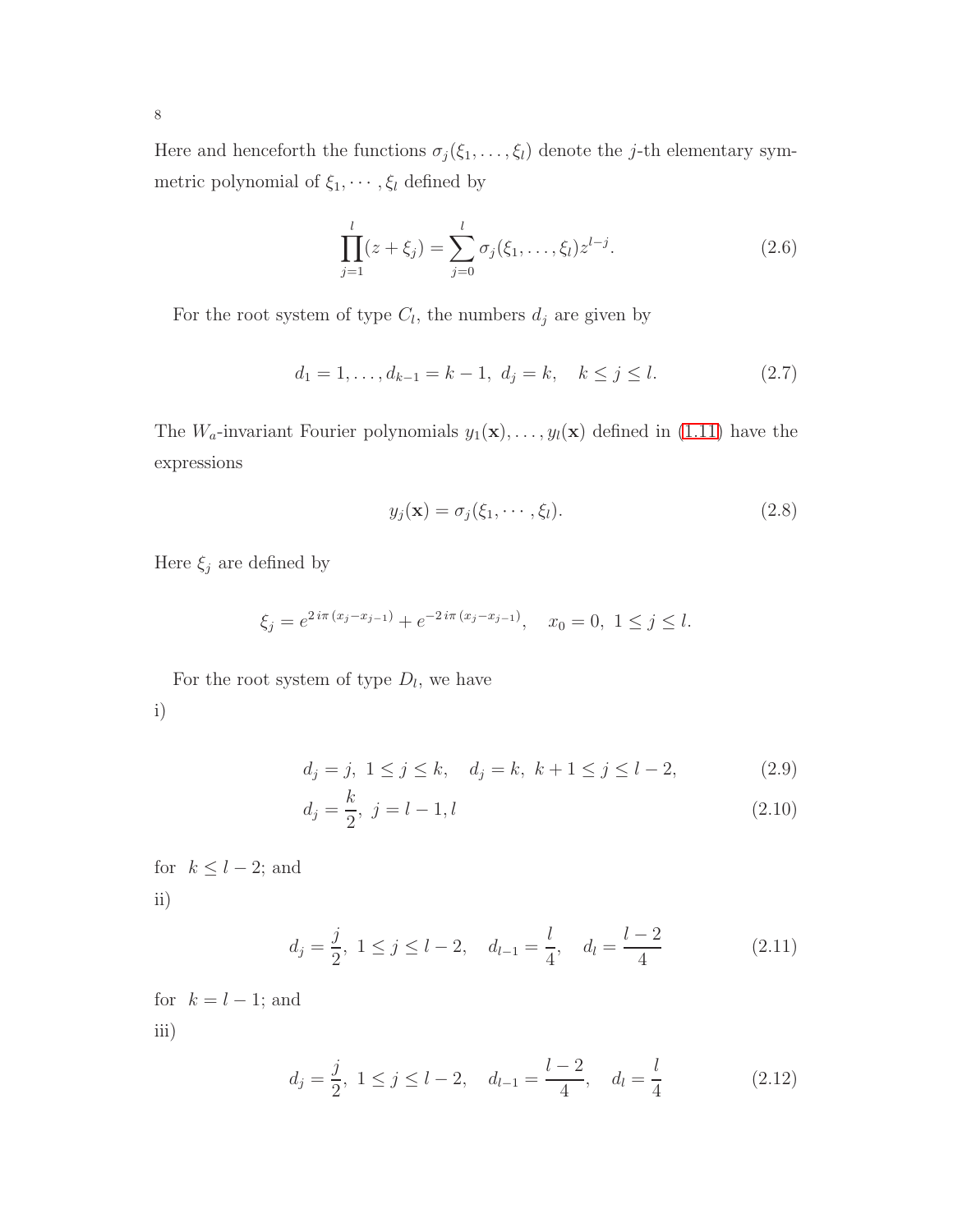for  $k = l$ . The basis of the  $W_a$ -invariant Fourier polynomials defined in [\(1.11\)](#page-2-2) has the form

<span id="page-8-0"></span>
$$
y_j(\mathbf{x}) = \sigma_j(\xi_1, \dots, \xi_l), \quad j = 1, \dots, l-2,
$$
  
\n
$$
y_{l-1}(\mathbf{x}) = \frac{1}{2} \left( \prod_{j=1}^l \left( e^{i\pi v_j} + e^{-i\pi v_j} \right) + \prod_{j=1}^l \left( e^{i\pi v_j} - e^{-i\pi v_j} \right) \right), \quad (2.13)
$$
  
\n
$$
y_l(\mathbf{x}) = \frac{1}{2} \left( \prod_{j=1}^l \left( e^{i\pi v_j} + e^{-i\pi v_j} \right) - \prod_{j=1}^l \left( e^{i\pi v_j} - e^{-i\pi v_j} \right) \right),
$$

where

<span id="page-8-1"></span>
$$
v_1 = x_1, \quad v_m = x_m - x_{m-1}, \quad 2 \le m \le l - 2,
$$
  
\n
$$
v_{l-1} = x_l + x_{l-1} - x_{l-2}, \quad v_l = x_{l-1} - x_l,
$$
  
\n
$$
\xi_j = e^{2i\pi v_j} + e^{-2i\pi v_j}, \quad 1 \le j \le l.
$$
\n(2.14)

*Proof of the Theorem [1.3](#page-3-0) for the root system*  $R = B_l, C_l, D_l$ . From the explicit expressions of the Fourier polynomials  $\tilde{y}_1(x), \ldots, \tilde{y}_{l+1}(x)$ , it is not difficult to see that they are  $W^{(k)}(R)$ -invariant. So in order to prove the theorem, we only need to show that any element  $f(x)$  of the ring A can be expressed as a polynomial of  $\tilde{y}_1(x), \ldots, \tilde{y}_{l+1}(x)$ . By using the fact that the ring of  $W_a$ -invariant Fourier polynomials is isomorphic to the polynomial ring generated by  $y_1(\mathbf{x}), \ldots, y_l(\mathbf{x})$ and by using the W-invariance of the function  $f(x) \in \mathcal{A}$ , we can represent it as a polynomial of  $\tilde{y}_1(x), \ldots, \tilde{y}_l(x), \tilde{y}_{l+1}(x), \tilde{y}_{l+1}^{-1}$ . Assume

$$
f(x) = \sum_{n \geq -N} \tilde{y}_{l+1}^n P_n(\tilde{y}_1(x), \ldots, \tilde{y}_l(x)),
$$

and the polynomial  $P_{-N}(\tilde{y}_1(x),\ldots,\tilde{y}_l(x))$  does not vanish identically for certain positive integer N. From the definition of the functions  $\tilde{y}_j(x)$  we know that in the limit  $(1.7)$  we have

$$
y_j(\mathbf{x}) = e^{2\pi d_j \tau} [y_j^0(\mathbf{x}^0) + \mathcal{O}(e^{-2\alpha \pi \tau})], \quad j = 1, ..., l,
$$
 (2.15)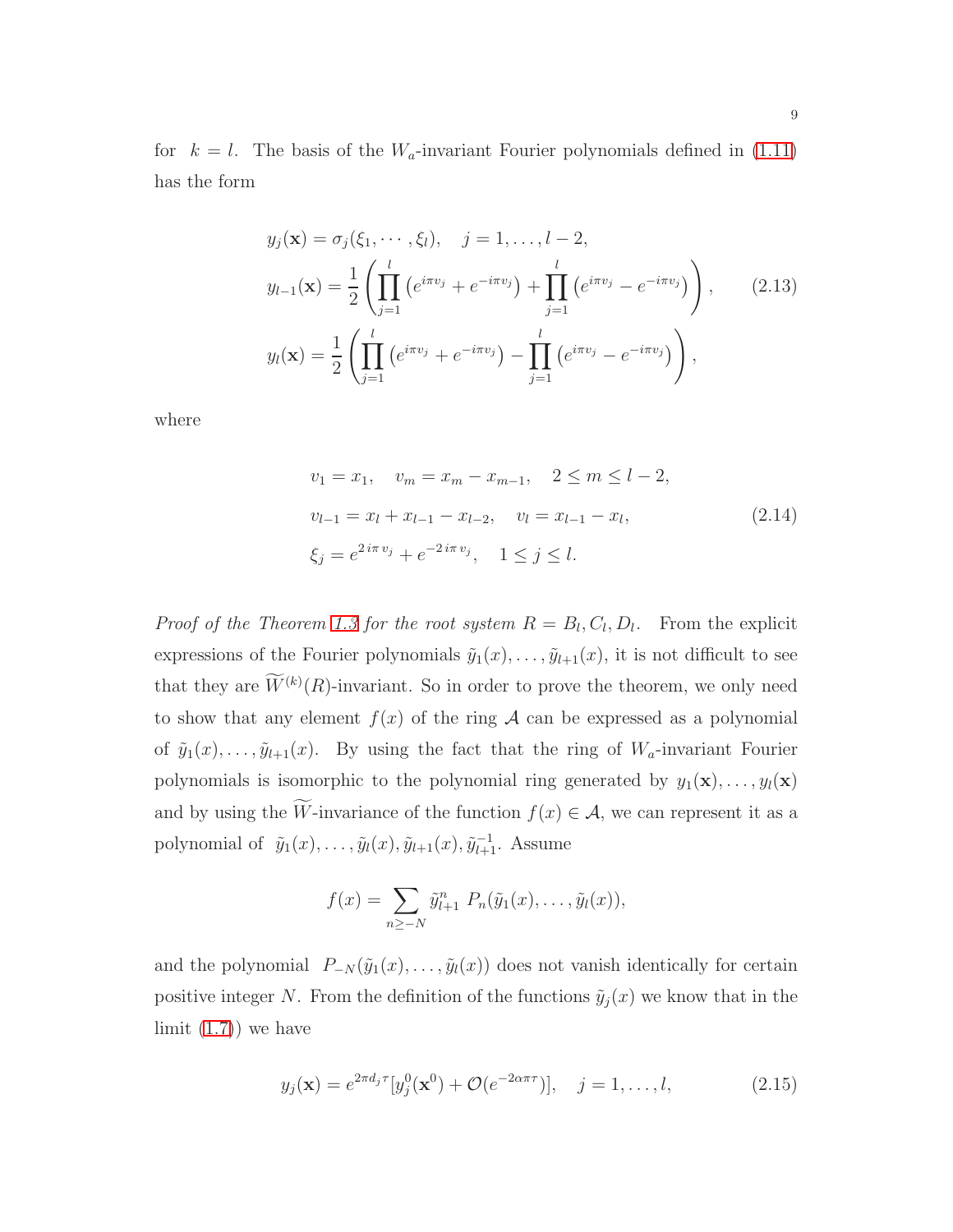where  $\alpha$  is a certain positive integer and the expressions of the functions  $y_j^0(\mathbf{x}^0)$ will be given below. So in the limit  $(1.7)$  the function  $f(x)$  behaves as

$$
f(x) = e^{\frac{2\pi}{\gamma} N \tau - \frac{2\pi i}{\gamma} N x_{l+1}^0} [P_{-N}(\tilde{y}_1^0(x^0), \dots, \tilde{y}_l^0(x^0)) + \mathcal{O}(e^{-2\beta \pi \tau})]
$$

for a certain positive integer  $\beta$  and

$$
\tilde{y}_j^0(x^0) = e^{2\pi i d_j x_{l+1}^0} y_j^0(\mathbf{x}^0), \quad j = 1, \cdots, l.
$$

Since the function  $f(x)$  is bounded for  $\tau \to +\infty$ , we must have

$$
P_{-N}(\tilde{y}_1^0(x^0),\ldots,\tilde{y}_l^0(x^0))\equiv 0
$$

for any  $x^0 = (\mathbf{x}^0, x_{l+1}^0)$ . This leads to a contradiction to the algebraic independence of the functions  $\tilde{y}_1^0, \ldots, \tilde{y}_l^0$  that we will now prove case by case for the root systems of the type  $B_l, C_l$  and  $D_l$ .

i) For the root system of type  $B_l$  with  $1 \leq k \leq l-1$ ,

$$
y_j^0(\mathbf{x}^0) = \rho_j, \quad j = 1, \cdots, k,
$$
  
\n
$$
y_s^0(\mathbf{x}^0) = \rho_k \rho_s, \quad s = k+1, \cdots, l-1,
$$
  
\n
$$
y_l^0(\mathbf{x}^0) = \sqrt{\rho_k \rho_l},
$$

where the functions  $\rho_i$  are defined by

$$
\rho_j = \sigma_j(e^{2\pi i v_1^0}, \cdots, e^{2\pi i v_k^0}), \quad j = 1, \cdots, k,
$$
  

$$
\rho_s = \sigma_{s-k}(\xi_{k+1}^0, \cdots, \xi_l^0), \quad s = k+1, \cdots, l
$$

with

$$
\xi_m^0 = e^{2\pi i v_m^0} + e^{-2\pi i v_m^0}, \quad m = 1, \cdots, l,
$$
  

$$
v_1^0 = x_1^0, \quad v_j^0 = x_j^0 - x_{j-1}^0, \quad 2 \le j \le l-1, \quad v_l^0 = 2x_l^0 - x_{l-1}^0.
$$

Thus we obtain

$$
\det\left(\frac{\partial y_i^0(\mathbf{x}^0)}{\partial \rho_j}\right) = \frac{\rho_k^{l-k}}{2\sqrt{\rho_k \rho_l}}.\tag{2.16}
$$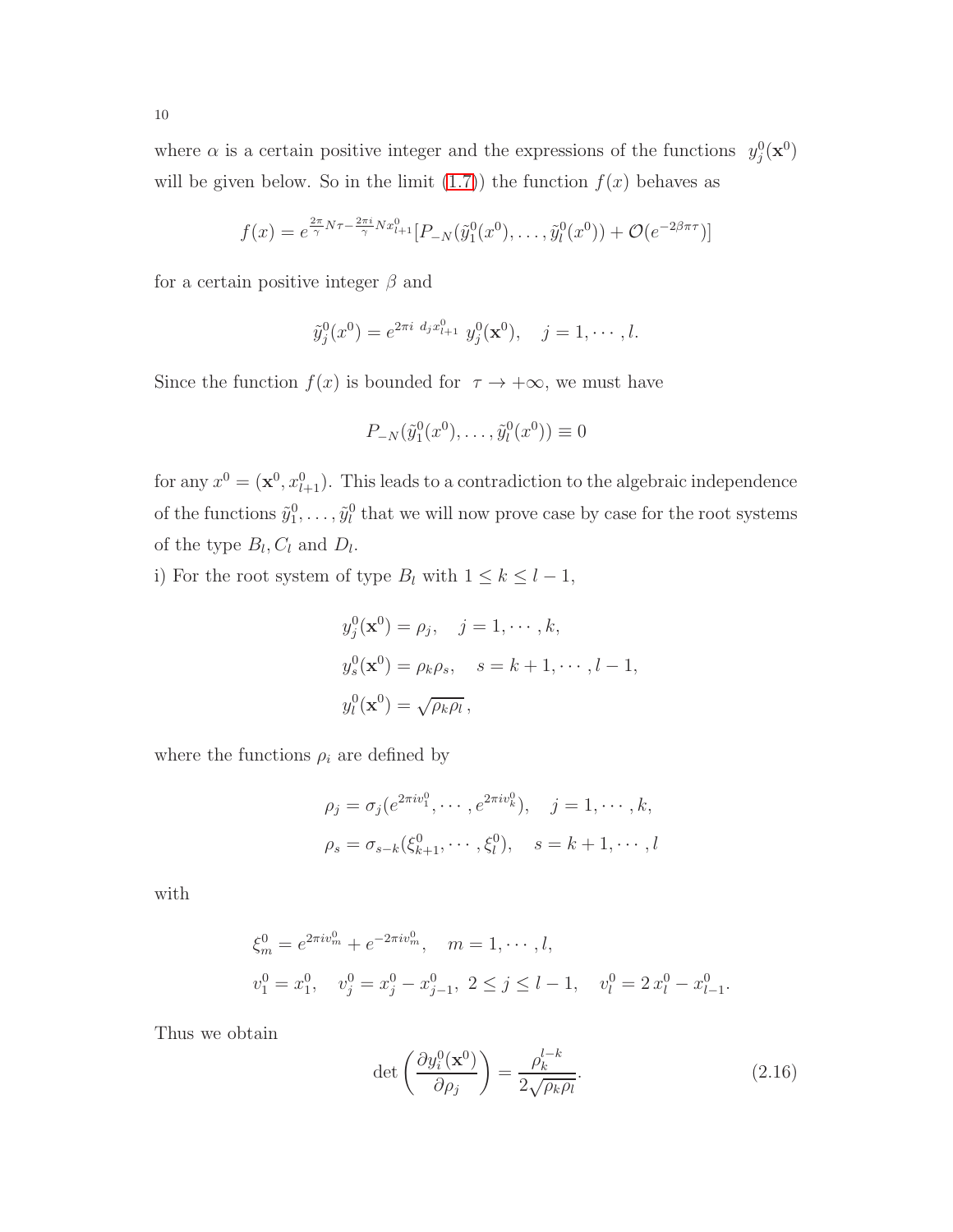When  $k = l$ , we have

$$
y_j^0(\mathbf{x}^0) = \rho_j = \sigma_j(e^{2\pi i v_1^0}, \cdots, e^{2\pi i v_l^0}), \quad j = 1, \cdots, l-1,
$$
  
\n
$$
y_l^0(\mathbf{x}^0) = \sqrt{\rho_l}, \quad \rho_l = \sigma_l(e^{2\pi i v_1^0}, \cdots, e^{2\pi i v_l^0}),
$$
  
\n
$$
\det(\frac{\partial y_i^0(\mathbf{x}^0)}{\partial \rho_j}) = 1.
$$
\n(2.17)

ii) For the root system of type  $C_l$ ,

$$
y_j^0(\mathbf{x}^0) = \rho_j, \quad j = 1, \dots, k,
$$
  
 $y_s^0(\mathbf{x}^0) = \rho_k \rho_s, \quad s = k + 1, \dots, l,$ 

where the functions  $\rho_j$  are defined by

$$
\rho_j = \sigma_j(e^{2\pi i v_1^0}, \cdots, e^{2\pi i v_k^0}), \quad j = 1, \cdots, k,
$$
  

$$
\rho_s = \sigma_{s-k}(\xi_{k+1}^0, \cdots, \xi_l^0), \quad s = k+1, \cdots, l
$$

with

$$
\xi_m^0 = e^{2\pi i v_m^0} + e^{-2\pi i v_m^0},
$$
  

$$
v_1^0 = x_1^0, v_m^0 = x_m^0 - x_{m-1}^0, m = 2, \cdots, l.
$$

Thus we get

$$
\det\left(\frac{\partial y_i^0(\mathbf{x}^0)}{\partial \rho_j}\right) = (\rho_k)^{l-k}.\tag{2.18}
$$

iii) For the root system of type  $D_l$  with  $k \leq l-2$ ,

$$
y_j^0(\mathbf{x}^0) = \rho_j, \quad j = 1, \cdots, k,
$$
  
\n
$$
y_s^0(\mathbf{x}^0) = \rho_k \rho_s, \quad s = k + 1, \cdots, l - 2,
$$
  
\n
$$
y_{l-1}^0(\mathbf{x}^0) = \frac{1}{2} \sqrt{\rho_k} (\rho_l + \rho_{l-1}), \quad y_l^0(\mathbf{x}^0) = \frac{1}{2} \sqrt{\rho_k} (\rho_l - \rho_{l-1})
$$

where the functions  $\rho_j$  are given by

$$
\rho_j = \sigma_j(e^{2\pi i v_1^0}, \cdots, e^{2\pi i v_k^0}), \quad j = 1, \cdots, k,
$$
  
\n
$$
\rho_s = \sigma_{s-k}(\xi_{k+1}^0, \cdots, \xi_l^0), \quad s = k+1, \cdots, l-2,
$$
  
\n
$$
\rho_{l-1} = \prod_{s=k+1}^l \left( e^{i\pi v_j^0} + e^{-i\pi v_j^0} \right), \quad \rho_l = \prod_{s=k+1}^l \left( e^{i\pi v_j^0} - e^{-i\pi v_j^0} \right)
$$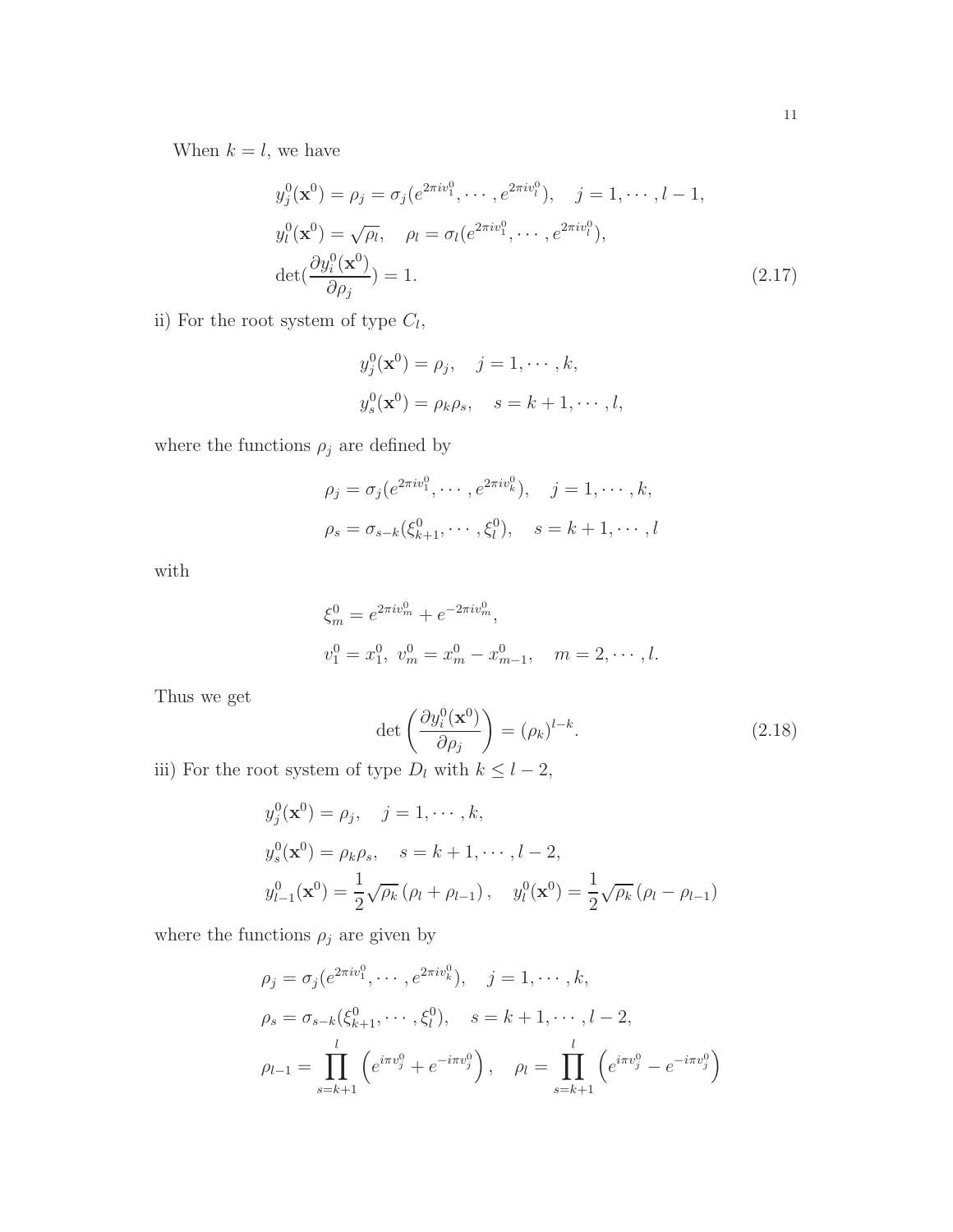with

$$
\xi_m^0 = e^{2\pi i v_m^0} + e^{-2\pi i v_m^0},
$$
  
\n
$$
v_1^0 = x_1^0, \ v_m^0 = x_m^0 - x_{m-1}^0, \quad m = 2, \dots, l-2,
$$
  
\n
$$
v_{l-1}^0 = x_l^0 + x_{l-1}^0 - x_{l-2}^0, \quad v_l^0 = x_{l-1}^0 - x_l^0.
$$

Thus we know

$$
\det\left(\frac{\partial y_i^0(\mathbf{x}^0)}{\partial \rho_j}\right) = \frac{1}{2}(\rho_k)^{l-k-1}.\tag{2.19}
$$

iv) For the case  $D_l$  with  $k = l - 1$  we have

$$
y_m^0(\mathbf{x}^0) = \rho_m, \quad m = 1, \dots, l-2,
$$
  
 $y_{l-1}^0(\mathbf{x}^0) = \sqrt{\rho_l}, \quad y_l^0(\mathbf{x}^0) = \frac{\rho_{l-1}}{\sqrt{\rho_l}},$ 

where the functions  $\rho_j$  are defined by

$$
\rho_j = \sigma_j(e^{2\pi i v_1^0}, \cdots, e^{2\pi i v_l^0}), \quad j = 1, \cdots, l
$$

with

$$
v_1^0 = x_1^0, \ v_m^0 = x_m^0 - x_{m-1}^0, \quad 2 \le m \le l-2,
$$
  

$$
v_{l-1}^0 = x_l^0 + x_{l-1}^0 - x_{l-2}^0, \ v_l^0 = x_{l-1}^0 - x_l^0.
$$

So we have

$$
\det\left(\frac{\partial y_i^0(\mathbf{x}^0)}{\partial \rho_j}\right) = -\frac{1}{2\rho_l}.\tag{2.20}
$$

v) For the case  $D_l$  with  $k = l$  the functions  $y_j^0(\mathbf{x}^0)$  and  $\rho_j$  are defined in the same way as we did in the above case iv) except

$$
y_{l-1}^0(\mathbf{x}^0) = \frac{\rho_{l-1}}{\sqrt{\rho_l}}, \quad y_l^0(\mathbf{x}^0) = \sqrt{\rho_l}, \quad v_l^0 = x_l - x_{l-1}^0.
$$

and we have

$$
\det\left(\frac{\partial y_i^0(\mathbf{x}^0)}{\partial \rho_j}\right) = \frac{1}{2\rho_l}.\tag{2.21}
$$

From the above calculation of the Jacobian det  $\left(\frac{\partial y_i^0(\mathbf{x}^0)}{\partial \alpha}\right)$ ) and from the algebraic  $\partial \rho_j$ independence of the functions  $\rho_1, \ldots, \rho_l$  we deduce the algebraic independence of the functions  $y_1^0(\mathbf{x}^0), \dots, y_l^0(\mathbf{x}^0)$ . This completes the proof of the theorem.  $\Box$ 

12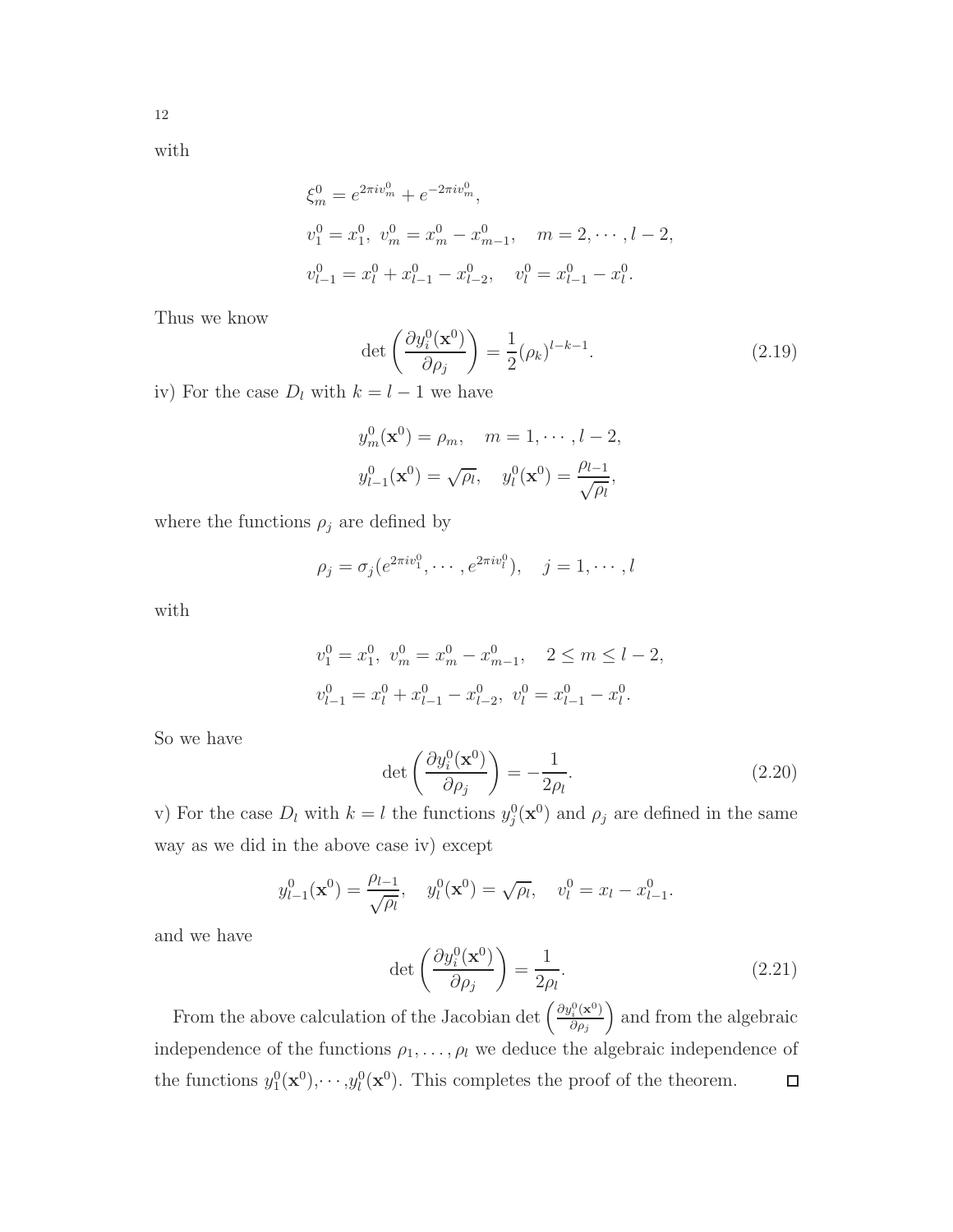## <span id="page-12-1"></span><span id="page-12-0"></span>3. FROBENIUS MANIFOLD STRUCTURES ON THE ORBIT SPACE OF  $W^{(k)}(C_l)$

3.1. Flat pencils of metrics on the orbit space of  $W^{(k)}(C_l)$ . Let M be the orbit space defined as  $Spec A$  of the extended affine Weyl group  $W^{(k)}(C_l)$  for any fixed  $1 \leq k \leq l$ . As in [\[7\]](#page-51-0) we define an indefinite metric (, )<sup>~</sup> on  $\widetilde{V} = V \oplus \mathbb{R}$ such that  $\widetilde{V}$  is the orthogonal direct sum of V and R. Here V is endowed with the W-invariant Euclidean metric

<span id="page-12-3"></span>
$$
(dx_s, dx_n)^\sim = \frac{s}{4\pi^2}, \quad 1 \le s \le n \le l \tag{3.1}
$$

and  $\mathbb R$  is endowed with the metric

<span id="page-12-4"></span>
$$
(dx_{l+1}, dx_{l+1})^{\sim} = -\frac{1}{4k \pi^2}.
$$
\n(3.2)

The set of generators for the ring  $A = A^{(k)}(C_l)$  are defined by [\(1.9\)](#page-2-0), [\(1.10\)](#page-2-0), [\(2.8\)](#page-7-0) with  $\gamma = 1$ . They form a system of global coordinates on M. We now introduce a system of local coordinates on M as follows

$$
y^{1} = \tilde{y}_{1}, \dots, y^{l} = \tilde{y}_{l}, \ y^{l+1} = \log \tilde{y}_{l+1} = 2\pi i \, x_{l+1}.
$$
 (3.3)

They live on a covering  $\widetilde{\mathcal{M}}$  of  $\mathcal{M} \setminus {\{\tilde{y}_{l+1} = 0\}}$ . The projection

$$
P: \widetilde{V} \to \widetilde{\mathcal{M}} \tag{3.4}
$$

induces a symmetric bilinear form on  $T^{\ast}\mathcal{M}$ 

<span id="page-12-2"></span>
$$
(dyi, dyj)~ \equiv gij(y) := \sum_{a,b=1}^{l+1} \frac{\partial y^i}{\partial x^a} \frac{\partial y^j}{\partial x^b} (dx^a, dx^b)^{~}.
$$
 (3.5)

Denote

$$
\Sigma = \{y | \det(g^{ij}(y)) = 0\},\tag{3.6}
$$

then it was shown in [\[7\]](#page-51-0) that  $\Sigma$  is the P-image of the hyperplanes

$$
\{(\mathbf{x}, x_{l+1}) | (\beta, \mathbf{x}) = r \in \mathbb{Z}, \ x_{l+1} = \text{arbitrary}\}, \ \ \beta \in \Phi^+, \tag{2.3}
$$

where  $\Phi^+$  is the set of all positive roots.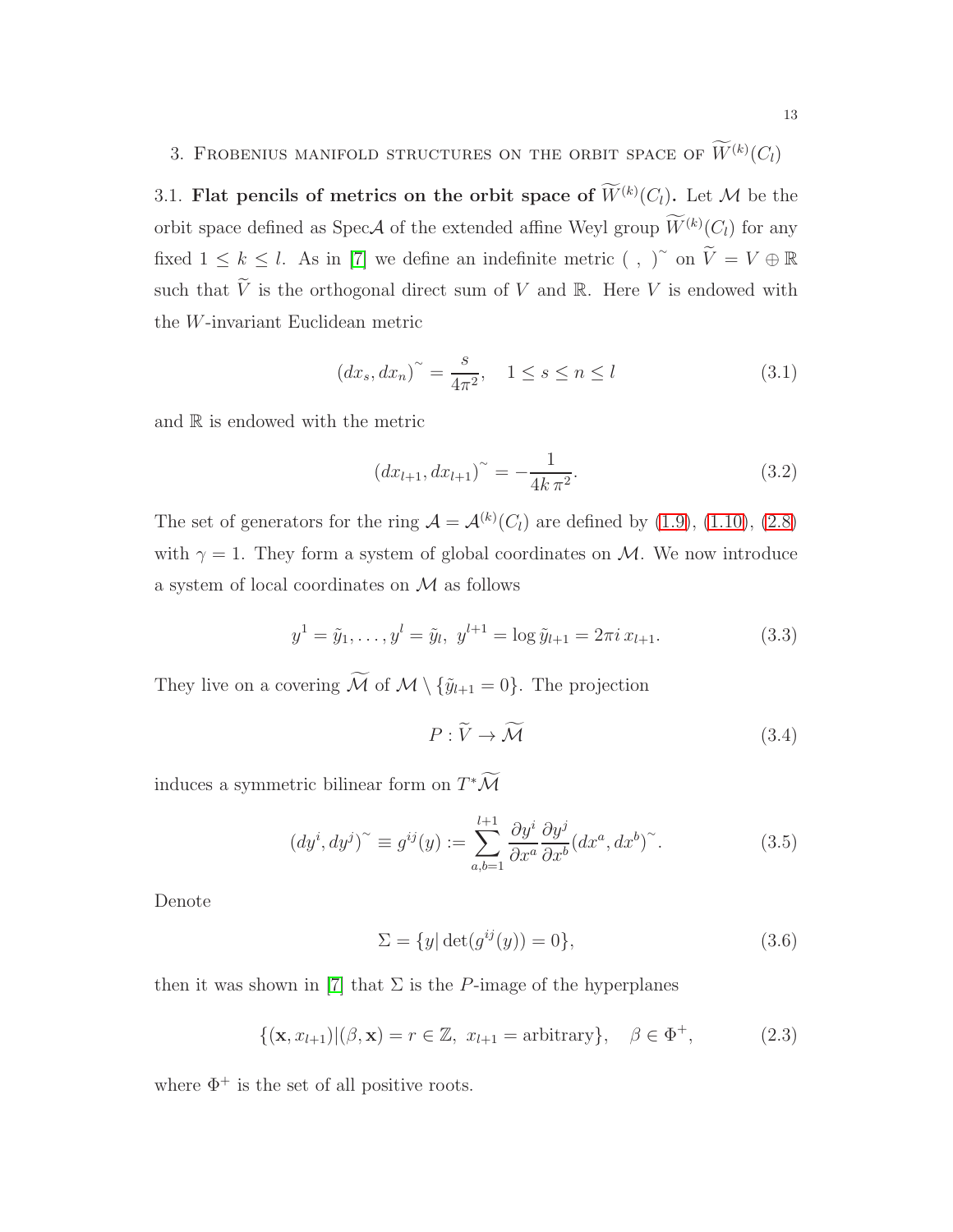**Proposition 3.1.** The functions  $g^{ij}(y)$  and the contravariant components of its Levi-Civita connection

$$
\Gamma_n^{ij}(y) = -\sum_{s=1}^{l+1} g^{is}(y) \Gamma_{sn}^j(y), \quad 1 \le i, j, n \le l+1 \tag{3.7}
$$

are weighted homogeneous polynomials in  $y^1, \dots, y^l, e^{y^{l+1}}$  of the degree

$$
\deg g^{ij}(y) = \deg y^i + \deg y^j,\tag{3.8}
$$

$$
\deg \Gamma_n^{ij}(y) = \deg y^i + \deg y^j - \deg y^n \tag{3.9}
$$

where  $\deg y^j = d_j$  and  $\deg y^{l+1} = d_{l+1} = 0$ .

 $\partial y^i$  $\partial^2 y^j$  $\frac{\partial^2 y}{\partial x^q \partial x^r} (dx^p, dx^q)^\sim dx^r$  and *Proof.* The proposition follows from  $\Gamma_n^{ij}(y)dy^n =$  $\partial x^p$ Theorem [1.3.](#page-3-0)  $\Box$ 

From this Proposition we see that  $\Sigma$  is an algebraic subvariety in M and the matrix  $(g^{ij})$  is invertible on  $\mathcal{M}\setminus\Sigma$ , the inverse matrix  $(g^{ij})^{-1}$  defines a flat metric on  $\mathcal{M} \setminus \Sigma$ . We now proceed to look for other flat metrics on a certain subvariety in M that are compatible with the metric  $(g^{ij})^{-1}$ . To this end, let us introduce the following new coordinates on  $\mathcal{M}$ :

$$
\theta^{j} = \begin{cases} e^{ky^{l+1}}, & j = 0, \\ y^{j} e^{(k-j)y^{l+1}}, & j = 1, \cdots, k-1, \\ y^{j}, & j = k, \cdots, l \end{cases}
$$
 (3.10)

and denote

$$
\mu_j = 2\pi i (x_j - x_{j-1}), \quad \mu_{l+1} = y^{l+1} = 2\pi i x_{l+1}, \quad j = 1, \cdots, l. \tag{3.11}
$$

In the coordinates  $\mu_1, \ldots, \mu_{l+1}$  the indefinite metric on  $\widetilde{V}$  has the form

$$
((d\mu_i, d\mu_j)^{\sim}) = \text{diag}(-1, \dots, -1, \frac{1}{k}).
$$
\n(3.12)

Define

$$
P(u) := \sum_{j=0}^{l} u^{l-j} \theta^j = e^{k\mu_{l+1}} \prod_{j=1}^{l} (u + \xi_j).
$$
 (3.13)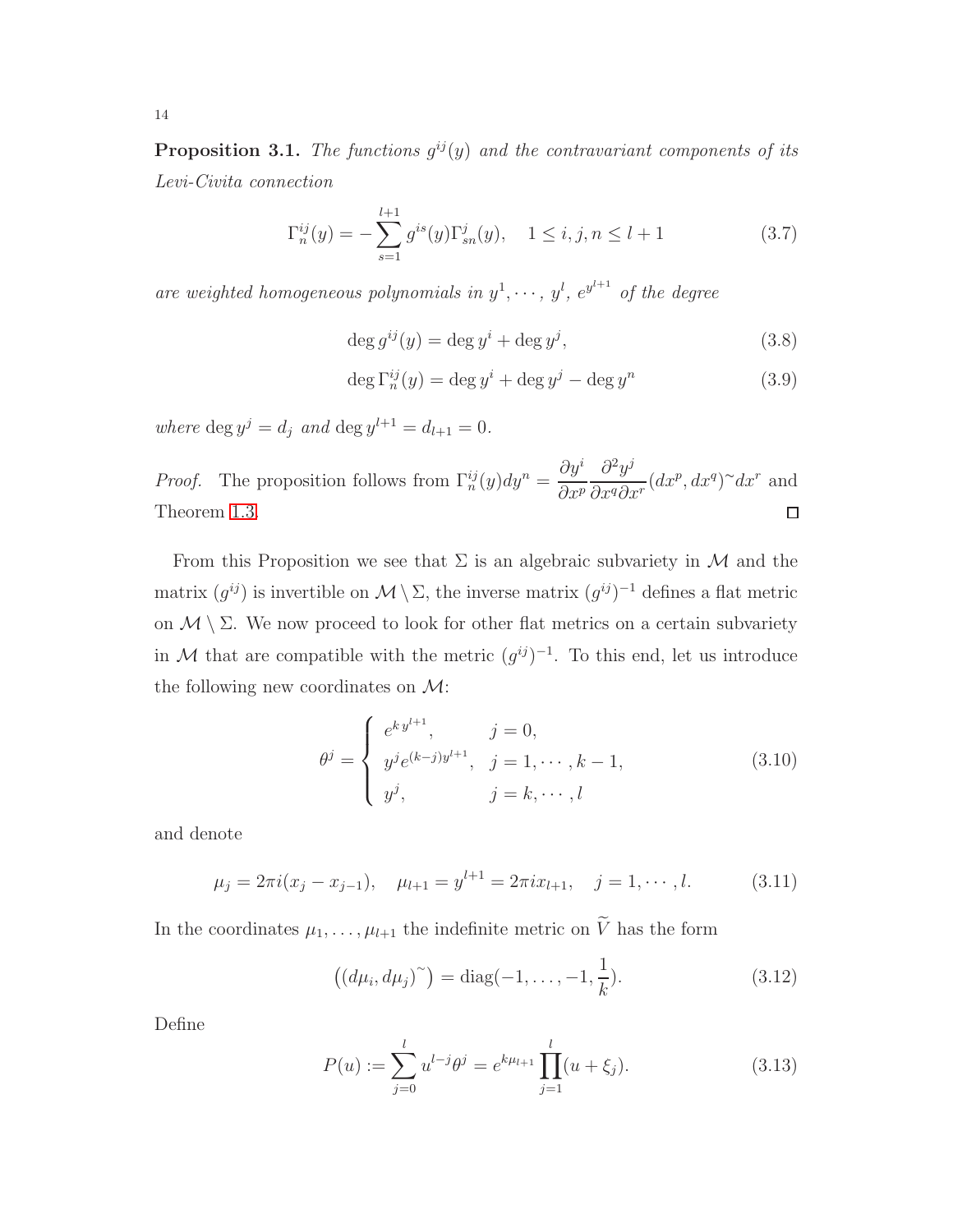We can easily verify that the function  $P(u)$  satisfies

<span id="page-14-0"></span>
$$
\frac{\partial P(u)}{\partial \mu_a} = \frac{1}{u + \xi_a} P(u) (e^{\mu_a} - e^{-\mu_a}), \quad 1 \le a \le l; \tag{3.14}
$$

$$
\frac{\partial P(u)}{\partial \mu_{l+1}} = kP(u), \quad P'(u) := \frac{\partial P(u)}{\partial u} = P(u) \sum_{a=1}^{l} \frac{1}{u + \xi_a}.
$$
 (3.15)

Lemma 3.2. The following formulae hold true for the generating functions of the metric  $(g^{ij})$  and the contravariant components of its Levi-Civita connection  $\Gamma_k^{ij}$  $\frac{ij}{k}$  in the coordinates  $\theta^0, \ldots, \theta^l$ :

<span id="page-14-2"></span><span id="page-14-1"></span>
$$
\sum_{i,j=0}^{l} (d\theta^{i}, d\theta^{j})^{\sim} u^{l-i} v^{l-j} = (dP(u), dP(v))^{\sim}
$$
\n
$$
= (k-l)P(u)P(v) + \frac{u^{2}-4}{u-v} P'(u)P(v) - \frac{v^{2}-4}{u-v} P(u)P'(v), \qquad (3.16)
$$
\n
$$
\sum_{i,j,r=0}^{l} \Gamma_{r}^{ij}(\theta) d\theta^{r} u^{l-i} v^{l-j} = \sum_{a,b,r=1}^{l+1} \frac{\partial P(u)}{\partial \mu_{a}} \frac{\partial^{2} P(v)}{\partial \mu_{b} \partial \mu_{r}} d\mu_{r} (d\mu_{a}, d\mu_{b})
$$
\n
$$
= (k-l)P(u) dP(v) + \frac{u^{2}-4}{u-v} P'(u) dP(v) - \frac{v^{2}-4}{u-v} P(u) dP'(v)
$$
\n
$$
+ \frac{uv-4}{(u-v)^{2}} P(v) dP(u) - \frac{uv-4}{(u-v)^{2}} P(u) dP(v). \qquad (3.17)
$$
\n
$$
\sum_{i,j,r=0}^{l+1} i^{2} \mu_{r}^{i}(x) \nabla_{r}^{i}(x)
$$

Here  $\Gamma_r^{ij}(\theta) = -\sum$  $s=1$  $g^{is}(\theta)\Gamma^j_{sr}(\theta)$ .

*Proof.* By using  $(3.14)$  and  $(3.15)$ , we have

$$
(dP(u), dP(v))^{*} = \frac{1}{k} \frac{\partial P(u)}{\partial \mu_{l+1}} \frac{\partial P(v)}{\partial \mu_{l+1}} - \sum_{a=1}^{l} \frac{\partial P(u)}{\partial \mu_{a}} \frac{\partial P(v)}{\partial \mu_{a}}
$$
  
=  $kP(u)P(v) - \sum_{a=1}^{l} P(u)P(v) \frac{\xi_{a}^{2} - 4}{(u + \xi_{a})(v + \xi_{a})}$   
=  $kP(u)P(v) - \sum_{s=1}^{l} P(u)P(v) \left(1 - \frac{u^{2} - 4}{u - v} \frac{1}{u + \xi_{a}} + \frac{v^{2} - 4}{u - v} \frac{1}{v + \xi_{a}}\right)$   
=  $(k - l)P(u)P(v) + \frac{u^{2} - 4}{u - v}P'(u)P(v) - \frac{v^{2} - 4}{u - v}P(u)P'(v).$ 

So we proved the first formula, the second formula can be proved in the same way. The lemma is proved. $\Box$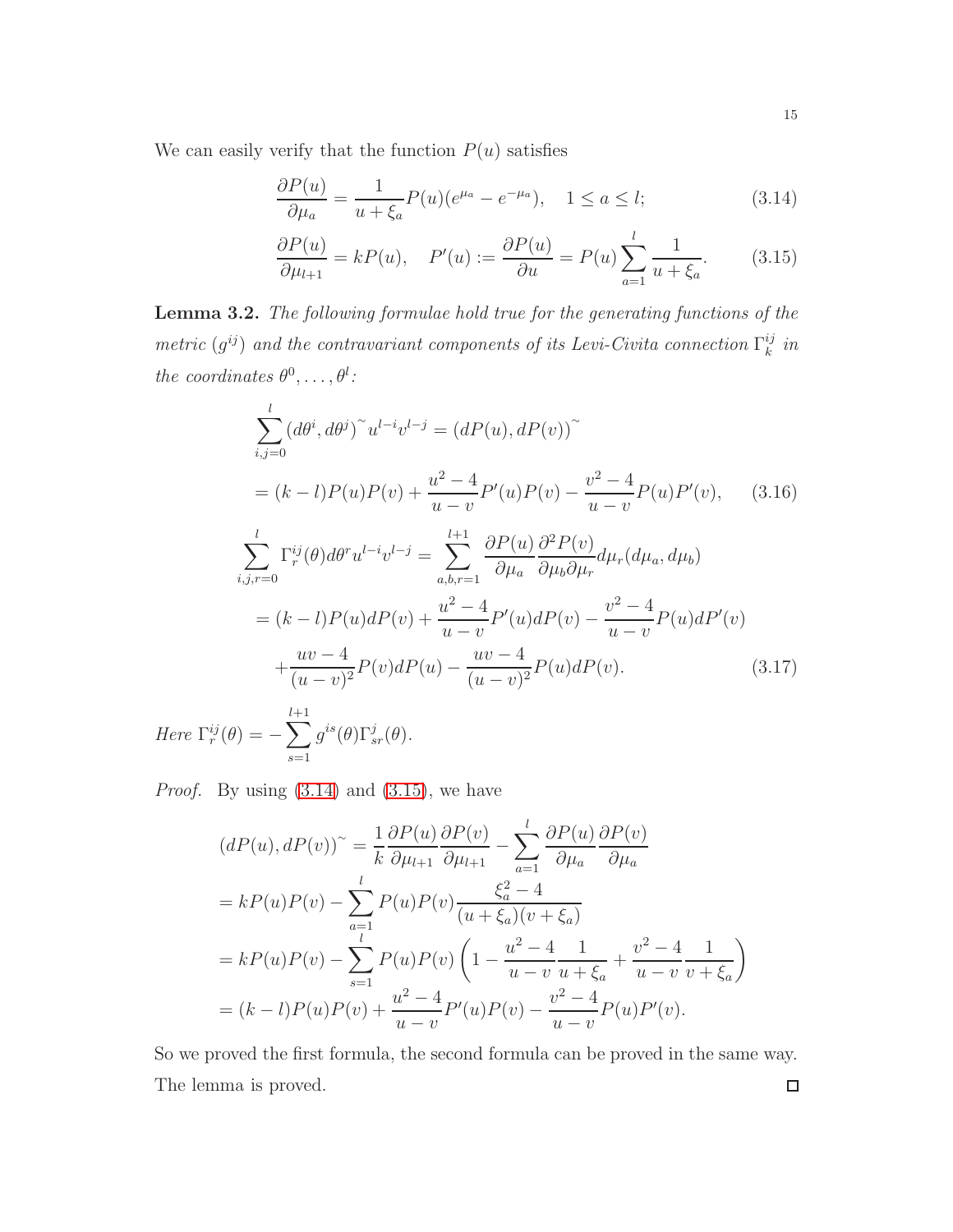The above lemma shows that in the coordinates  $\theta^0, \ldots, \theta^l$  the functions  $g^{ij}(\theta)$ are quadratic polynomials, and the contravariant components  $\Gamma_s^{ij}$  are homogeneous linear functions<sup>[1](#page-15-0)</sup>. To find flat metrics that are compatible with this quadratic metric  $g^{ij}(\theta)$ , we need the following lemma.

<span id="page-15-1"></span>**Lemma 3.3.** If there is a set of constants  $\{c_0, \ldots, c_l\}$  such that

(i) the functions

$$
g^{ij}(\theta^0 + c_0\lambda, \theta^1 + c_1\lambda, \dots, \theta^l + c_l\lambda),
$$
  

$$
\Gamma_s^{ij}(\theta^0 + c_0\lambda, \theta^1 + c_1\lambda, \dots, \theta^l + c_l\lambda)
$$

are linear in the parameter  $\lambda$  for  $1 \leq i, j, s \leq l + 1$ , and

(*ii*) the matrix  $(\eta^{ij})$  with

$$
\eta^{ij} = \mathcal{L}_e g^{ij}, \quad e = \sum_{j=0}^l c_j \frac{\partial}{\partial \theta^j} \tag{3.18}
$$

is nondegenerate on certain open subset  $U$  of  $M$ .

Then the metrics  $(g^{ij})$ ,  $(\eta^{ij})$  form a flat pencil, i.e., the linear combination  $(g^{ij} +$  $\lambda \eta^{ij}$ ) yields a flat metric on U for any  $\lambda$  satisfying  $\det(g^{ij} + \lambda \eta^{ij}) \neq 0$ , and the contravariant components of the Levi-Civita connection for this metric equal

$$
\Gamma_s^{ij} + \lambda \gamma_s^{ij}.\tag{3.19}
$$

Here  $\gamma_s^{ij}$  are the contravariant components of the Levi-Civita connection for the metric  $(\eta^{ij})$  which can be evaluated by  $\gamma_s^{ij} = \mathcal{L}_e \Gamma_s^{ij}$ .

Proof. For the proof of this lemma, see Appendix D of [\[6\]](#page-51-6).  $\Box$ 

<span id="page-15-2"></span>
$$
\{\theta^i(a),\theta^j(b)\}=g^{ij}(\theta(a))\delta'(a-b)+\Gamma^{ij}_s(\theta(a))\theta^s_a\delta(a-b).
$$

We plan to study such important class of quadratic metrics and Poisson structures in a separate publication.

<span id="page-15-0"></span><sup>&</sup>lt;sup>1</sup>These metrics give rise to a quadratic Poisson structure on the space of "loops"  $\{S^1 \to M\}$ (see [\[5\]](#page-51-7) for the details):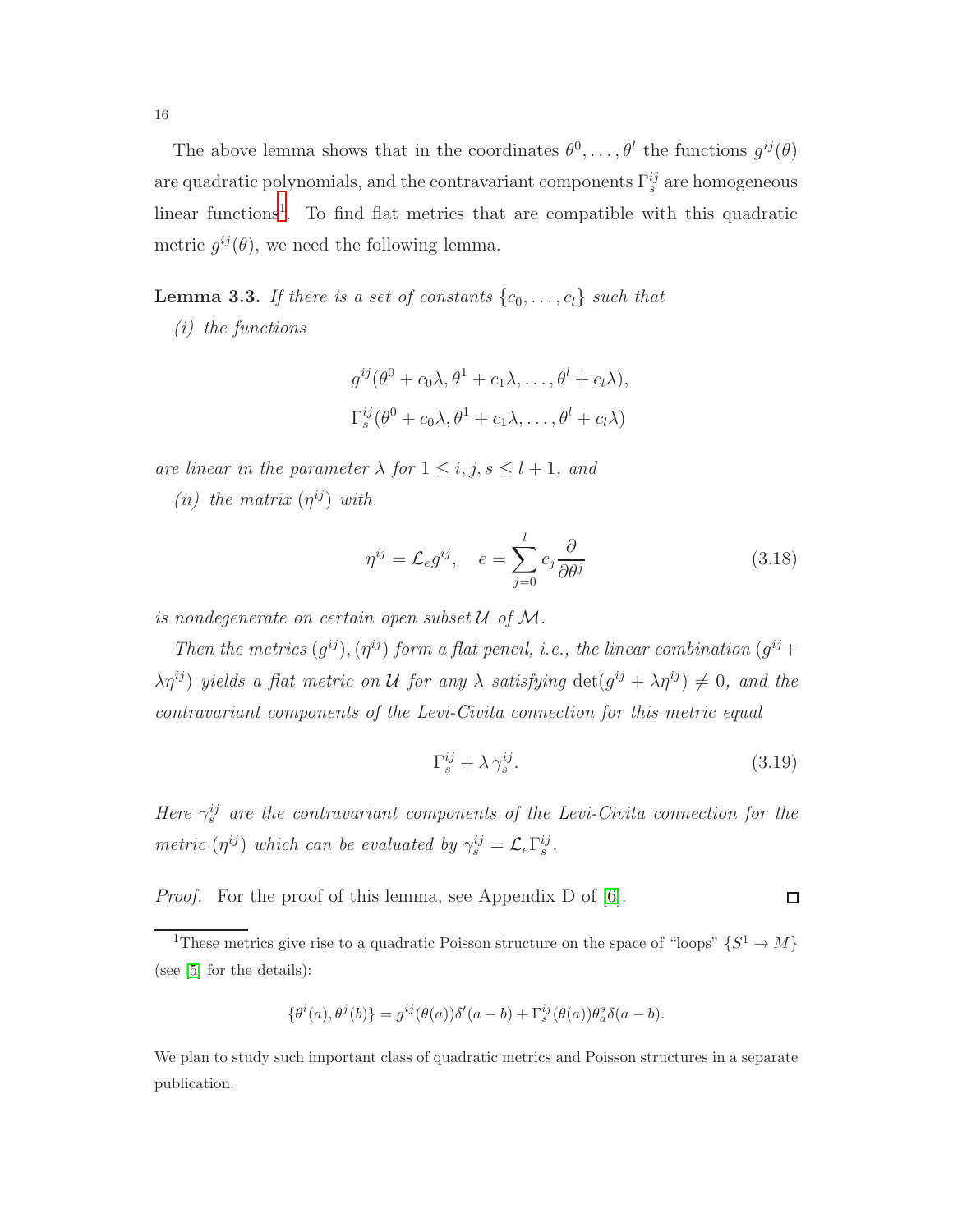**Theorem 3.4.** For any fixed integer  $0 \leq m \leq l - k$  there is a flat pencil of metrics  $(g^{ij})$ ,  $(\eta^{ij})$  on a certain open subset U of M with  $(g^{ij})$  given by [\(3.5\)](#page-12-2) and  $\eta^{ij} = \mathcal{L}_e g^{ij}$ . Here the vector field e has the form

<span id="page-16-1"></span>
$$
e := \sum_{j=k}^{l} c_j \frac{\partial}{\partial \theta^j} = \sum_{j=k}^{l} c_j \frac{\partial}{\partial y^j},
$$
\n(3.20)

where the constants  $c_k, \dots, c_l$  are defined by the generating function

$$
P_0(u) = \sum_{j=k}^{l} c_j u^{l-j} = (u+2)^m (u-2)^{l-k-m}.
$$
 (3.21)

$$
Explicitly, c_j = (-2)^{j-k} \sum_{s=0}^{m} (-1)^{m-s} {m \choose s} {l-k-m \choose l-j-s} \text{ for } j=k, \cdots, l.
$$

*Proof.* Firstly we want to find the constants  $c_0, \ldots, c_l$  satisfying the condition (i) in Lemma [3.3.](#page-15-1) It suffices to find a polynomial  $P_0(u) = \sum_{n=1}^l$  $j=0$  $c_j u^{l-j}$  such that after the shift

$$
P(u) \mapsto P(u) + \lambda P_0(u), \quad P(v) \mapsto P(v) + \lambda P_0(v),
$$

the right hand side of [\(3.16\)](#page-14-1) and [\(3.17\)](#page-14-2) are linear in  $\lambda$ . This yields that  $P_0(u)$ and  $P_0(v)$  must satisfy

<span id="page-16-0"></span>
$$
(k-l)P_0(u)P_0(v) + \frac{u^2 - 4}{u - v}P'_0(u)P_0(v) - \frac{v^2 - 4}{u - v}P_0(u)P'_0(v) = 0.
$$
 (3.22)

Separating the variables and integrating one obtains

$$
P_0(u) = a \left(\frac{u-2}{u+2}\right)^b \left[ (u-2)(u+2) \right]^{\frac{l-k}{2}} = (u-2)^{\frac{l-k}{2}+b} (u+2)^{\frac{l-k}{2}-b}
$$

for some constants a, b. This is a polynomial iff  $m := \frac{l-k}{2} - b$  is a non-negative integer. Hence any polynomial solution to eq.  $(3.22)$  must have the form  $P_0(u)$  =  $a(u+2)^m(u-2)^{l-k-m}$  for an integer where  $0 \le m \le l-k$ . Thus, up to a common factor the constants  $c_0, \ldots, c_l$  are determined by

$$
\sum_{j=0}^{l} c_j u^{l-j} = (u+2)^m (u-2)^{l-k-m}.
$$

Actually, by comparing the degrees of u, we know  $c_j = 0$  for  $j = 0, \dots, k - 1$ .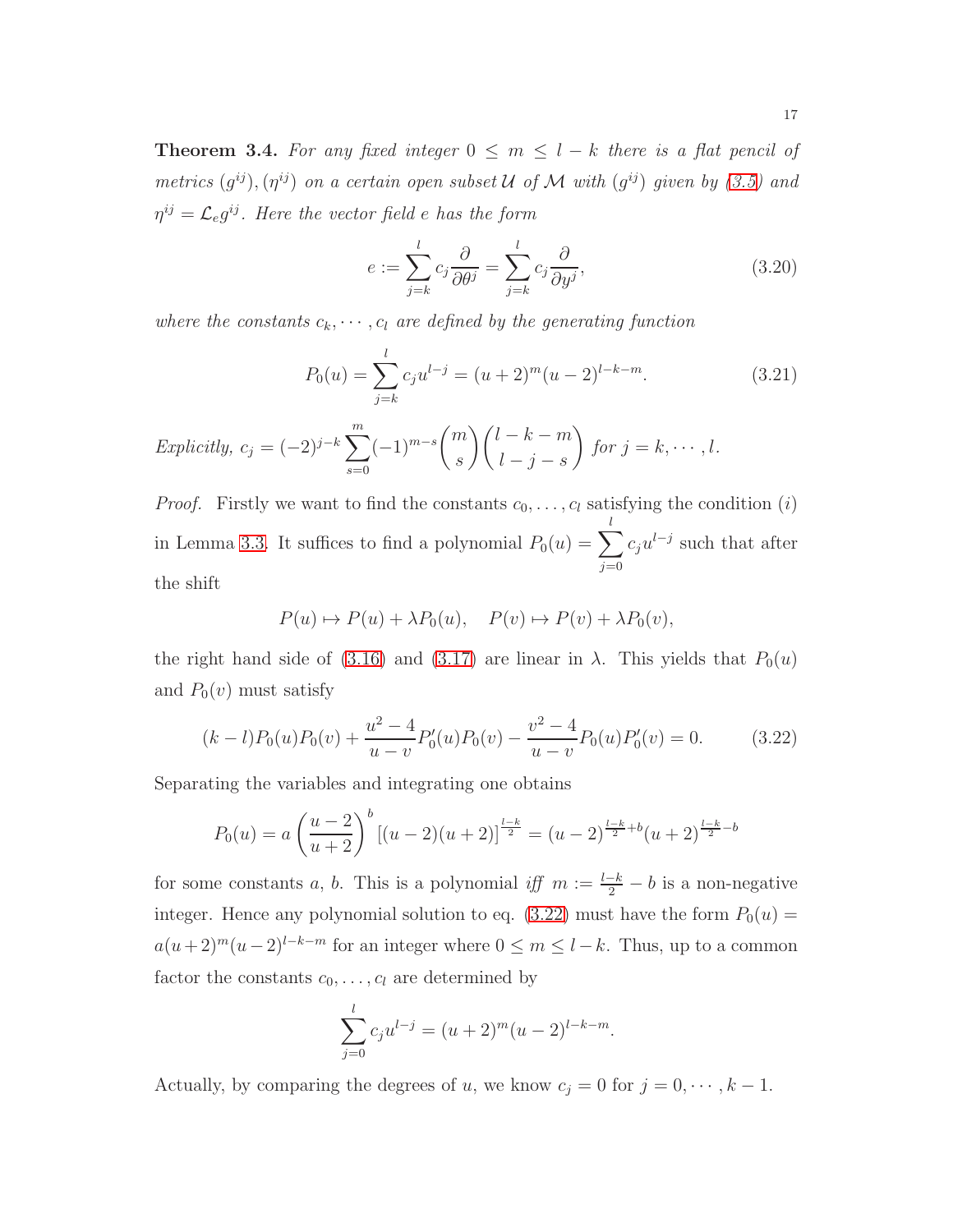Next we want to check the condition  $(ii)$  in Lemma [3.3.](#page-15-1) In order to do this, taking any fixed integer  $0\leq m\leq l-k$  we consider the following linear change of coordinates

$$
(y^1, \dots, y^{l+1}) \mapsto (\tau^1, \dots, \tau^{l+1})
$$

defined by the relations  $\tau^{l+1} = y^{l+1}$  and

<span id="page-17-0"></span>
$$
\sum_{j=0}^{l} \theta_j u^{l-j} = \sum_{j=0}^{l-m} \varpi^j (u+2)^m (u-2)^{l-m-j}
$$

$$
- \sum_{j=l-m+1}^{l} \varpi^j (u+2)^{l-j} (u-2)^{j-k-1}, \qquad (3.23)
$$

where

$$
\varpi^{j} = \begin{cases} e^{k \tau^{l+1}}, & j = 0, \\ \tau^{j} e^{(k-j)\tau^{l+1}}, & j = 1, \cdots, k-1, \\ \tau^{j}, & j = k, \cdots, l. \end{cases}
$$
 (3.24)

Then,

$$
\sum_{j=0}^{l} \frac{\partial \theta^{j}}{\partial \tau^{k}} u^{l-j} = (u+2)^{m} (u-2)^{l-k-m} = \sum_{j=0}^{l} c_{j} u^{l-j}.
$$

This means that in terms of the new coordinates  $\tau^i$  the vector field e defined in [\(3.20\)](#page-16-1) has the expression

$$
e = \sum_{j=0}^{l} \frac{\partial \theta^j}{\partial \tau^k} \frac{\partial}{\partial \theta^j} = \frac{\partial}{\partial \tau^k}.
$$

Furthermore, observe that the left hand side of [\(3.23\)](#page-17-0) coincides with the polynomial  $P(u)$ , by substituting the expressions of  $P(u)$ ,  $P(v)$  given by the right hand side of [\(3.23\)](#page-17-0) and a careful analysis, the matrix  $(\eta^{ij}(\tau))$  with entries

$$
\eta^{ij}(\tau) = \mathcal{L}_e g^{ij}(\tau) \tag{3.25}
$$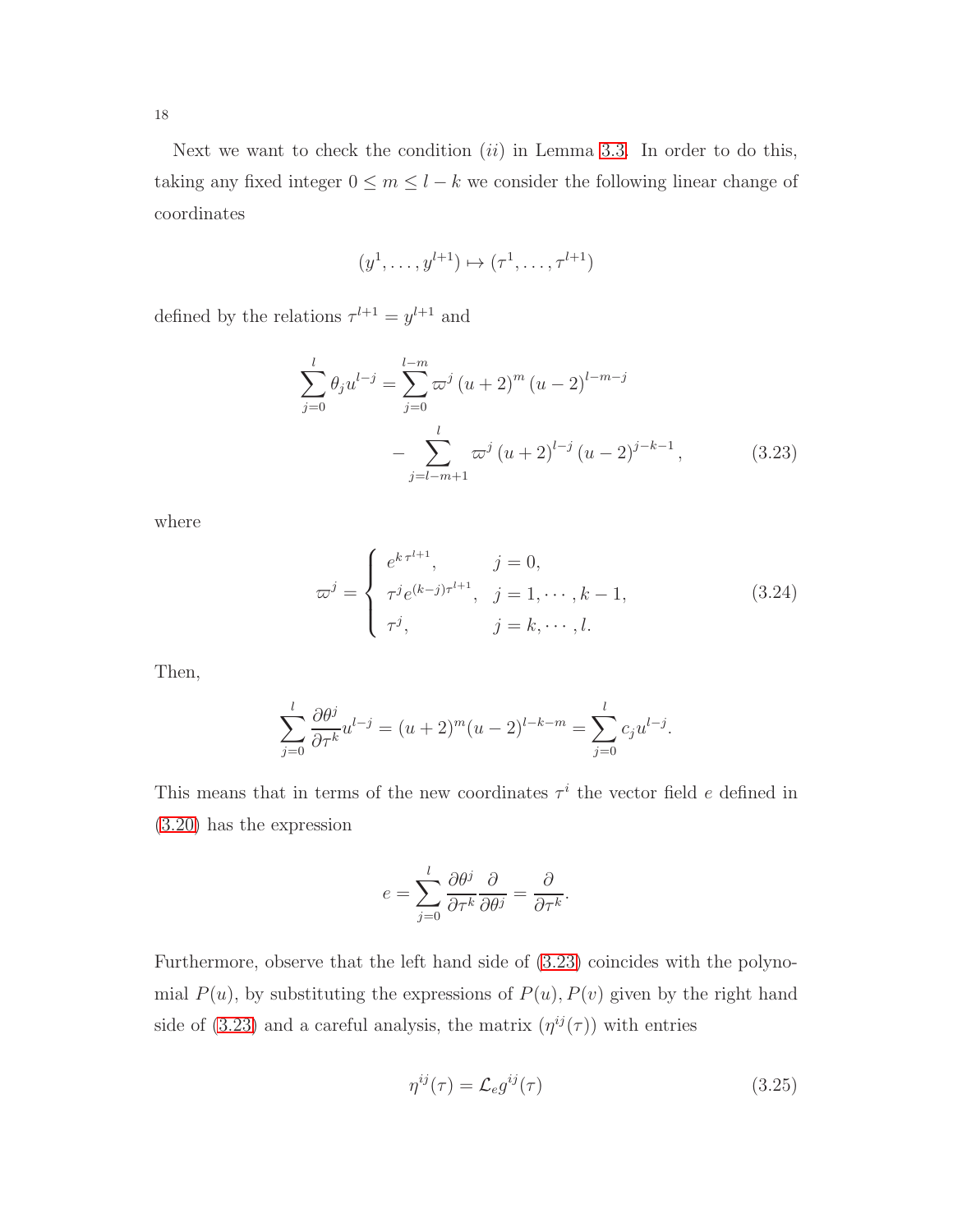has the block form

<span id="page-18-0"></span>
$$
\begin{pmatrix}\n & P_1 & & & \\
 & W_1 & \vdots & & & \\
 & P_{k-1} & & & \\
 & P_1 & \cdots P_{k-1} & P_k & 0 & 0 & 1 \\
 & 0 & W_2 & 0 & 0 & \\
 & 0 & 0 & W_3 & 0 & \\
 & 1 & 0 & 0 & 0 & \n\end{pmatrix},\n\tag{3.26}
$$

where  $\mathcal{W}_i$  are triangular blocks

$$
W_1 = \begin{pmatrix} 0 & 0 & 0 & \cdots & 0 & k \\ 0 & 0 & 0 & \cdots & k & R_1 \\ 0 & 0 & 0 & \cdots & R_1 & R_2 \\ \vdots & \vdots & \vdots & \vdots & \ddots & \vdots \\ k & R_1 & R_2 & \cdots & R_{k-2} \end{pmatrix},
$$
 (3.27)

<span id="page-18-1"></span>
$$
W_2 = \begin{pmatrix} Q_1 & Q_2 & \cdots & Q_{l-k-m} \\ Q_2 & Q_3 & \cdots & 0 \\ \vdots & \vdots & \vdots & 0 \\ Q_{l-k-m} & 0 & \cdots & 0 \end{pmatrix}, \quad W_3 = \begin{pmatrix} S_1 & S_2 & \cdots & S_m \\ S_2 & S_3 & \cdots & 0 \\ \vdots & \vdots & \vdots & 0 \\ S_m & 0 & \cdots & 0 \end{pmatrix} \quad (3.28)
$$

with entries

$$
R_j = 4(k - j + 1)\tau^{j-1}e^{\tau^{l+1}} + (k - j)\tau^j,
$$
  
\n
$$
P_j = 4(k - j + 1)\tau^{j-1}e^{\tau^{l+1}},
$$
  
\n
$$
Q_s = 4s\tau^{k+s} + (1 - \delta_{s,l-k-m})(s + 1)\tau^{k+s+1},
$$
  
\n
$$
S_r = 4r\tau^{l-m+r} - 4(1 - \delta_{r,m})r\tau^{l-m+r+1},
$$
  
\n
$$
1 \le j \le k, \quad 1 \le r \le m, \quad 1 \le s \le l - k - m.
$$
  
\n(3.29)

A simple computation gives

$$
\det(\eta^{ij}) = (-1)^l k^{k-1} 4^{l-k} m^m (l-k-m)^{l-k-m} (\tau^{l-m})^{l-k-m} (\tau^l)^m.
$$
 (3.30)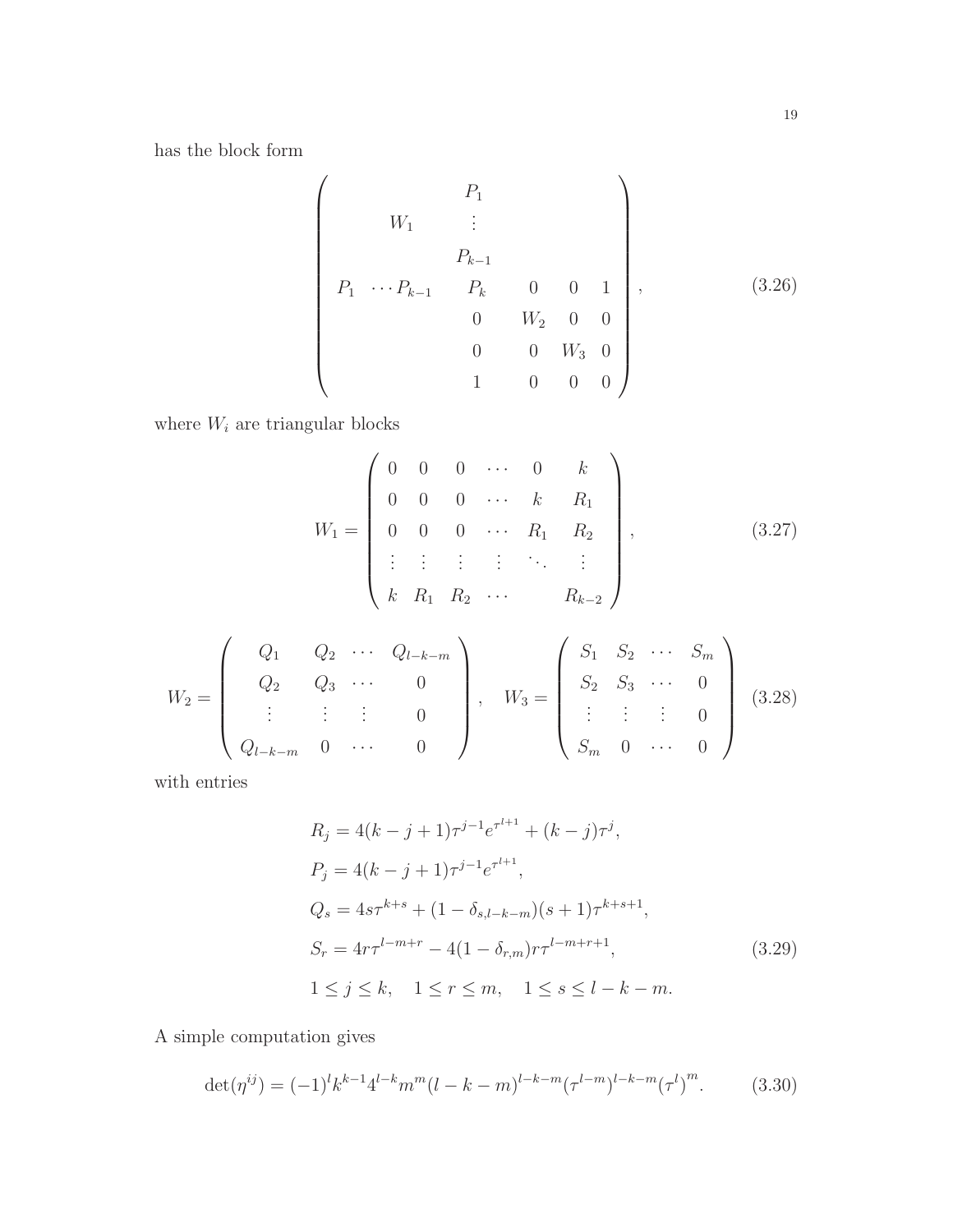So the metric  $(\eta^{ij}(\tau))$  does not degenerate on  $\mathcal{M} \setminus {\{\tau \in \mathcal{M} | \tau^l = 0, \tau^{l-m} = 0\}}$ . We complete the proof of this theorem.  $\Box$ 

<span id="page-19-2"></span>**Remark 3.5.** (1). The block  $W_2$  or  $W_3$  does not appears in the matrix [\(3.26\)](#page-18-0) when  $m = l - k$  or  $m = 0$ . (2). The flat pencil of metrics that corresponds to a fixed integer m is equivalent to the one that corresponds to the integer  $l - k - m$ , this is due to the fact that under replacement  $u \mapsto -u$  the polynomial  $P_0(u) =$  $(u+2)^m(u-2)^{l-k-m}$  is transformed to the polynomial  $(-1)^{l-k}(u+2)^{l-k-m}(u-2)^m$ .

**Corollary 3.6.** In the coordinates  $\tau^1, \ldots, \tau^{l+1}$  the components  $g^{ij}(\tau)$ ,  $\Gamma_m^{ij}(\tau)$  of the metric  $(3.5)$  and its Levi-Civita connection are weighted homogeneous polynomials of the degrees

$$
\deg g^{ij} = d_i + d_j, \quad \deg \Gamma_s^{ij}(\tau) = d_i + d_j - d_s. \tag{3.31}
$$

<span id="page-19-0"></span>They are at most linear in  $\tau^k$ .

3.2. Flat coordinates of the metric  $(\eta^{ij})$ . In this subsection, we will show that the flat coordinates of the metric  $(\eta^{ij})$  defined in the last subsection are algebraic functions of  $\tau^1, \ldots, \tau^{l+1}, e^{\tau^{l+1}}$ . To this end, we first perform changes of coordinates to simplify the matrix  $(\eta^{ij}(\tau))$ .

<span id="page-19-3"></span>**Lemma 3.7.** There exists a system of coordinates  $z^1, \ldots, z^{l+1}$  of the form

<span id="page-19-1"></span>
$$
z^{j} = \tau^{j} + p_{j}(\tau^{1}, \dots, \tau^{j-1}, e^{\tau^{l+1}}), \ 1 \le j \le k,
$$
\n(3.32)

$$
z^{j} = \tau^{j} + \sum_{s=j+1}^{l-m} c_{s}^{j} \tau^{s}, \quad k+1 \le j \le l-k-m,
$$
 (3.33)

$$
z^{j} = \tau^{j} + \sum_{s=j+1}^{l} h_{s}^{j} \tau^{s}, \quad l - k - m + 1 \leq j \leq l,
$$
\n
$$
z^{l+1} = \tau^{l+1},
$$
\n(3.34)

where  $c_s^j$  and  $h_s^j$  are some constants and  $p_j$  are homogeneous polynomials of degree  $d_j$  such that in the new coordinates  $z^i$  the components of the metric  $(\eta^{ij})$  can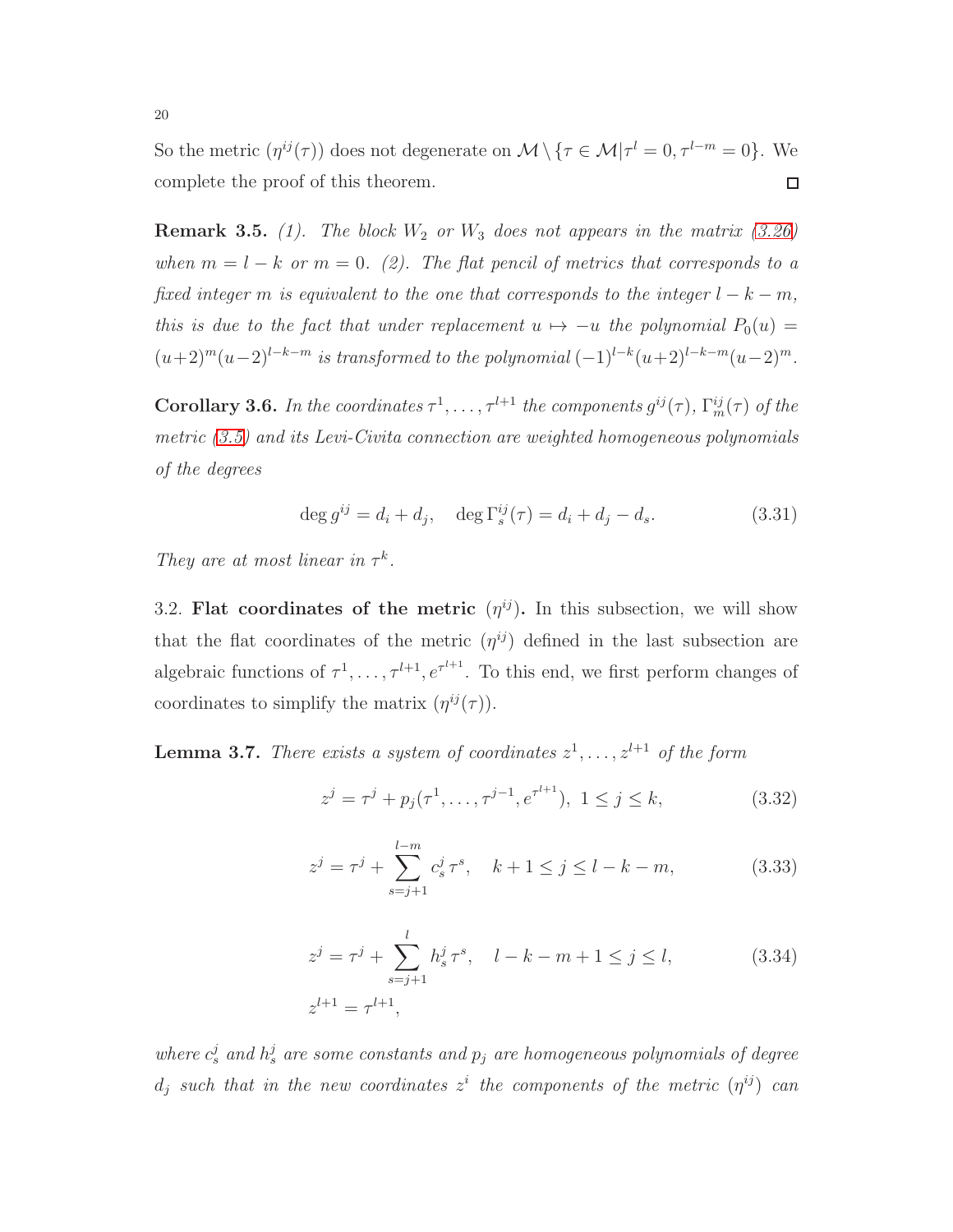still been encoded into a block diagonal matrix of the form  $(3.26)$ – $(3.28)$  with the entries replaced by

<span id="page-20-0"></span>
$$
R_j = 0, \quad P_j = 0, \quad Q_s = 4sz^{k+s}, S_r = 4rz^{l-m+r}, \tag{3.35}
$$

$$
1 \le j \le k, \quad 1 \le s \le l-k-m, \quad 1 \le r \le m.
$$

*Proof.* Let us first note that the  $(k + 1) \times (k + 1)$  matrix  $(\tilde{\eta}^{ij})$  which has entries

$$
\tilde{\eta}^{ij} = \eta^{ij}(\tau), \ \tilde{\eta}^{k+1,m} = \tilde{\eta}^{m,k+1} = \delta_{m,k}, \quad 1 \le i, j \le k, \ 1 \le m \le k+1 \tag{3.36}
$$

coincides, under renaming of the label of coordinate  $\tau^{l+1} \mapsto \tau^{k+1}$ , with the matrix  $(\eta^{ij}(\tau))_{(k+1)\times (k+1)}$  that is constructed as in the last subsection with respect to the extended affine Weyl group  $\overline{W}^{(k)}(C_k)$ . Thus by using the results of [\[7\]](#page-51-0) we can find homogeneous polynomials  $p_j$ ,  $1 \leq j \leq k$  such that under the change of coordinates [\(3.32\)](#page-19-1) and  $z^j = \tau^j$ ,  $k+1 \le j \le l+1$  the matrix  $(\eta^{ij}(z))$  has the form [\(3.26\)](#page-18-0)-[\(3.28\)](#page-18-1) with entries

$$
R_j = 0, \quad P_j = 0, \quad Q_s = 4sz^{k+s} + (1 - \delta_{s,l-k-s})(s+1)z^{k+s+1}
$$
  
\n
$$
S_r = 4rz^{l-m+r} - 4(1 - \delta_{m,r})rz^{l-m+r+1},
$$
  
\n
$$
1 \le j \le k, \quad 1 \le r \le m, \quad 1 \le s \le l-k-m.
$$

To finish the proof of the lemma, we need to perform a second change of coordinates. To this end, denote by  $\Psi$  an  $n \times n$  matrix with entries as linear functions of  $a^1, \ldots, a^n$ 

$$
\psi^{ij}(a) = 4(i+j-1)a^{i+j-1} + \kappa(i,j)a^{i+j}, \quad i, j \ge 1,
$$
\n(3.37)

$$
\kappa(i, j) = i + j
$$
, or  $-4(i + j - 1)$ . (3.38)

Here  $a^s = 0$  for  $s \geq n+1$ . We are to find a linear transformation of the triangular form

$$
a^{j} = \sum_{\alpha=j}^{n} B_{\alpha}^{j} b^{\alpha}, \quad B_{j}^{j} = 1, \ j \ge 1
$$
 (3.39)

such that

$$
\sum_{r,s=1}^{n} 4(r+s-1)b^{r+s-1}\frac{\partial a^i}{\partial b^r}\frac{\partial a^j}{\partial b^s} = \psi^{ij}(a). \tag{3.40}
$$

,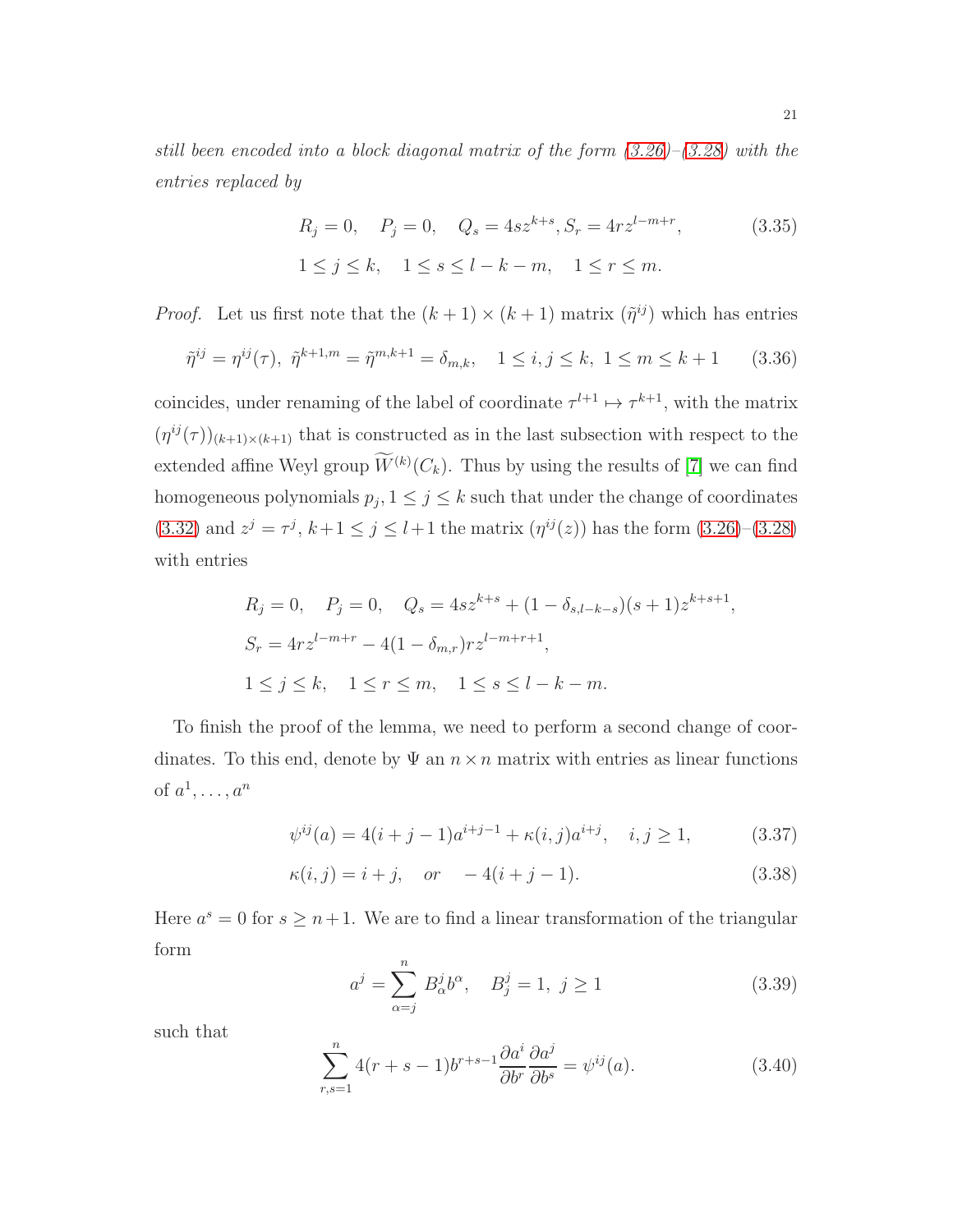Equivalently, the constants  $B_j^i$  must satisfy the relations

<span id="page-21-0"></span>
$$
4(i+j-1)B_{\gamma}^{i+j-1} + \kappa(i,j)B_{\gamma}^{i+j} = 4\gamma \sum_{\alpha+\beta=\gamma+1} B_{\alpha}^{i} B_{\beta}^{j},
$$
  

$$
i+j \le \gamma \le n.
$$
 (3.41)

Introduce the generating functions

$$
f^{i}(t) = \sum_{\alpha \ge 0} B^{i}_{i+\alpha} t^{\alpha}, \quad i = 1, 2, ....
$$
 (3.42)

Then the relations in [\(3.41\)](#page-21-0) can be encoded into the following equations:

$$
4(i+j-1)t^{i+j-2}f^{i+j-1} + \kappa(i,j)t^{i+j-1}f^{i+j} = 4\frac{d}{dt}\left(t^{i+j-1}f^if^j\right). \tag{3.43}
$$

When  $\kappa(i, j) = i + j$  and  $\kappa(i, j) = -4(i + j - 1)$ , this system of equations has the following solution respectively

$$
f^{i}(t) = \cosh\left(\frac{\sqrt{t}}{2}\right) \left(\frac{2\sinh\left(\frac{\sqrt{t}}{2}\right)}{\sqrt{t}}\right)^{2i-1}, \qquad (3.44)
$$

and

$$
f^{i}(t) = \left(\frac{\tanh(\sqrt{t})}{\sqrt{t}}\right)^{2i-1}.
$$
\n(3.45)

From the above result we know the existence of constants  $c_s^j$  and  $h_s^j$  such that under the change of coordinates

$$
z^{i} \mapsto z^{i}, \ i = 1, \dots, k, l+1,
$$
  
\n
$$
z^{j} \mapsto z^{j} + \sum_{s=j+1}^{l-m} c_{s}^{j} z^{s}, \quad k+1 \leq j \leq l-m,
$$
  
\n
$$
z^{j} \mapsto z^{j} + \sum_{s=j+1}^{l} h_{s}^{j} z^{s}, \quad l-m+1 \leq j \leq l,
$$

the matrix  $(\eta^{ij}(z))$  has the form  $(3.26)-(3.28)$  $(3.26)-(3.28)$  and with entries given by  $(3.35)$ . The lemma is proved. $\Box$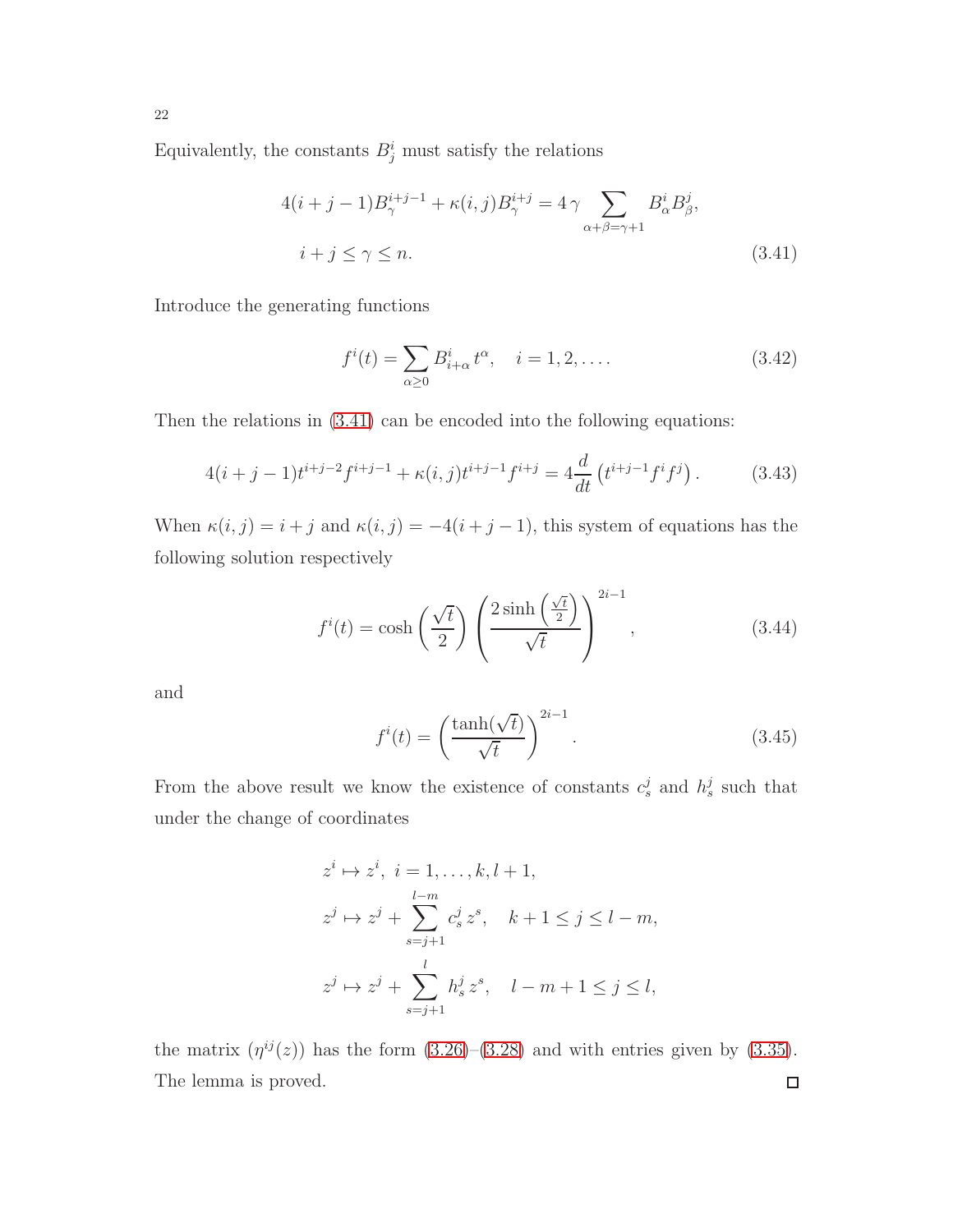Lemma 3.8. Under the change of coordinates

<span id="page-22-1"></span>
$$
w^{i} = z^{i}, \quad i = 1, \dots, k, \ l + 1,
$$
\n
$$
(3.46)
$$

$$
w^{k+1} = z^{k+1} (z^{l-m})^{-\frac{1}{2(l-m-k)}},
$$
\n(3.47)

$$
w^{s} = z^{s}(z^{l-m})^{-\frac{s-k}{l-m-k}}, \ s = k+2, \cdots, l-m-1,
$$
 (3.48)

$$
w^{l-m} = (z^{l-m})^{\frac{1}{2(l-m-k)}},\tag{3.49}
$$

$$
w^{l-m+1} = z^{l-m+1}(z^l)^{-\frac{1}{2m}},
$$
\n(3.50)

$$
w^{r} = z^{r}(z^{l})^{-\frac{r+m-l}{m}}, \ r = l - m + 2, \cdots, l - 1,
$$
\n(3.51)

$$
w^l = (z^l)^{\frac{1}{2m}},\tag{3.52}
$$

the components of the metric  $(\eta^{ij}(z))$  are transformed to the form

<span id="page-22-0"></span>
$$
\begin{pmatrix}\nA & 0 & 0 & 0 & 0 \\
0 & 0 & 0 & 0 & 1 \\
0 & 0 & B_1 & 0 & 0 \\
0 & 0 & 0 & B_2 & 0 \\
0 & 1 & 0 & 0 & 0\n\end{pmatrix},
$$
\n(3.53)

where the matrix  $A = A_{(k-1)\times(k-1)}$  has entries  $A^{ij} = \delta_{i,k-j}k$  and the upper trian $gular\ matrices\ B_1\ and\ B_2\ have\ the\ form$ 

<span id="page-22-2"></span>
$$
B_{1} = \begin{pmatrix} 0 & 0 & 0 & 0 & \cdots & 0 & 2 \\ 0 & H_{k+3} & H_{k+4} & \cdots & H_{l-m-1} & H_{l-m} \\ 0 & H_{k+4} & H_{k+5} & \cdots & H_{l-m} & \\ \vdots & \vdots & \vdots & & \\ 0 & H_{l-m} & & \\ 2 & & & \end{pmatrix}
$$
(3.54)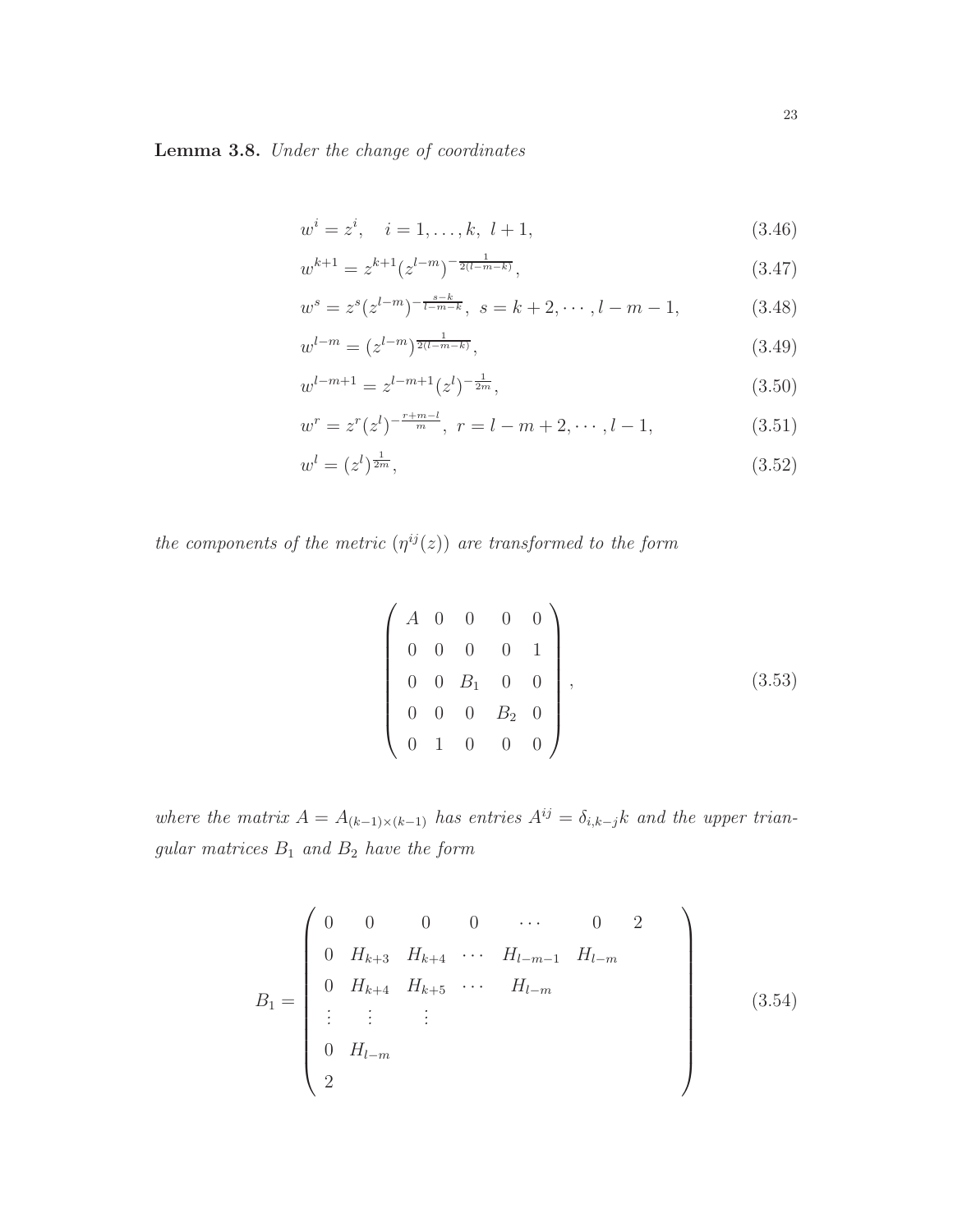and

24

B<sup>2</sup> = 0 0 0 0 · · · 0 2 0 H<sup>l</sup>−m+3 H<sup>l</sup>−m+4 · · · H<sup>l</sup>−<sup>1</sup> H<sup>l</sup> 0 H<sup>l</sup>−m+4 H<sup>l</sup>−m+5 · · · H<sup>l</sup> . . . . . . . . . 0 H<sup>l</sup> 2 (3.55)

with

<span id="page-23-0"></span>
$$
H_{k+s} = 4s(w^{l-m})^{-2}w^{k+s}, H_{l-m} = 4(l-m-k)(w^{l-m})^{-2},
$$
  
\n
$$
H_{l-m+j} = 4j(w^{l})^{-2}w^{l-m+j}, H_l = 4m(w^{l})^{-2},
$$
  
\n
$$
3 \le s \le l-m-k-1, 3 \le j \le m-1.
$$
\n(3.56)

Proof. By a straightforward calculation.

**Remark 3.9.** When  $m = l - k$ , the matrix  $B_1$  does not appear in [\(3.53\)](#page-22-0), i.e., the matrix given in [\(3.53\)](#page-22-0) has the form

$$
\left(\begin{array}{cccc} A & 0 & 0 & 0 \\ 0 & 0 & 0 & 1 \\ 0 & 0 & B_2 & 0 \\ 0 & 1 & 0 & 0 \end{array}\right),
$$

In this case we use the formulae  $(3.46)$ ,  $(3.50)$ – $(3.52)$  for the change of coordinates. When  $m = l - k - 1$ , we have  $B_1 = 1$ , and we use the formulae [\(3.46\)](#page-22-1),  $(3.49)$ – $(3.52)$  to define the new coordinates. When  $m = l - k - 2$ , the matrix  $B_1$ has the form  $\sqrt{ }$  $\mathbf{I}$ 0 2 2 0  $\setminus$  . We understand the above lemma in a similar way as we did for the cases when  $m = 0, 1, 2$ .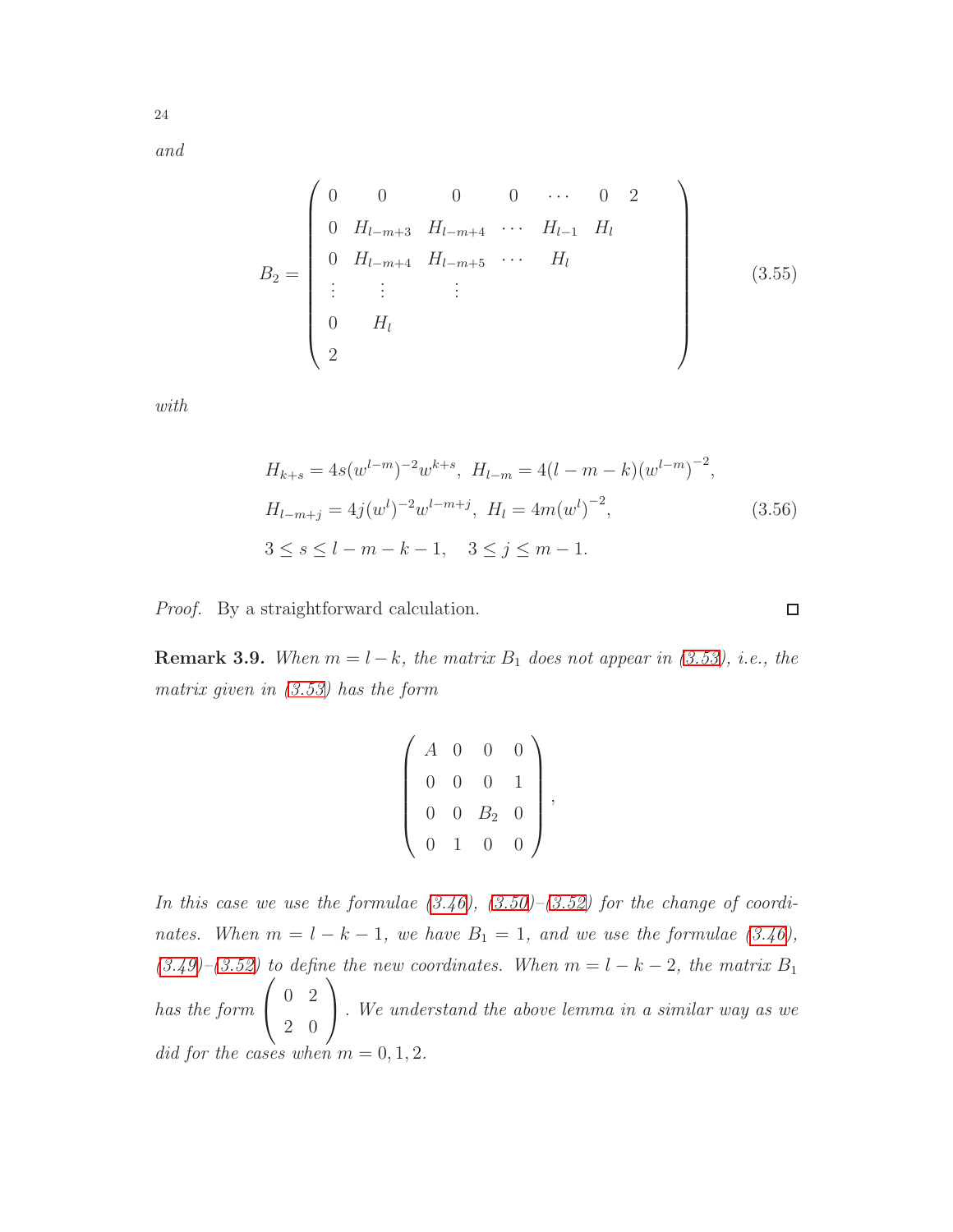<span id="page-24-0"></span>**Theorem 3.10.** We can choose the flat coordinates of the metric  $(\eta^{ij}(w))$  in the form

$$
t^{1} = w^{1}, \dots, t^{k} = w^{k}, t^{l+1} = w^{l+1},
$$
  
\n
$$
t^{k+1} = w^{k+1} + w^{l-m} h_{k+1}(w^{k+2}, \dots, w^{l-m-1}),
$$
  
\n
$$
t^{j} = w^{l-m}(w^{j} + h_{j}(w^{j+1}, \dots, w^{l-m-1})), k+2 \leq j \leq l-m-1,
$$
  
\n
$$
t^{l-m} = w^{l-m},
$$
  
\n
$$
t^{l-m+1} = w^{l-m+1} + w^{l} h_{l-m+1}(w^{l-m+2}, \dots, w^{l-1}),
$$
  
\n
$$
t^{s} = w^{l}(w^{s} + h_{s}(w^{s+1}, \dots, w^{l-1})), l-m+2 \leq s \leq l-1,
$$
  
\n
$$
t^{l} = w^{l}.
$$

Here  $h_{l-m-1} = h_{l-1} = 0$ ,  $h_j$  are weighted homogeneous polynomials of degree  $k(l-m-j)$  $\frac{(l-m-j)}{l-m-k}$  for  $j = k+1, \ldots, l-m-2$  and  $h_s$  are weighted homogeneous polynomials of degree  $\frac{k(l-s)}{m}$  for  $s = l - m + 2, \ldots, l - 1$ . The degrees of the coordinates w<sup>i</sup> are defined in a natural way through the degrees of  $y^i$  given in  $(2.7)$ .

*Proof.* From the block diagonal form [\(3.53\)](#page-22-0) of the matrix  $(\eta^{ij}(w))$  and the definition  $(3.54)$ – $(3.56)$  of its entries, we know that the flat coordinates can be chosen to have the form

<span id="page-24-1"></span>
$$
t^{i} = w^{i}, \ 1 \leq i \leq k, \ i = l + 1,
$$
\n(3.57)

$$
t^{j} = t^{j}(w^{k+1}, \dots, w^{l-m}), \quad k+1 \le j \le l-m
$$
\n(3.58)

$$
t^{s} = t^{s}(w^{l-m+1}, \dots, w^{l}), \quad l - m + 1 \le s \le l. \tag{3.59}
$$

Since the matrices  $B_1$  and  $B_2$  have the same form, and  $B_1$  becomes constant when  $m = l - k$  or  $m = l - k - 1$ , we only need to consider the flat coordinates [\(3.58\)](#page-24-1) for the metric that corresponds to the matrix  $B_1$  defined in [\(3.54\)](#page-22-2) with  $m \leq l-k-3$ .

The functions  $t^j = t^j(w^{k+1}, \ldots, w^{l-m})$  must satisfy the following system of PDEs

<span id="page-24-2"></span>
$$
\frac{\partial^2 t}{\partial w^a \partial w^b} - \sum_{c=1}^{l+1} \gamma_{ab}^c \frac{\partial t}{\partial w^c} = 0, \quad a, b = k+1, \dots, l-m. \tag{3.60}
$$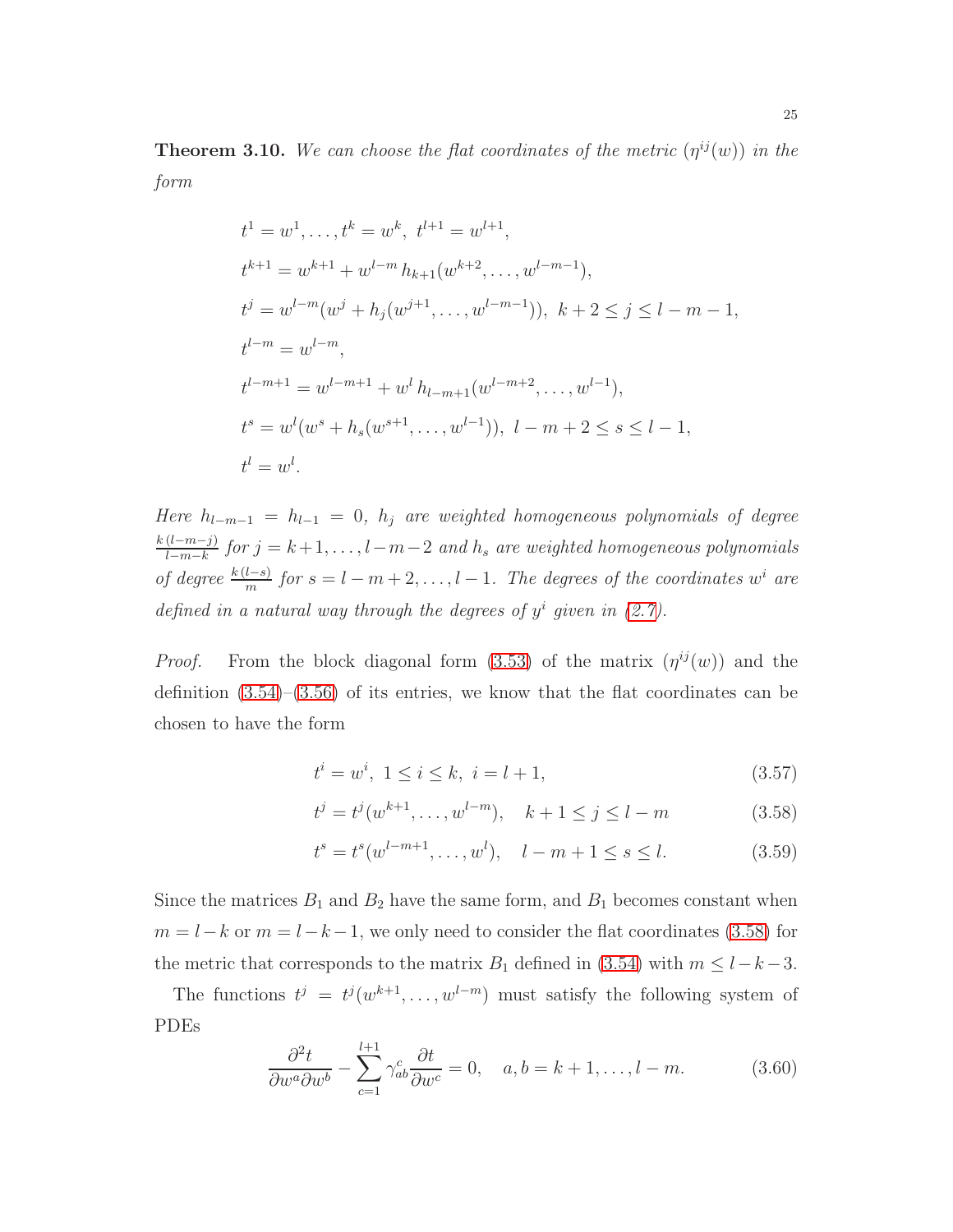Introduce the  $(l - m - k) \times (l - m - k)$  matrix

$$
\Phi = (\phi_j^i), \quad \phi_j^i = \frac{\partial t^{k+i}}{\partial w^{k+j}}, \quad 1 \le i, j \le l-m-k,
$$

Then the system [\(3.60\)](#page-24-2) can be written in the form

<span id="page-25-0"></span>
$$
\partial_s \Phi = \Phi A_s, \quad \partial_s = \frac{\partial}{\partial w^s}, \quad s = k+1, \dots, l-m,
$$
\n(3.61)

where the entries of the coefficient matrices  $A_s$  are rational functions of  $w^{k+1}, \ldots, w^{l-m}$ . It follows from the simple expressions of the entries of the matrix  $B_1$  that the systems [\(3.61\)](#page-25-0) are regular at  $\mathbf{w} = (w^{k+1}, \ldots, w^{l-m}) = 0$  except for case when  $s = l - m$ , in this case the coefficient matrix has the form

$$
A_{l-m} = \text{diag}(0, \frac{1}{w^{l-m}}, \dots, \frac{1}{w^{l-m}}, 0).
$$

Note for all the cases with  $m = k + 1, \ldots, l - m - 1$  the entries of the matrices  $A_s$  are weighted homogeneous polynomials of  $w^{k+1}, \ldots, w^{l-m}$ .

Now we put  $\Phi$  in the form

$$
\Phi = \Psi \operatorname{diag}(1, w^{l-m}, \dots, w^{l-m}, 1),
$$

then the systems in [\(3.61\)](#page-25-0) are converted to

$$
\partial_s \Psi = \Psi B_s, \quad \partial_l \Psi = 0, \quad s = k+1, \dots, l-m-1.
$$

The entries of the coefficient matrices  $B_s$  are now weighted homogeneous polynomials of  $w^{k+1}, \ldots, w^{l-m}$ , thus we can find a unique solution  $\Psi$  of the above systems such that it is analytic at  $w = 0$  and

$$
\Psi|_{\mathbf{w}=0} = \text{diag}(1,\ldots,1).
$$

From the weighted homogeneity of the coefficient matrices  $B_s$  it follows that the elements of  $\Psi$  are also weighted homogeneous. Since  $\deg w^j > 0$  for  $j = k + 1$  $1, \ldots, l-m$  we know that they are in fact polynomials of  $w^{k+1}, \ldots, w^{l-m}$ , and thus the results of the theorem follow. The theorem is proved. $\Box$ 

26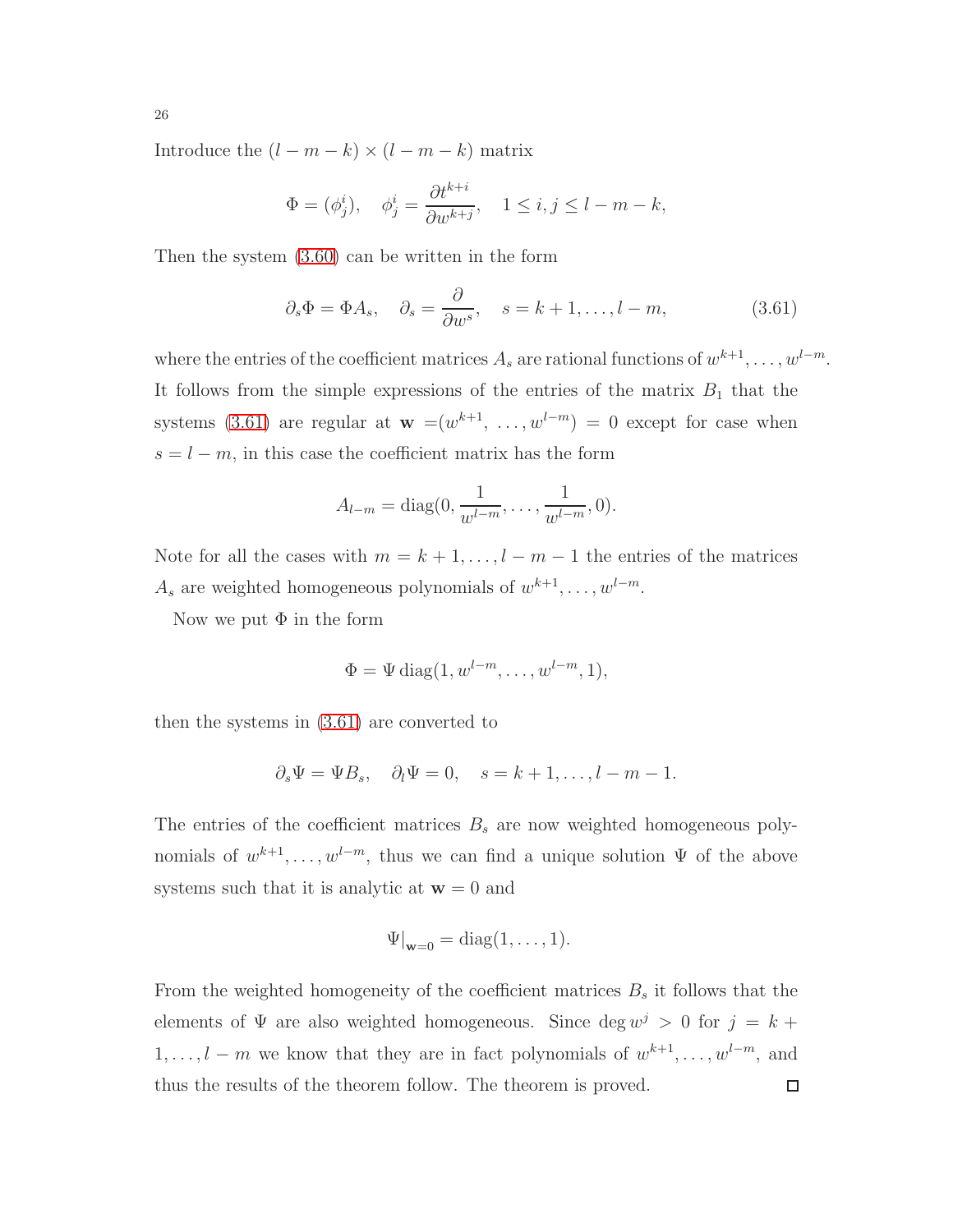Due to the above construction, we can associate the following natural degrees to the flat coordinates

<span id="page-26-0"></span>
$$
\tilde{d}_j = \deg t^j := \frac{j}{k}, \quad 1 \le j \le k,
$$
\n
$$
(3.62)
$$

$$
\tilde{d}_s = \deg t^s := \frac{2l - 2m - 2s + 1}{2(l - m - k)}, \quad k + 1 \le s \le l - m,\tag{3.63}
$$

$$
\tilde{d}_{\alpha} = \deg t^{\alpha} := \frac{2l - 2\alpha + 1}{2m}, \quad l - m + 1 \le \alpha \le l,
$$
\n(3.64)

$$
\tilde{d}_{l+1} = \deg t^{l+1} := 0, \quad \deg e^{t^{l+1}} := \frac{1}{k},\tag{3.65}
$$

and we readily have the following corollary.

**Corollary 3.11.** In the flat coordinates  $t^1, \ldots, t^{l+1}$ , the nonzero entries of the matrix  $(\eta^{ij}(t))$  are given by

$$
\eta^{ij} = \begin{cases}\nk, & j = k - i, & 1 \le i \le k - 1, \\
1, & i = l + 1, j = k & or i = k, j = l + 1, \\
4(l - m - k), & j = l - m + k - i + 1, & k + 2 \le i \le l - m - 1, \\
2, & i = l - m, j = k + 1 & or i = k + 1, j = l - m, \\
4m, & j = 2l - m - i + 1, & l - m + 2 \le i \le l - 1, \\
2, & i = l, j = l - m + 1 & or i = l - m + 1, j = l.\n\end{cases}
$$
\n(3.66)

The entries of the matrix  $(g^{ij}(t))$  and the Christoffel symbols  $\Gamma_m^{ij}(t)$  are weighted homogeneous polynomials of  $t^1, \ldots, t^l, \frac{1}{t^l-1}$  $\frac{1}{t^{l-m}}, \frac{1}{t^l}$  $\frac{1}{t^l}$ ,  $e^{t^{l+1}}$  of degrees  $\tilde{d}_i + \tilde{d}_j$  and  $\tilde{d}_i + \tilde{d}_j$  –  $\ddot{d}_m$  respectively. In particular,

$$
g^{s,l+1} = \tilde{d}_s t^s, \qquad 1 \le s \le l, \quad g^{l+1,l+1} = \frac{1}{k},
$$
  

$$
\Gamma_j^{l+1,i} = \tilde{d}_j \,\delta_{i,j}, \qquad 1 \le i, j \le l+1.
$$
 (3.67)

The numbers  $\tilde{d}_1, \ldots, \tilde{d}_{l+1}$  satisfy a duality relation that is similar to that of [\[7\]](#page-51-0). To describe this duality relation, let us delete the k-th vertex of the Dynkin diagram R. We then obtain two components  $\mathcal{R} \setminus \alpha_k = \mathcal{R}_1 \cup \mathcal{R}_2$ . For any given integer  $0 \leq m \leq l - k$ , we denote  $\mathcal{R}_2 = \mathcal{R}_{21} \cup \mathcal{R}_{22}$ , where  $\mathcal{R}_{21} = \{ \alpha_{k+1}, \cdots, \alpha_{l-m} \}$ and  $\mathcal{R}_{22} = \{ \alpha_{l-m+1}, \cdots, \alpha_l \}.$  On each component we have an involution  $i \mapsto i^*$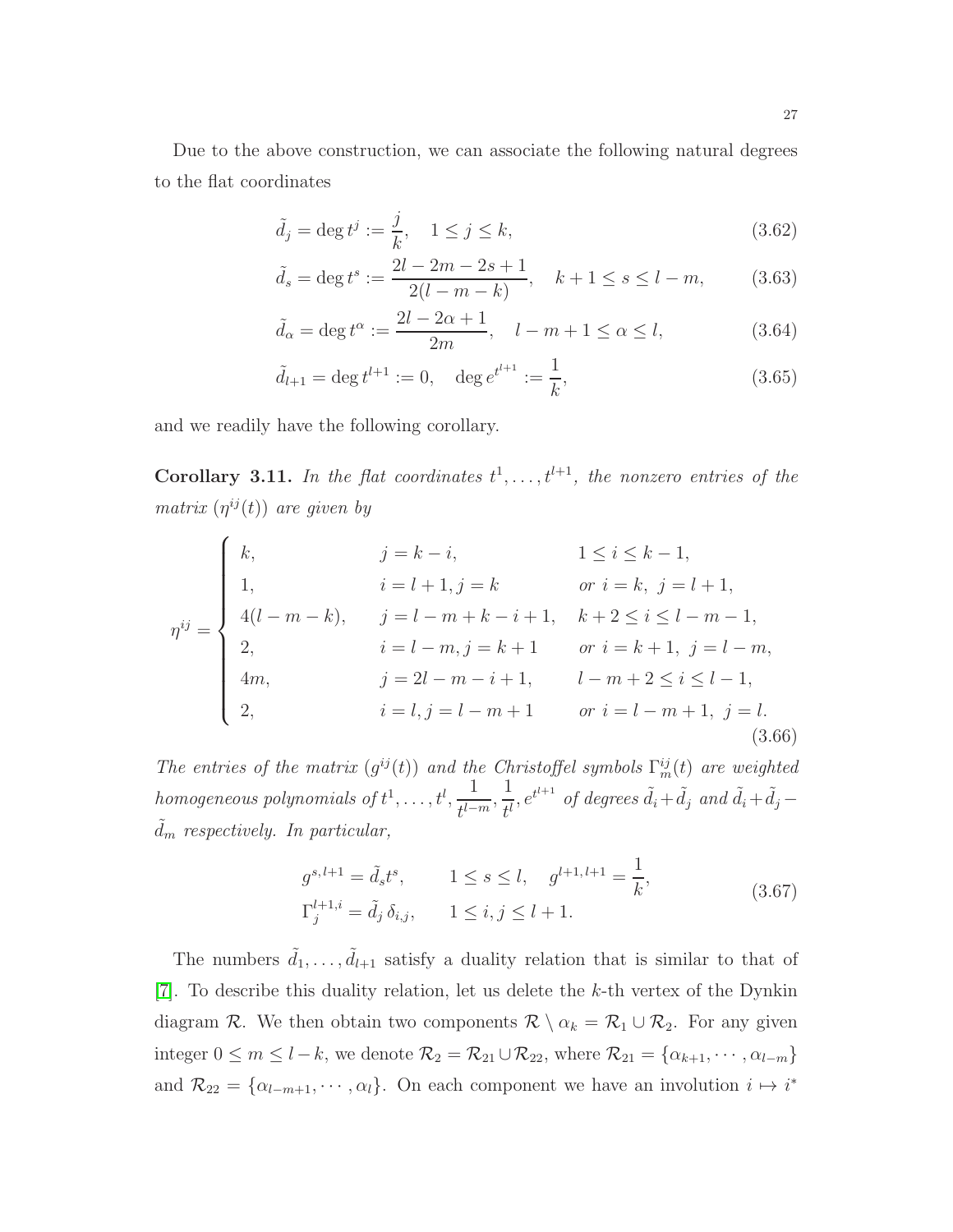given by the reflection with respect to the center of the component. Define

<span id="page-27-1"></span>
$$
k^* = l + 1, \quad (l+1)^* = k,\tag{3.68}
$$

then we have

<span id="page-27-2"></span>
$$
\tilde{d}_i + \tilde{d}_{i^*} = 1, \quad i = 1, \dots, l+1,
$$
\n(3.69)

<span id="page-27-0"></span>and from the above corollary we see that  $\eta^{ij}$  is a nonzero constant iff  $j = i^*$ .

3.3. Frobenius manifold structures on the orbit space of  $W^{(k)}(C_l)$ . Now we are ready to describe the Frobenius manifold structures on the orbit space of the extended affine Weyl group  $W^{(k)}(C_l)$ . Let us first recall the definition of Frobenius manifold, see [\[6\]](#page-51-6) for details.

**Definition 3.12.** A Frobenius algebra is a pair  $(A, \langle , \rangle)$  where A is a commutative associative algebra with a unity e over a field K (in our case  $\mathcal{K} = \mathbb{C}$ ) and  $\langle \cdot \rangle$ ,  $>$  is a K-bilinear symmetric nondegenerate invariant form on A, i.e.,

$$
\langle x \cdot y, z \rangle = \langle x, y \cdot z \rangle, \quad \forall x, y, z \in A.
$$

Definition 3.13. A Frobenius structure of charge d on an n-dimensional manifold M is a structure of Frobenius algebra on the tangent spaces  $T_t M = (A_t, <, >_t)$ depending (smoothly, analytically etc.) on the point t. This structure satisfies the following axioms:

- FM1. The metric  $\langle , \rangle_t$  on M is flat, and the unity vector field e is covariantly constant, i.e.,  $\nabla e = 0$ . Here we denote  $\nabla$  the Levi-Civita connection for this flat metric.
- FM2. Let c be the 3-tensor  $c(x, y, z) := \langle x \cdot y, z \rangle, x, y, z \in T_t M$ . Then the  $\mathcal{A}-tensor\left(\nabla_{w}c\right)(x, y, z)$  is symmetric in  $x, y, z, w \in T_tM$ .
- FM3. The existence on M of a vector field E, called the Euler vector field, which satisfies the conditions  $\nabla \nabla E = 0$  and

$$
[E, x \cdot y] - [E, x] \cdot y - x \cdot [E, y] = x \cdot y,
$$

$$
E < x, y > - < [E, x], y > - < x, [E, y] > = (2 - d) < x, y > \text{}
$$

for any vector fields  $x, y$  on  $M$ .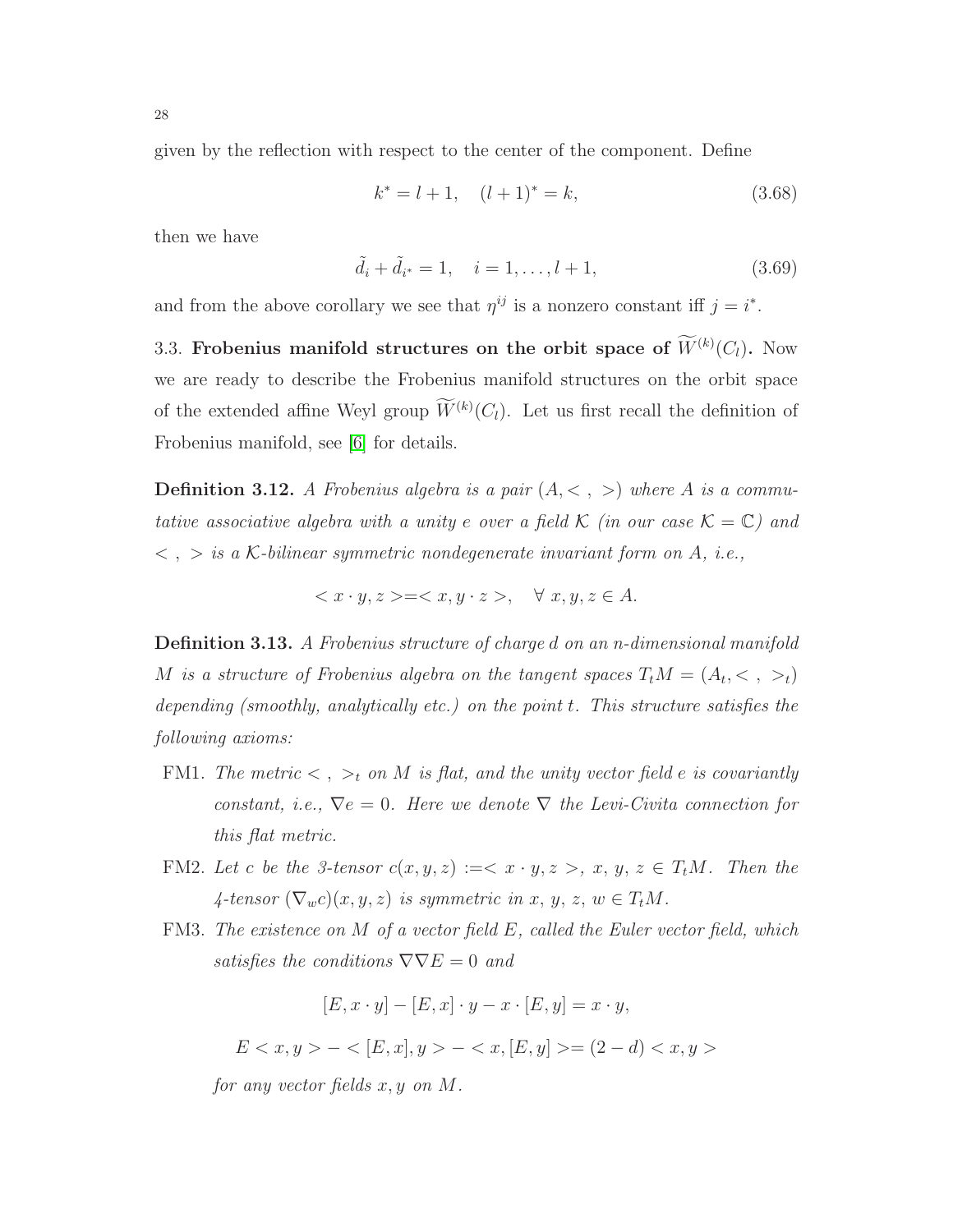A manifold M equipped with a Frobenius structure on it is called a Frobenius manifold.

Let us choose local flat coordinates  $t^1, \dots, t^n$  for the invariant flat metric, then locally there exists a function  $F(t^1, \dots, t^n)$ , called the *potential* of the Frobenius manifold, such that

$$
\langle u \cdot v, w \rangle = u^i v^j w^s \frac{\partial^3 F}{\partial t^i \partial t^j \partial t^s} \tag{3.70}
$$

for any three vector fields  $u = u^i \frac{\partial}{\partial t}$  $\frac{\partial}{\partial t^i}, v = v^j \frac{\partial}{\partial t}$  $\frac{\partial}{\partial t^j}$ ,  $w = w^s \frac{\partial}{\partial t}$  $\frac{\partial}{\partial t^s}$ . Here and in what follows summations over repeated indices are assumed. By definition, we can also choose the coordinates  $t^1$  such that  $e = \frac{\partial}{\partial t^1}$ . Then in the flat coordinates the components of of the flat metric  $\langle \frac{\partial}{\partial t}$  $\frac{\partial}{\partial t^i}, \frac{\partial}{\partial t^j}$  > can be expressed in the form

<span id="page-28-0"></span>
$$
\frac{\partial^3 F}{\partial t^1 \partial t^j \partial t^j} = \eta_{ij}, \quad i, j = 1, \dots, n. \tag{3.71}
$$

The associativity of the Frobenius algebras is equivalent to the following overdetermined system of equations for the function F

$$
\frac{\partial^3 F}{\partial t^i \partial t^j \partial t^\lambda} \eta^{\lambda \mu} \frac{\partial^3 F}{\partial t^\mu \partial t^k \partial t^m} = \frac{\partial^3 F}{\partial t^k \partial t^j \partial t^\lambda} \eta^{\lambda \mu} \frac{\partial^3 F}{\partial t^\mu \partial t^i \partial t^m}
$$
(3.72)

for arbitrary indices  $i, j, k, m$  from 1 to n.

In the flat coordinates the Euler vector field  $E$  has the form

$$
E = \sum_{i=1}^{n} (\hat{d}_i t^i + r_i) \frac{\partial}{\partial t^i}
$$
 (3.73)

for some constants  $\hat{d}_i, r_i, i = 1, \ldots, n$  which satisfy  $\hat{d}_1 = 1, r_1 = 0$ . From the axiom  $FM3$ , it follows that the potential  $F$  satisfies the quasi-homogeneity condition

<span id="page-28-1"></span>
$$
\mathcal{L}_E F = (3 - d)F + \text{quadratic polynomial in t.} \tag{3.74}
$$

The system  $(3.71)$ – $(3.74)$  is called the *WDVV* equations of associativity which is equivalent to the above definition of Frobenius manifold in the chosen system of local coordinates.

Let us also recall an important geometrical structure on a Frobenius manifold M, the intersection form of M. This is a symmetric bilinear form  $( , )^*$  on  $T^*M$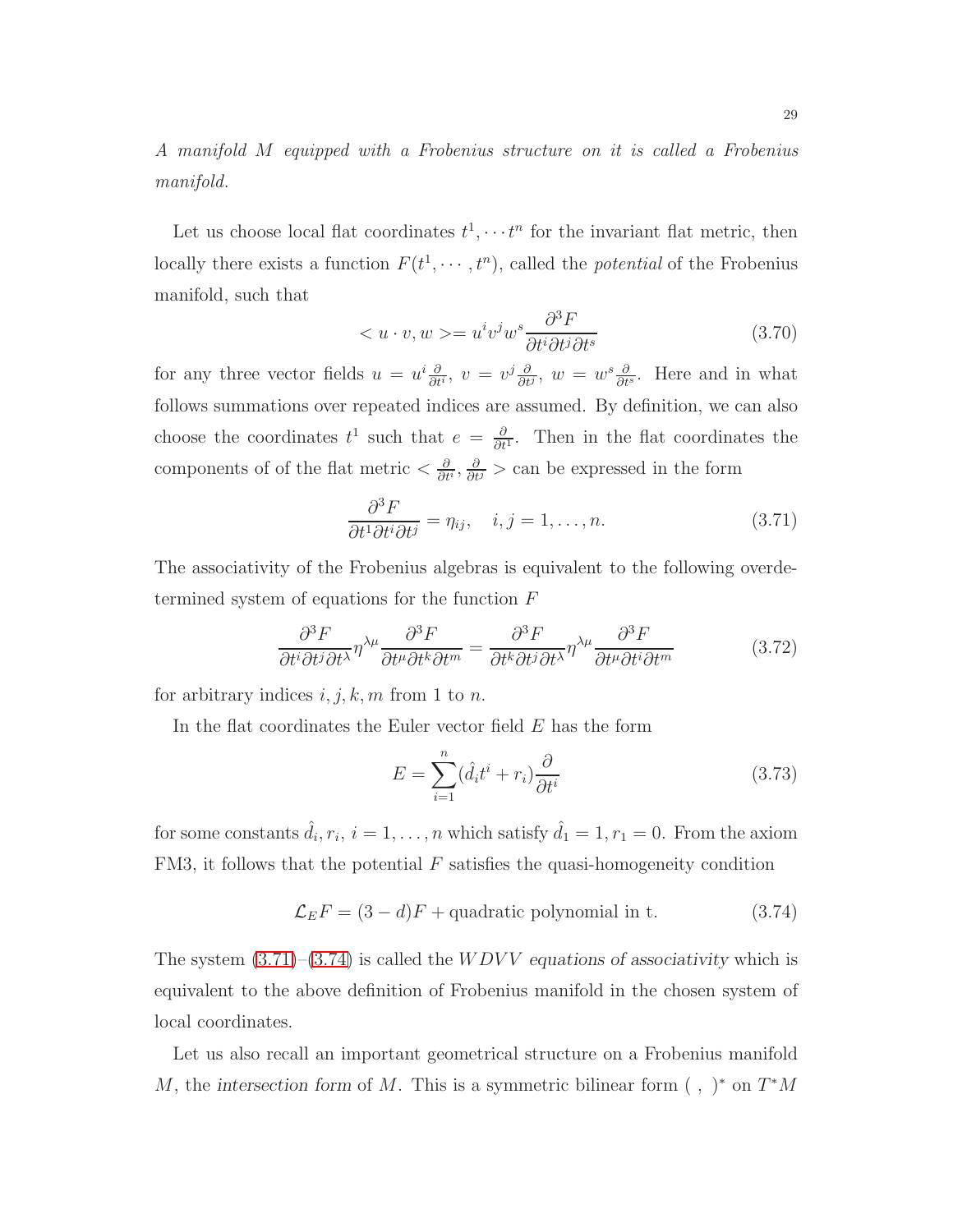defined by the formula

$$
(w_1, w_2)^* = i_E(w_1 \cdot w_2), \tag{3.75}
$$

here the product of two 1-forms  $w_1, w_2$  at a point  $t \in M$  is defined by using the algebra structure on  $T_tM$  and the isomorphism

$$
T_t M \to T_t^* M \tag{3.76}
$$

established by the invariant flat metric  $\lt$ ,  $\gt$ . In the flat coordinates  $t^1, \dots, t^n$ of the invariant metric, the intersection form can be represented by

$$
(dt^i, dt^j)^* = \mathcal{L}_E F^{ij} = (d - 1 + \hat{d}_i + \hat{d}_j) F^{ij}, \qquad (3.77)
$$

where

$$
F^{ij} = \eta^{ii'} \eta^{jj'} \frac{\partial^2 F}{\partial t^{i'} \partial t^{j'}}
$$
\n(3.78)

and  $F(t)$  is the potential of the Frobenius manifold. Denote by  $\Sigma \subset M$  the discriminant of M on which the intersection form degenerates, then an important property of the intersection form is that on  $M \setminus \Sigma$  its inverse defines a new flat metric.

<span id="page-29-0"></span>**Theorem 3.14.** For any fixed integer  $0 \le m \le l-k$ , there exists a unique Frobenius manifold structure of charge  $d = 1$  living on the covering of the orbit space  $\mathcal{M} \setminus \{t^{l-m} = 0\} \cup \{t^l = 0\}$  of  $\widetilde{W}^{(k)}(C_l)$  polynomial in  $t^1, \cdots, t^{l+1}, \frac{1}{t^{l-1}}$  $\frac{1}{t^{l-m}}, \frac{1}{t^l}$  $\frac{1}{t^l}, e^{t^{l+1}}$ such that

(1) The unity vector field e coincides with 
$$
\sum_{j=k}^{l} c_j \frac{\partial}{\partial y^j} = \frac{\partial}{\partial t^k};
$$

(2) The Euler vector field has the form

<span id="page-29-1"></span>
$$
E = \sum_{\alpha=1}^{l} \tilde{d}_{\alpha} t^{\alpha} \frac{\partial}{\partial t^{\alpha}} + \frac{1}{k} \frac{\partial}{\partial t^{l+1}}
$$
(3.79)

where  $\tilde{d}_1, \ldots, \tilde{d}_l$  are defined in  $(3.62)$ – $(3.64)$ .

(3) The invariant flat metric and the intersection form of the Frobenius manifold structure coincide respectively with the metric  $(\eta^{ij}(t))$  and  $(g^{ij}(t))$  on the covering of  $\mathcal{M} \setminus \{t^{l-m} = 0\} \cup \{t^l = 0\}.$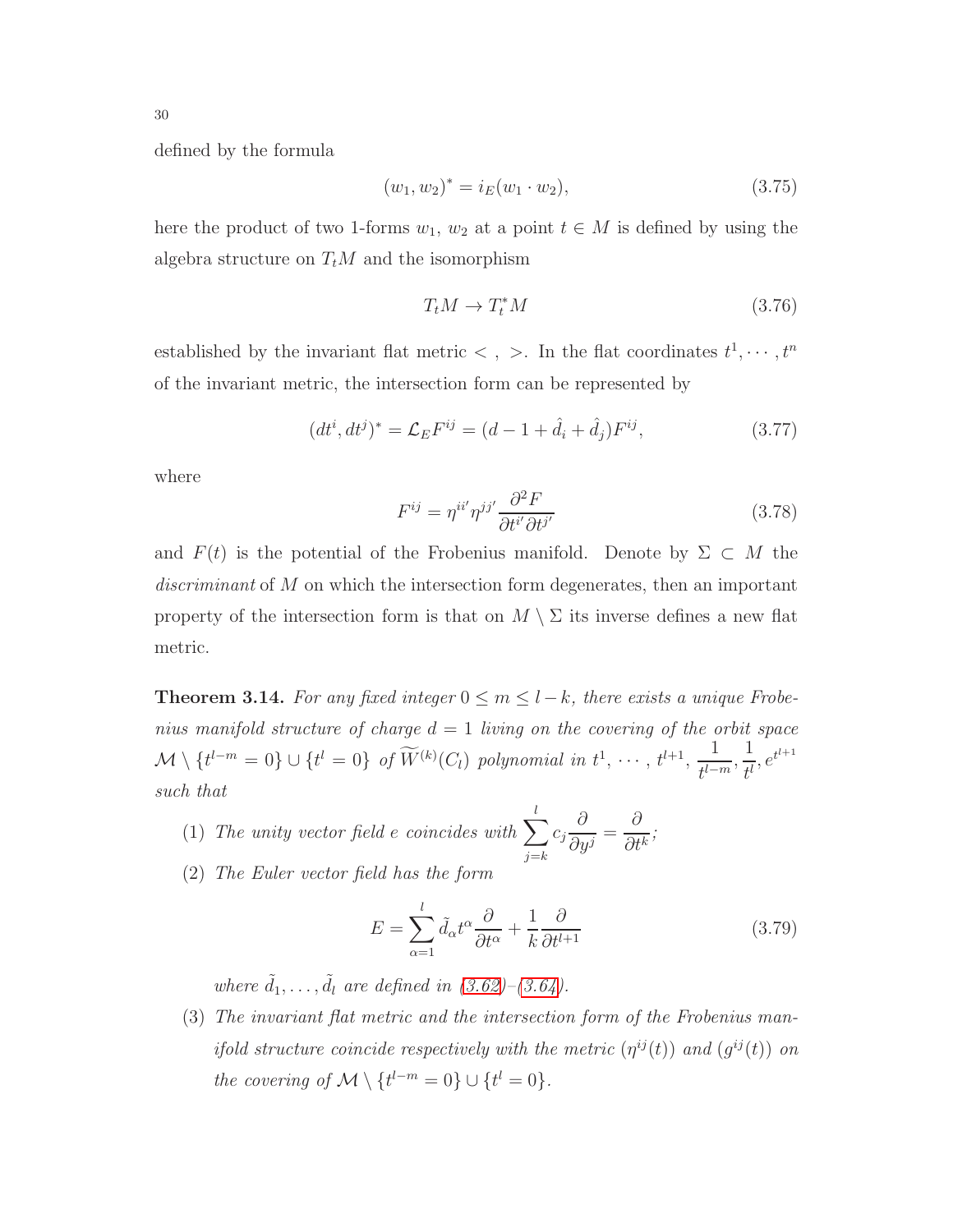Proof. By following the lines of the proof of Lemma 2.6 given in [\[7\]](#page-51-0) we can show the existence of a unique weighted homogeneous polynomial

$$
G := G(t^1, \dots, t^{k-1}, t^{k+1}, \dots, t^l, \frac{1}{t^{l-m}}, \frac{1}{t^l}, e^{t^{l+1}})
$$

of degree 2 such that the function

$$
F = \frac{1}{2}(t^k)^2 t^{l+1} + \frac{1}{2}t^k \sum_{i,j \neq k} \eta_{ij} t^i t^j + G \tag{3.80}
$$

satisfies the equations

$$
g^{ij} = \mathcal{L}_E F^{ij}, \quad \Gamma_m^{ij} = \tilde{d}_j c_m^{ij}, \quad i, j, m = 1, \dots, l+1,
$$
 (3.81)

where  $c_m^{ij} = \frac{\partial F^{ij}}{\partial t^m}$ . Obviously, the function F satisfies the equations

$$
\frac{\partial^3 F}{\partial t^k \partial t^j \partial t^j} = \eta_{ij}, \quad i, j = 1, \dots, l+1 \tag{3.82}
$$

and the quasi-homogeneity condition

$$
\mathcal{L}_E F = 2F. \tag{3.83}
$$

From the properties of a flat pencil of metrics  $[6]$  it follows that F also satisfies the associativity equations

$$
c_m^{ij} c_q^{mp} = c_m^{ip} c_q^{mj} \tag{3.84}
$$

for any set of fixed indices  $i, j, p, q$ . Now the theorem follows from above properties of the function F and the simple identity  $\mathcal{L}_E e = -e$ . The theorem is proved.  $\Box$ 

Remark 3.15. It follows from Remark [3.5](#page-19-2) that the Frobenius manifold structures which correspond to the integers m and  $l - k - m$  are equivalent. From the above construction we see that the potential  $F$  is in general a polynomial of  $t^1, \ldots, t^{l+1}, \frac{1}{d}$  $\frac{1}{t^{l-m}}, \frac{1}{t^l}$  $\frac{1}{t^l}$ ,  $e^{t^{l+1}}$ , in the particular cases when  $m = 1$  and  $m = l - k - 1$ it does not depend on  $\frac{1}{t^l}$  and  $\frac{1}{t^{l-1}}$  respectively. When  $k = l$  the Frobenius manifold structure coincides with the one that is constructed in [\[7\]](#page-51-0).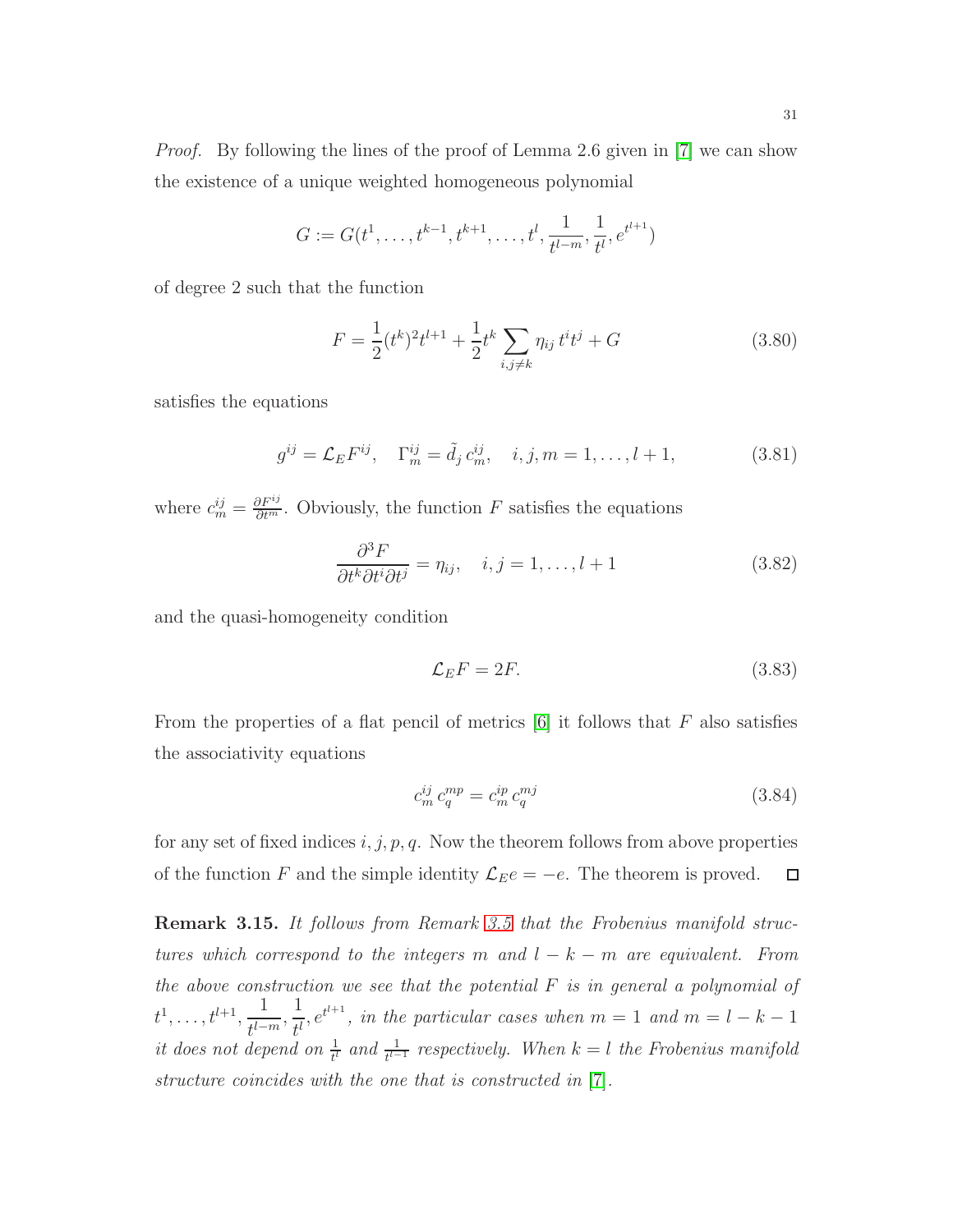<span id="page-31-0"></span>3.4. Examples. To end up this section we give some examples to illustrate the above construction of Frobenius manifold structures. For brevity, instead of  $t^1, \ldots, t^{l+1}$  we will denote the flat coordinates of the metric  $\eta^{ij}$  by  $t_1, \ldots, t_{l+1}$ , and we will also denote  $\partial_i = \frac{\partial}{\partial t}$  $\frac{\partial}{\partial t_i}$  in the the following examples.

**Example 3.16.**  $[C_3, k = 1]$  Let R be the root system of type  $C_3$ , take  $k = 1$ , then  $d_1 = d_2 = d_3 = 1, \text{ and}$ 

$$
y^{1} = e^{2i\pi x_{4}} (\xi_{1} + \xi_{2} + \xi_{3}),
$$
  
\n
$$
y^{2} = e^{2i\pi x_{4}} (\xi_{1}\xi_{2} + \xi_{1}\xi_{3} + \xi_{2}\xi_{3}),
$$
  
\n
$$
y^{3} = e^{2i\pi x_{4}} \xi_{1}\xi_{2}\xi_{3},
$$
  
\n
$$
y^{4} = 2i\pi x_{4},
$$

where  $\xi_j = e^{2i\pi (x_j - x_{j-1})} + e^{-2i\pi (x_j - x_{j-1})}$  and  $x_0 = 0, j = 1, 2, 3$ . The metric  $( , )^{\sim}$ has the form

$$
((dx_i, dx_j)^\sim) = \frac{1}{4\pi^2} \begin{pmatrix} 1 & 1 & 1 & 0 \\ 1 & 2 & 2 & 0 \\ 1 & 2 & 3 & 0 \\ 0 & 0 & 0 & -1 \end{pmatrix}.
$$

Case I.  $m = 0$ , *i.e.*,  $e = \frac{\partial}{\partial y^1} - 4 \frac{\partial}{\partial y^2} + 4 \frac{\partial}{\partial y^3}$ . We first introduce the variables

$$
z1 = y1 + 6 ey4, z2 = y2 + 4 y1 + 12 ey4,z3 = y3 + 2 y2 + 4 y1 + 8 ey4, z4 = y4.
$$

Then the flat coordinates are given by

$$
t_1 = z^1 - 2e^{z_4}, t_2 = (z^2 - \frac{1}{6}z^3)(z^3)^{-\frac{1}{4}}, t_3 = (z^3)^{\frac{1}{4}}, t_4 = z^4
$$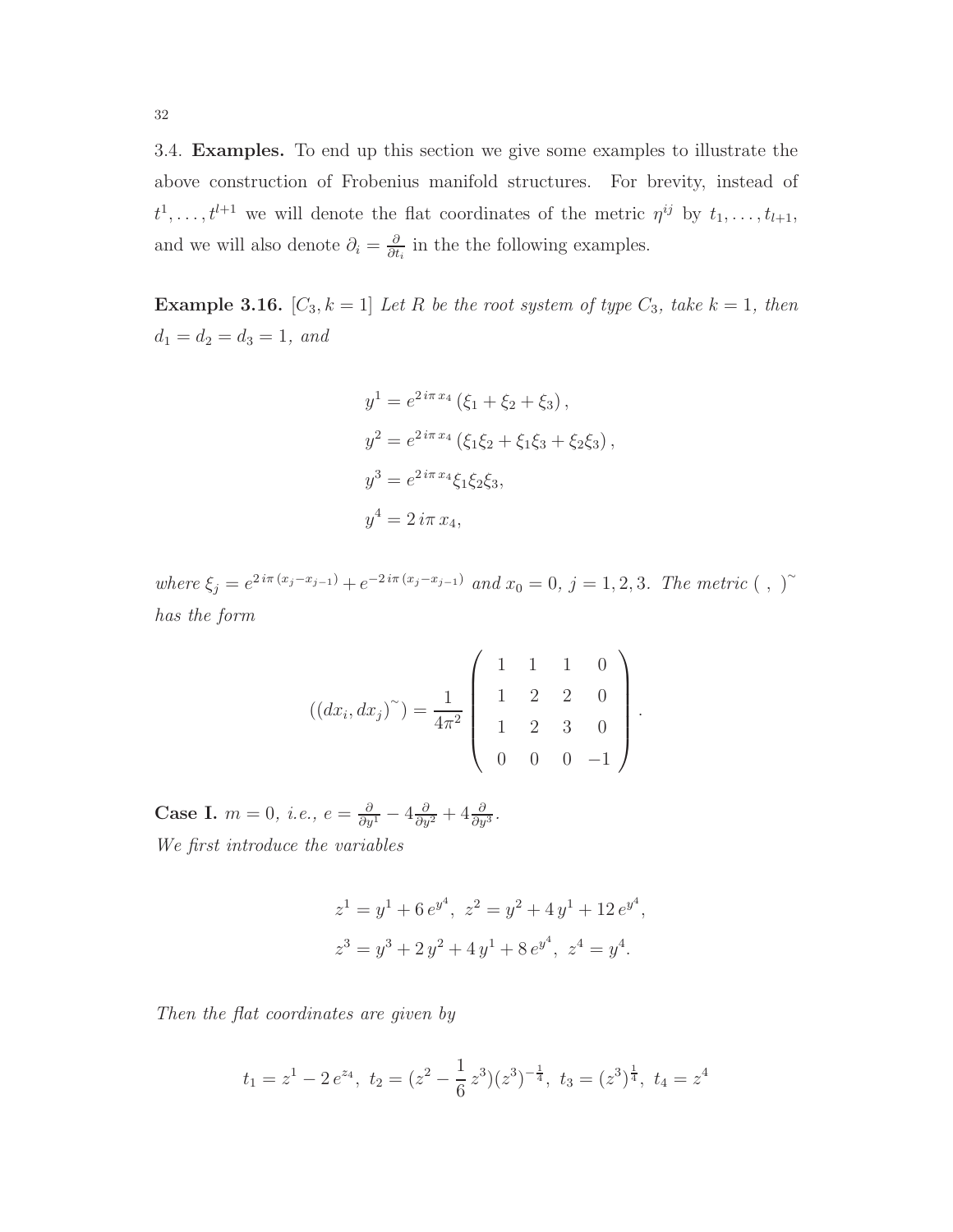and the intersection form has the expression

$$
g^{11} = 2 t_2 t_3 e^{t_4} + \frac{1}{3} t_3^4 e^{t_4} + 4 e^{2t_4},
$$
  
\n
$$
g^{12} = \frac{7}{3} t_3^3 e^{t_4} + \frac{7}{2} t_2 e^{t_4}, g^{13} = \frac{5}{2} t_3 e^{t_4}, g^{14} = t_1,
$$
  
\n
$$
g^{22} = 12 t_3^2 e^{t_4} - \frac{1}{4} t_2^2 + \frac{1}{12} t_3^3 t_2 - \frac{1}{108} t_3^6 + \frac{1}{4} \frac{t_2^3}{t_3^3},
$$
  
\n
$$
g^{23} = 2 t_1 + 4 e^{t_4} - \frac{1}{3} t_2 t_3 + \frac{1}{72} t_3^4 - \frac{1}{4} \frac{t_2^2}{t_3^2},
$$
  
\n
$$
g^{24} = \frac{3}{4} t_2, g^{33} = \frac{1}{4} \frac{t_2}{t_3} - \frac{1}{12} t_3^2, g^{34} = \frac{1}{4} t_3, g^{44} = 1.
$$

The potential has the form

$$
F = \frac{1}{2}t_1^2t_4 + \frac{1}{2}t_1t_2t_3 - \frac{1}{48}t_2^2t_3^2 + \frac{1}{1440}t_2t_3^5 - \frac{1}{36288}t_3^8
$$
  
+  $t_2t_3e^{t_4} + \frac{1}{6}t_3^4e^{t_4} + \frac{1}{2}e^{2t_4} + \frac{1}{48}\frac{t_2^3}{t_3}$ 

and the Euler vector field is given by

$$
E = t_1 \partial_1 + \frac{3}{4} t_2 \partial_2 + \frac{1}{4} t_3 \partial_3 + \partial_4.
$$

Case II.  $m = 1$ , *i.e.*,  $e = \frac{\partial}{\partial y^1} - 4 \frac{\partial}{\partial y^2}$  $\frac{\partial}{\partial y^3}$ . Define

$$
z1 = y1 + 2 ey4, z2 = \frac{1}{2} y2 + \frac{1}{4} y3 + y1 + 2 ey4,z3 = \frac{1}{4} y3 - \frac{1}{2} y2 + y1 - 2 ey4, z4 = y4.
$$

Then the flat coordinates are

$$
t_1 = z^1 - 2e^{z^4}
$$
,  $t_2 = \sqrt{z^2}$ ,  $t_3 = \sqrt{z^3}$ ,  $t_4 = z^4$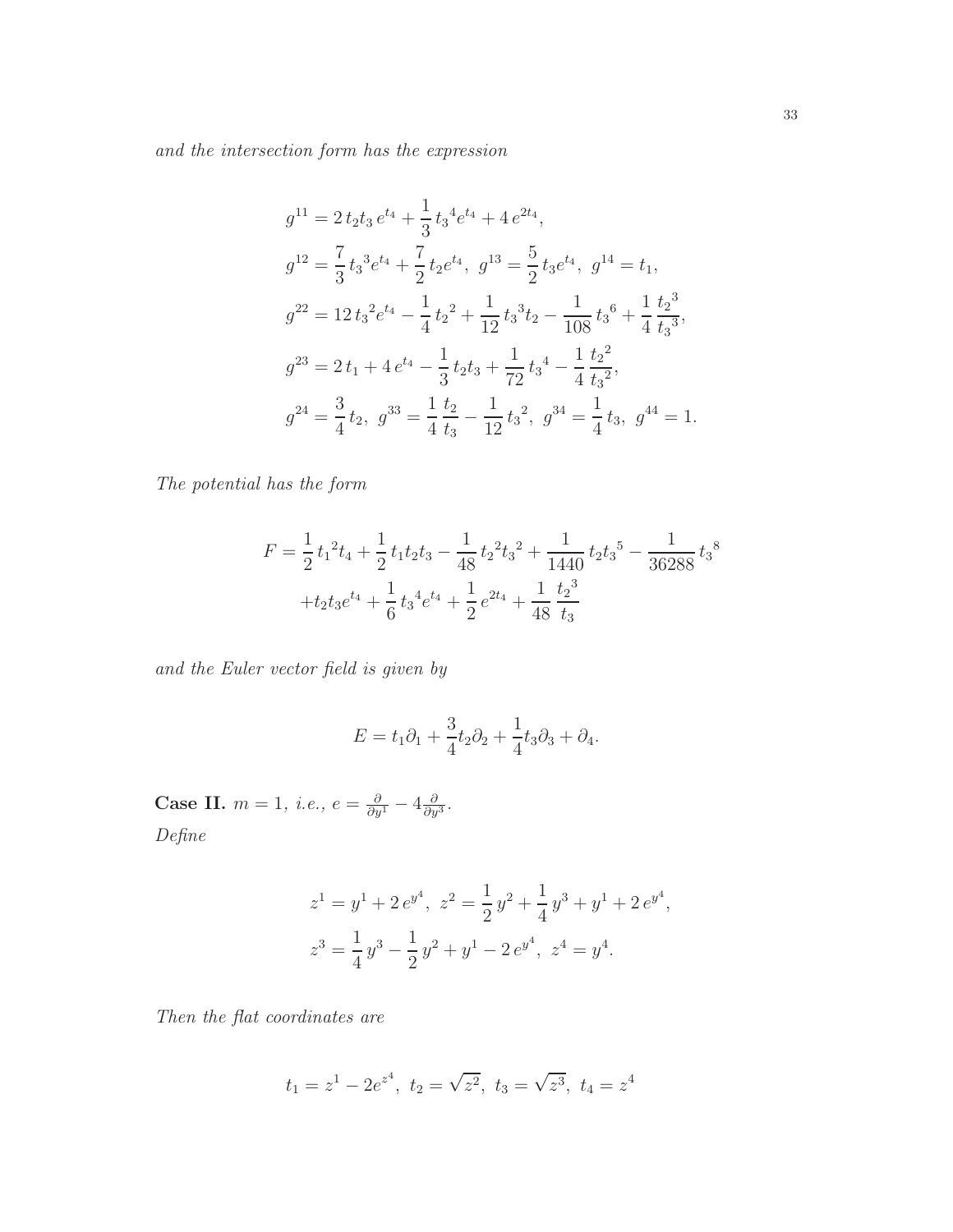and the intersection form is given by

$$
g^{11} = 2 t_2^2 e^{t_4} - 2 t_3^2 e^{t_4} + 4 e^{2t_4},
$$
  
\n
$$
g^{12} = 3 t_2 e^{t_4}, g^{13} = -3 t_3 e^{t_4}, g^{14} = t_1,
$$
  
\n
$$
g^{22} = 2 e^{t_4} + t_1 - \frac{1}{4} t_3^2 - \frac{1}{4} t_2^2, g^{23} = -\frac{1}{2} t_2 t_3,
$$
  
\n
$$
g^{33} = -2 e^{t_4} + t_1 - \frac{1}{4} t_2^2 - \frac{1}{4} t_3^2,
$$
  
\n
$$
g^{24} = \frac{1}{2} t_2, g^{34} = \frac{1}{2} t_3, g^{44} = 1.
$$

The potential has the expression

$$
F = \frac{1}{2}t_1t_2^2 + \frac{1}{2}t_1t_3^2 + \frac{1}{2}t_1^2t_4 - \frac{1}{48}t_2^4
$$

$$
-\frac{1}{48}t_3^4 - \frac{1}{8}t_2^2t_3^2 + t_2^2e^{t_4} - t_3^2e^{t_4} + \frac{1}{2}e^{2t_4}
$$

and the Euler vector field is given by

$$
E = t_1 \partial_1 + \frac{1}{2} t_2 \partial_2 + \frac{1}{2} t_3 \partial_3 + \partial_4.
$$

The Frobenius manifold structure that we obtain for this case is isomorphic to the one given in Example 2.6  $[A_3, k = 2]$  of  $[7]$ .

**Example 3.17.**  $[C_3, k = 2]$  Let R be the root system of type  $C_3$ , take  $k = 2$ , then  $d_1 = 1, d_2 = d_3 = 2, \text{ and}$ 

$$
y^{1} = e^{2i\pi x_{4}} (\xi_{1} + \xi_{2} + \xi_{3}),
$$
  
\n
$$
y^{2} = e^{2i\pi x_{4}} (\xi_{1}\xi_{2} + \xi_{1}\xi_{3} + \xi_{2}\xi_{3}),
$$
  
\n
$$
y^{3} = e^{2i\pi x_{4}} \xi_{1}\xi_{2}\xi_{3},
$$
  
\n
$$
y^{4} = 2i\pi x_{4},
$$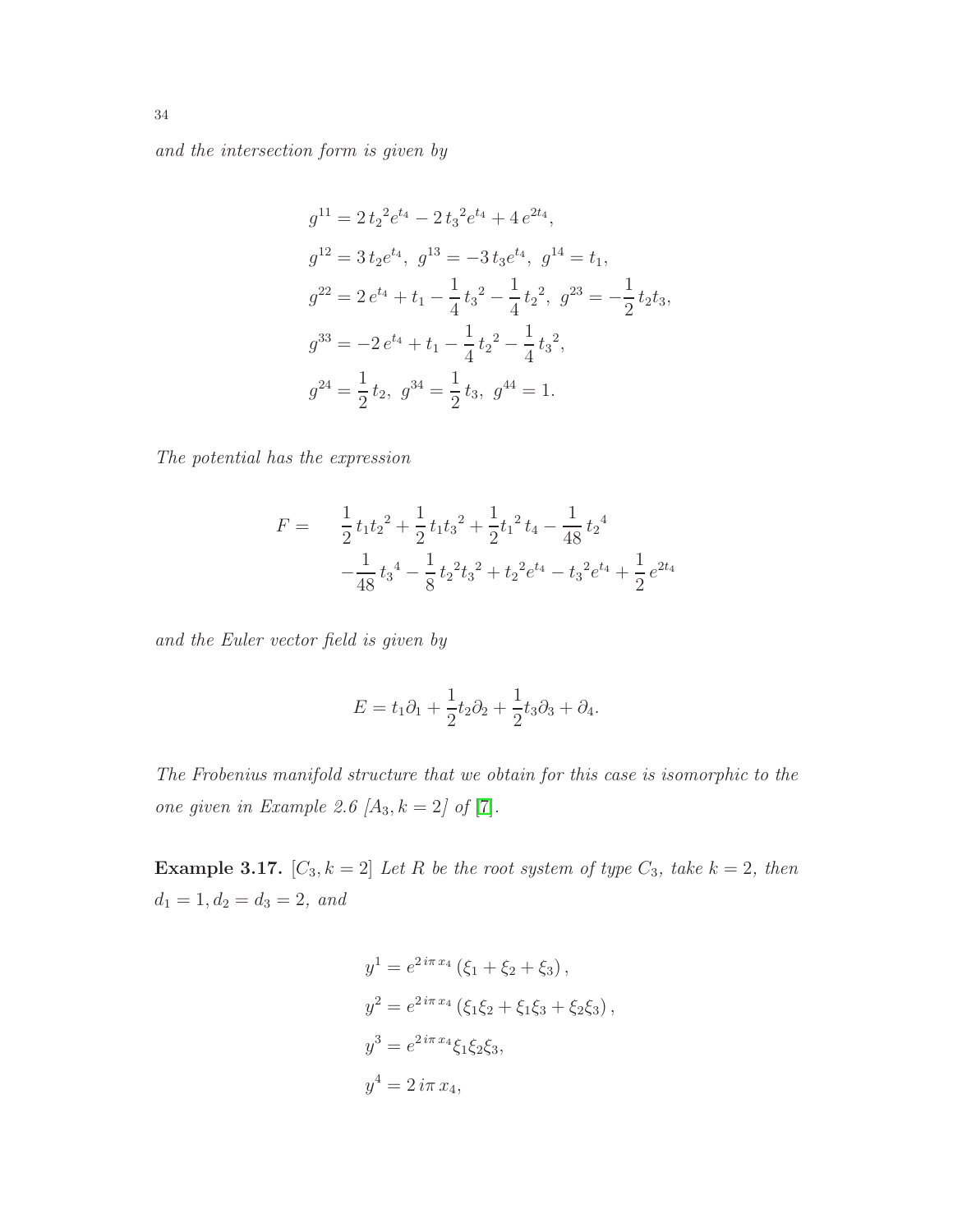where  $\xi_j = e^{2i\pi (x_j - x_{j-1})} + e^{-2i\pi (x_j - x_{j-1})}$  and  $x_0 = 0, j = 1, 2, 3$ . The metric  $( , )^{\sim}$ has the form

$$
((dx_i, dx_j)^\sim) = \frac{1}{4\pi^2} \begin{pmatrix} 1 & 1 & 1 & 0 \\ 1 & 2 & 2 & 0 \\ 1 & 2 & 3 & 0 \\ 0 & 0 & 0 & -\frac{1}{2} \end{pmatrix}.
$$

**Case I.**  $m = 0$ , *i.e.*,  $e = \frac{\partial}{\partial y^2} - 2\frac{\partial}{\partial y}$  $\frac{\partial}{\partial y^3}$ . The Frobenius manifold structure that we obtain for this case is isomorphic to the one given in Example 2.7  $[B_3, k = 2]$  of [\[7\]](#page-51-0).

Case II.  $m = 1$ , *i.e.*,  $e = \frac{\partial}{\partial y^2} + 2\frac{\partial}{\partial y^3}$ .

We first introduce the following variables

$$
z1 = y1 + 2 ey4, z2 = y2 + 4e2y4,z3 = 2 y2 - 4 y1 ey4 - y3 + 8 e2y4, z4 = y4
$$

.

Then the flat coordinates given by

$$
t_1 = z^1 - 4e^{z^4}
$$
,  $t_2 = z^2 - 2z^1e^{z^4} + 6e^{2z^4}$ ,  $t_3 = \sqrt{z^3}$ ,  $t_4 = z^4$ .

The potential has the expression

$$
F = \frac{1}{2}t_2t_3^2 + \frac{1}{4}t_1^2t_2 + \frac{1}{2}t_2^2t_4 - \frac{1}{48}t_3^4
$$
  

$$
-\frac{1}{96}t_1^4 + t_3^2e^{2t_4} - t_3^2t_1e^{t_4} + \frac{1}{2}t_1^2e^{2t_4} + \frac{1}{4}e^{4t_4}
$$

and the Euler vector field is given by

$$
E = \frac{1}{2}t_1\partial_1 + t_2\partial_2 + \frac{1}{2}t_3\partial_3 + \frac{1}{2}\partial_4.
$$

This Frobenius manifold structure is exactly the one given in Example 2.7  $/B_3$ ,  $k =$ 2] of [\[7\]](#page-51-0).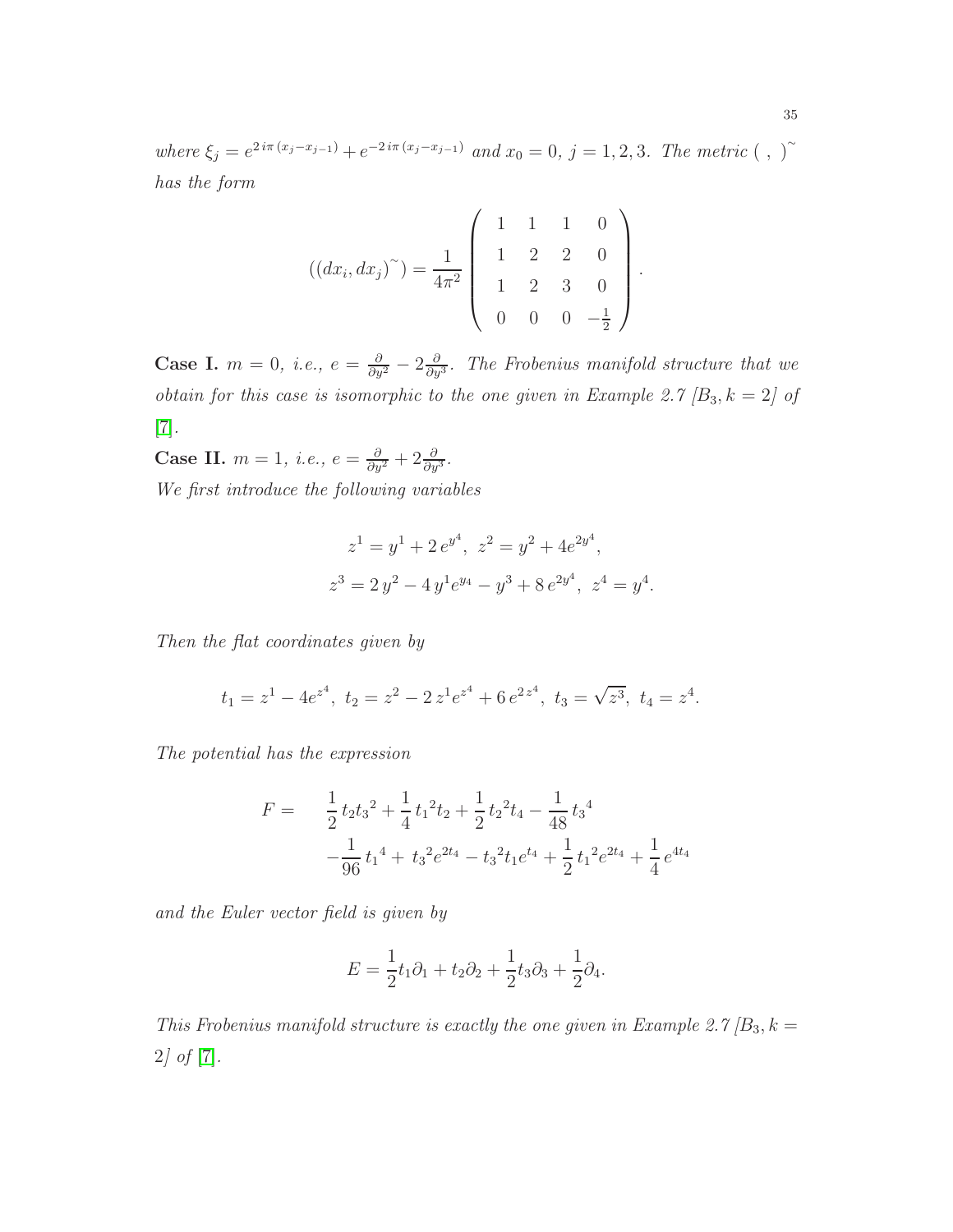**Example 3.18.**  $[C_4, k = 1, m = 0]$  Let R be the root system of type  $C_4$ , take  $k = 1$ , then  $d_1 = d_2 = d_3 = d_4 = 1$ , and

$$
y^{1} = e^{2i\pi x_{5}} (\xi_{1} + \xi_{2} + \xi_{3} + \xi_{4}),
$$
  
\n
$$
y^{2} = e^{2i\pi x_{5}} \sum_{1 \le a < b \le 4} \xi_{a} \xi_{b},
$$
  
\n
$$
y^{3} = e^{2i\pi x_{5}} \sum_{1 \le a < b < c \le 4} \xi_{a} \xi_{b} \xi_{c},
$$
  
\n
$$
y^{4} = e^{2i\pi x_{5}} \xi_{1} \xi_{2} \xi_{3} \xi_{4},
$$
  
\n
$$
y^{5} = 2i\pi x_{5},
$$

where  $\xi_j = e^{2i\pi (x_j - x_{j-1})} + e^{-2i\pi (x_j - x_{j-1})}$  and  $x_0 = 0$ ,  $j = 1, 2, 3, 4$ . The metric  $(\ ,\ )^{\sim}$  has the form

$$
((dx_i, dx_j)^\sim) = \frac{1}{4\pi^2} \begin{pmatrix} 1 & 1 & 1 & 1 & 0 \\ & 1 & 2 & 2 & 2 & 0 \\ & 1 & 2 & 3 & 3 & 0 \\ & & 1 & 2 & 3 & 4 & 0 \\ & & & 0 & 0 & 0 & -1 \end{pmatrix}.
$$

Introduce the variables

$$
z1 = y1 + 8 ey5, z2 = y2 + 6 y1 + 24 ey5,\nz3 = y3 + 4 y2 + 12 y1 + 32 ey5, z5 = y5,\nz4 = y4 + 2 y3 + 8 y1 + 4 y2 + 16 ey5,
$$

and

$$
w_1 = z^1 - 2e^{z^5}, \ w_2 = (z^2 - \frac{1}{6}z^3 + \frac{1}{30}z^4)(z^4)^{-\frac{1}{6}},
$$
  

$$
w_3 = (z^3 - \frac{1}{4}z^4)(z^4)^{-\frac{2}{3}}, \ w_4 = (z^4)^{\frac{1}{6}}, \ w_5 = z^5.
$$

Then we have the expression of the flat coordinates

$$
t_1 = w_1
$$
,  $t_2 = w_2 - \frac{1}{12}w_3^2 w_4$ ,  $t_3 = w_3w_4$ ,  $t_4 = w_4$ ,  $t_5 = w_5$ .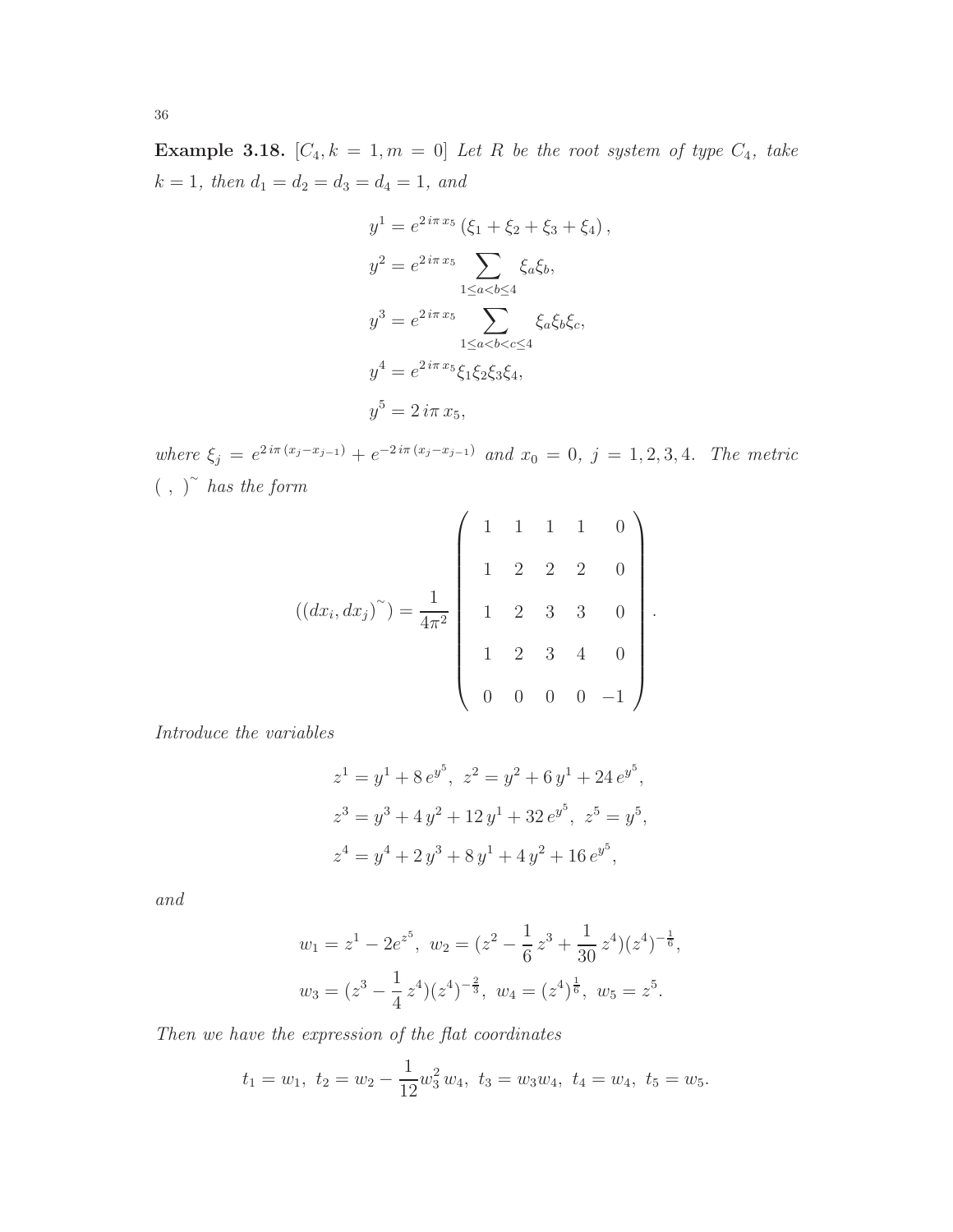The potential F is given by

$$
F = \frac{1}{2} t_1^2 t_5 + \frac{1}{2} t_1 t_2 t_4 - \frac{1}{6912} t_3^4 + \frac{1}{17280} t_3^3 t_4^3
$$
  
\n
$$
-\frac{1}{288} t_2 t_4 t_3^2 - \frac{1}{34560} t_4^6 t_3^2 + \frac{1}{24} t_1 t_3^2 + \frac{1}{1440} t_3 t_4^4 t_2
$$
  
\n
$$
-\frac{1}{48} t_2^2 t_4^2 - \frac{1}{60480} t_4^7 t_2 + \frac{1}{345600} t_4^9 t_3 - \frac{1}{7603200} t_4^{12}
$$
  
\n
$$
+\frac{1}{12} e^{t_5} t_3^2 + \frac{1}{6} e^{t_5} t_3 t_4^3 + \frac{1}{120} e^{t_5} t_4^6 + t_2 t_4 e^{t_5} + \frac{1}{2} e^{2t_5}
$$
  
\n
$$
+\frac{1}{24} \frac{t_3 t_2^2}{t_4} - \frac{1}{216} \frac{t_2 t_3^3}{t_4^2} + \frac{1}{4320} \frac{t_3^5}{t_4^3}
$$

with the Euler vector field

$$
E = t_1 \partial_1 + \frac{5}{6} t_2 \partial_2 + \frac{1}{2} t_3 \partial_3 + \frac{1}{6} t_4 \partial_4 + \partial_5.
$$

**Example 3.19.**  $[C_4, k = 2, m = 0]$  Let R be the root system of type  $C_4$ , take  $k = 2$ , then  $d_1 = 1$ ,  $d_2 = d_3 = d_4 = 2$ , and

$$
y^{1} = e^{2i\pi x_{5}} (\xi_{1} + \xi_{2} + \xi_{3} + \xi_{4}),
$$
  
\n
$$
y^{2} = e^{4i\pi x_{5}} \sum_{1 \le a < b \le 4} \xi_{a} \xi_{b},
$$
  
\n
$$
y^{3} = e^{4i\pi x_{5}} \sum_{1 \le a < b < c \le 4} \xi_{a} \xi_{b} \xi_{c},
$$
  
\n
$$
y^{4} = e^{4i\pi x_{5}} \xi_{1} \xi_{2} \xi_{3} \xi_{4},
$$
  
\n
$$
y^{5} = 2i\pi x_{5},
$$

where  $\xi_j$  are defined as in the last example. The metric  $( , )^{\sim}$  has the form

$$
((dx_i, dx_j)^\sim) = \frac{1}{4\pi^2} \begin{pmatrix} 1 & 1 & 1 & 1 & 0 \\ & 1 & 2 & 2 & 2 & 0 \\ & 1 & 2 & 3 & 3 & 0 \\ & & 1 & 2 & 3 & 4 & 0 \\ & 0 & 0 & 0 & 0 & -\frac{1}{2} \end{pmatrix}.
$$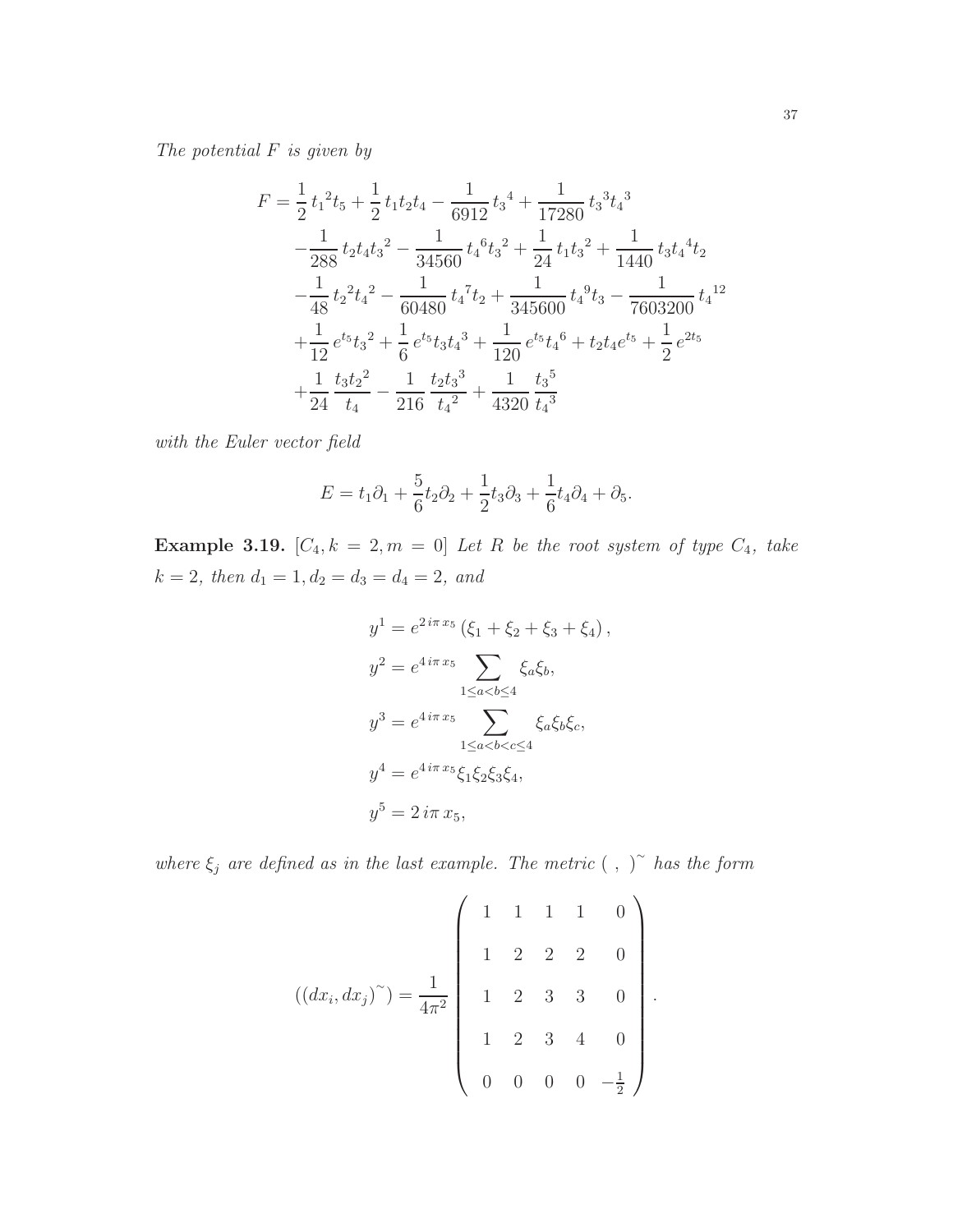Introduce the following variables

$$
z1 = y1 + 8 ey5, z5 = y5,\n z2 = y2 + 6 y1 ey5 + 24 e2y5,\n z3 = y3 + 4 y2 + 12 y1 ey5 + 32 e2y5,\n z4 = y4 + 2 y3 + 4 y2 + 8 y1 ey5 + 16 e2y5.
$$

Then the flat coordinates are given by

$$
t_1 = z^1 - 4e^{z^5}, \ t_2 = z^2 - 2z^1 e^{z^5} + 6e^{2z^5},
$$
  

$$
t_3 = (z^3 - \frac{1}{6}z^4)(z^4)^{-\frac{1}{4}}, \ t_4 = (z^4)^{\frac{1}{4}}, \ t_5 = z^5.
$$

The Euler vector field and the potential are given respectively by

$$
E = \frac{1}{2}t_1\partial_1 + t_2\partial_2 + \frac{3}{4}t_3\partial_3 + \frac{1}{4}t_4\partial_4 + \frac{1}{2}\partial_5.
$$
  
\n
$$
F = \frac{1}{2}t_2^2t_5 + \frac{1}{4}t_1^2t_2 + \frac{1}{2}t_4t_3t_2 + \frac{1}{1440}t_4^5t_3 - \frac{1}{48}t_4^2t_3^2 - \frac{1}{36288}t_4^8 - \frac{1}{96}t_1^4 + \frac{1}{2}e^{2t_5}t_1^2 + \frac{1}{6}e^{t_5}t_1t_4^4 + \frac{2}{3}t_4^4e^{2t_5} + e^{t_5}t_1t_3t_4 + t_3t_4e^{2t_5} + \frac{1}{4}e^{4t_5} + \frac{1}{48}\frac{t_3^3}{t_4}.
$$

In the following, we present two more examples and omit all computations and only list the potentials and the Euler vector fields.

**Example 3.20.**  $[C_5, k = 1, m = 2]$  Let R be the root system of type  $C_5$ , take  $k = 1, m = 2, \text{ then}$ 

$$
F = \frac{1}{2}t_6t_1^2 + \frac{1}{2}t_1t_2t_3 + \frac{1}{2}t_1t_4t_5 - \frac{1}{72}t_3^4t_5^4 - \frac{1}{8}t_2t_3t_4t_5
$$
  

$$
-\frac{1}{2268}t_5^8 - \frac{1}{36288}t_3^8 - \frac{1}{48}t_3^2t_2^2 - \frac{1}{48}t_4^2t_5^2 + \frac{1}{24}t_5^4t_2t_3
$$
  

$$
+\frac{1}{96}t_3^4t_4t_5 + \frac{1}{1440}t_3^5t_2 + \frac{1}{360}t_4t_5^5 + t_2t_3e^{t_6} - t_4t_5e^{t_6}
$$
  

$$
-\frac{2}{3}t_5^4e^{t_6} + \frac{1}{6}t_3^4e^{t_6} + \frac{1}{2}e^{2t_6} + \frac{1}{48}\frac{t_2^3}{t_3} + \frac{1}{192}\frac{t_4^3}{t_5}.
$$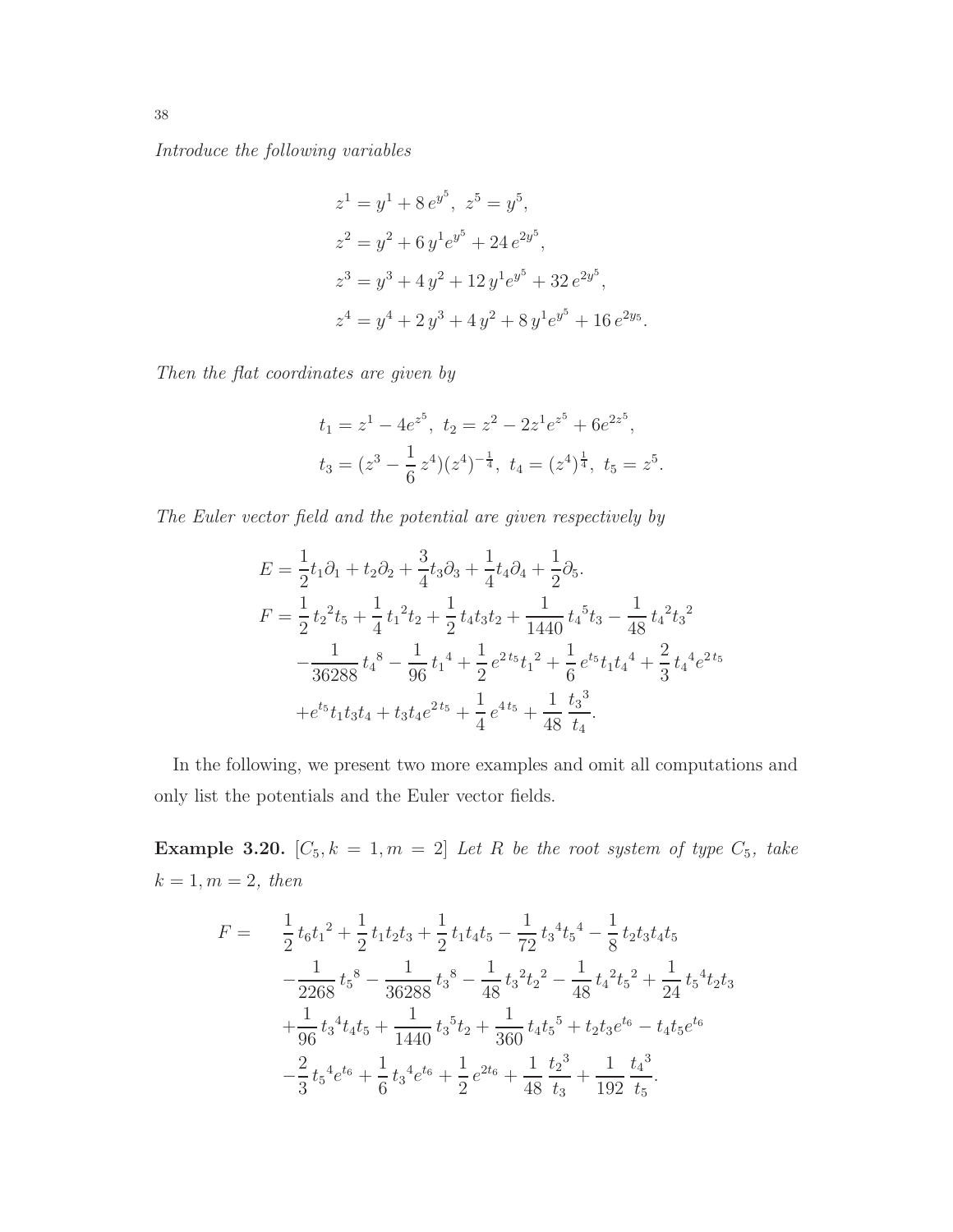The Euler vector field is given by

$$
E = t_1 \partial_1 + \frac{3}{4} t_2 \partial_2 + \frac{1}{4} t_3 \partial_3 + \frac{3}{4} t_4 \partial_4 + \frac{1}{4} t_5 \partial_5 + \partial_6.
$$

**Example 3.21.**  $[C_6, k = 1, m = 2]$  Let R be the root system of type  $C_6$ , take  $k = 1$ , then

$$
F = \frac{1}{2}t_1{}^2t_7 + \frac{1}{24}t_1t_3{}^2 + \frac{1}{2}t_1t_2t_4 + \frac{1}{2}t_1t_5t_6 - \frac{1}{48}t_2{}^2t_4{}^2
$$
  
+ 
$$
\frac{1}{17280}t_4{}^3t_3{}^3 - \frac{1}{48}t_5{}^2t_6{}^2 + \frac{1}{360}t_5t_6{}^5 + \frac{1}{288}t_3{}^2t_6{}^4
$$
  
+ 
$$
\frac{17}{5760}t_6{}^4t_4{}^6 - \frac{1}{60480}t_4{}^7t_2 - \frac{1}{72}t_6{}^4t_4{}^3t_3 - \frac{1}{288}t_2t_3{}^2t_4
$$
  
+ 
$$
\frac{1}{1440}t_2t_3t_4{}^4 - \frac{1}{96}t_3{}^2t_5t_6 - \frac{1}{2268}t_6{}^8 - \frac{1}{34560}t_4{}^6t_3{}^2
$$
  
- 
$$
\frac{1}{6912}t_3{}^4 - \frac{1}{7603200}t_4{}^{12} + \frac{1}{24}t_6{}^4t_2t_4 - \frac{1}{960}t_6t_4{}^6t_5
$$
  
+ 
$$
\frac{1}{345600}t_4{}^9t_3 - \frac{1}{8}t_6t_2t_4t_5 + \frac{1}{96}t_6t_4{}^3t_3t_5 + \frac{1}{6}t_4{}^3t_3e^{t_7}
$$
  
+ 
$$
\frac{1}{120}t_4{}^6e^{t_7} + t_2t_4e^{t_7} - t_5t_6e^{t_7} + \frac{1}{12}t_3{}^2e^{t_7} - \frac{2}{3}t_6{}^4e^{t_7}
$$
  
+ 
$$
\frac{1}{2}e^{2t_7} + \frac{1}{24}t_2{}^2t_3{}^2 - \frac{1}{216}t_4{}^4t_4{}^2 + \frac{1}{4320}t_4{}^5 + \frac{1}{192}
$$

and the Euler vector field is given by

$$
E = t_1 \partial_1 + \frac{5}{6} t_2 \partial_2 + \frac{1}{2} t_3 \partial_3 + \frac{1}{6} t_4 \partial_4 + \frac{3}{4} t_5 \partial_5 + \frac{1}{4} t_6 \partial_6 + \partial_7.
$$

# <span id="page-38-0"></span>4. On the Frobenius manifold structures related to the root SYSTEM OF TYPE  $B_l$  and  $D_l$

For the root system R of type  $B_l$ , we also define an indefinite metric  $( , )^{\sim}$  on  $\widetilde{V}=V\oplus \mathbb{R}$  such that  $\widetilde{V}$  is the orthogonal direct sum of  $V$  and  $\mathbb{R}.$   $V$  is endowed with the  $W$ -invariant Euclidean metric

$$
(dx_s, dx_n)^\sim = \frac{1}{4\pi^2} [(1 - \frac{1}{2}\delta_{n,l})s - \frac{l}{4}\delta_{n,l}\delta_{s,l}], \quad 1 \le s \le n \le l \tag{4.1}
$$

and  $\mathbb R$  is endowed with the metric

$$
(dx_{l+1}, dx_{l+1})^{\sim} = -\frac{1}{4\pi^2 d_k}.
$$
\n(4.2)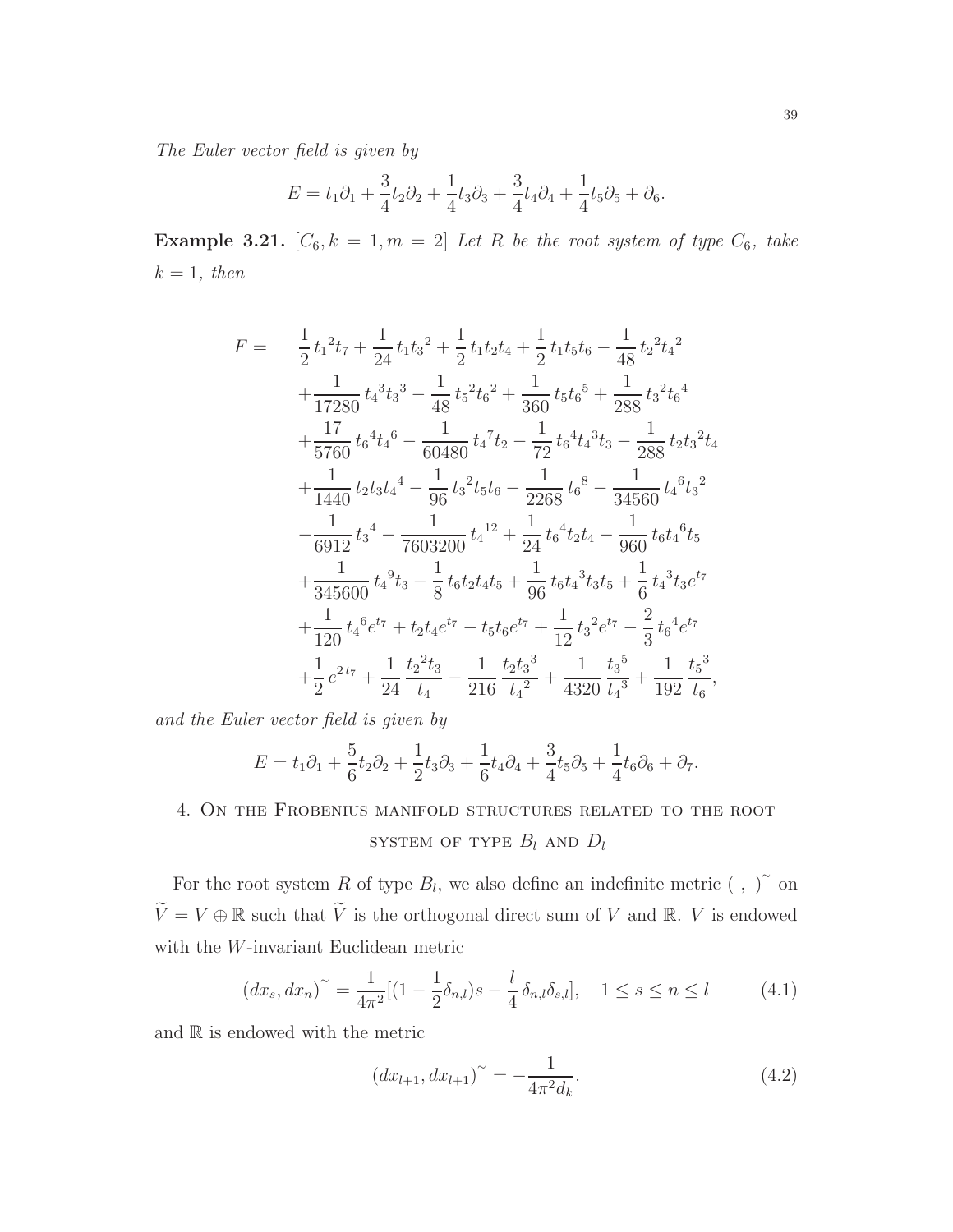Here the numbers  $d_k$  are defined in [\(2.1\)](#page-6-1) and [\(2.2\)](#page-6-2). The basis of the  $W_a$ -invariant Fourier polynomials  $y_1(\mathbf{x}), \ldots, y_{l-1}(\mathbf{x}), y_l(\mathbf{x})$  are defined in  $(2.3)–(2.5)$  $(2.3)–(2.5)$ . The generators of the ring  $W^{(k)}(B_l)$  have the same form as that of [\(1.9\)](#page-2-0) and [\(1.10\)](#page-2-0). It is easy to see that the components of the resulting metric  $(g^{ij}(y))$  coincide with those corresponding to the root system of type  $C_l$  if we perform the change of coordinates

$$
y^{j} \mapsto \bar{y}^{j} = y^{j}, \ y^{l} \mapsto \bar{y}^{l} = (y^{l})^{2}, \ y^{l+1} \mapsto \bar{y}^{l+1} = y^{l+1}, \ j = 1, \dots, l-1 \tag{4.3}
$$

for  $1 \leq k \leq l-1$  and

$$
y^{j} \mapsto \bar{y}^{j} = y^{j}, y^{l} \mapsto \bar{y}^{l} = (y^{l})^{2}, y^{l+1} \mapsto \bar{y}^{l+1} = \frac{1}{2}y^{l+1}, j = 1, ..., l-1
$$
 (4.4)

for the case when  $k = l$ . Thus, the Frobenius manifold structure that we obtain in this way from  $B_l$ , by fixing the k-th vertex of the corresponding Dynkin diagram, is isomorphic to the one that we obtain from  $C_l$  by choosing the k-th vertex of the Dynkin diagram of  $C_l$ .

For the root system R of type  $D_l$ , the indefinite metric (, )<sup>~</sup> on  $\widetilde{V} = V \oplus \mathbb{R}$  is defined through the W-invariant Euclidean metric

$$
(dx_s, dx_n)_1^{\sim} = \frac{s}{4\pi^2}, \quad 1 \le s \le n \le l-2,
$$
  

$$
(dx_s, dx_n)^{\sim} = \frac{s}{8\pi^2}, \quad 1 \le s \le l-2, n = l-1, l-2,
$$
  

$$
(dx_{l-1}, dx_{l-1})^{\sim} = (dx_l, dx_l)^{\sim} = \frac{l}{16\pi^2}, \quad (dx_{l-1}, dx_l)^{\sim} = \frac{l-2}{16\pi^2}
$$

,

and

$$
(dx_{l+1}, dx_{l+1})^{\sim} = -\frac{1}{4\pi^2 d_k}
$$

.

Here the numbers  $d_k$  are defined in [\(2.9\)](#page-7-2). The set of generators for the ring  $\mathcal{A} = \mathcal{A}^{(k)}(D_l)$  have the same form as that of [\(1.9\)](#page-2-0) and [\(1.10\)](#page-2-0), where  $y_j(\mathbf{x})$  are defined in [\(2.13\)](#page-8-0) and [\(2.14\)](#page-8-1). It can be verified that the components of the resulting metric  $(g^{ij}(y))$  coincide with those corresponding to the root system of type  $C_l$  if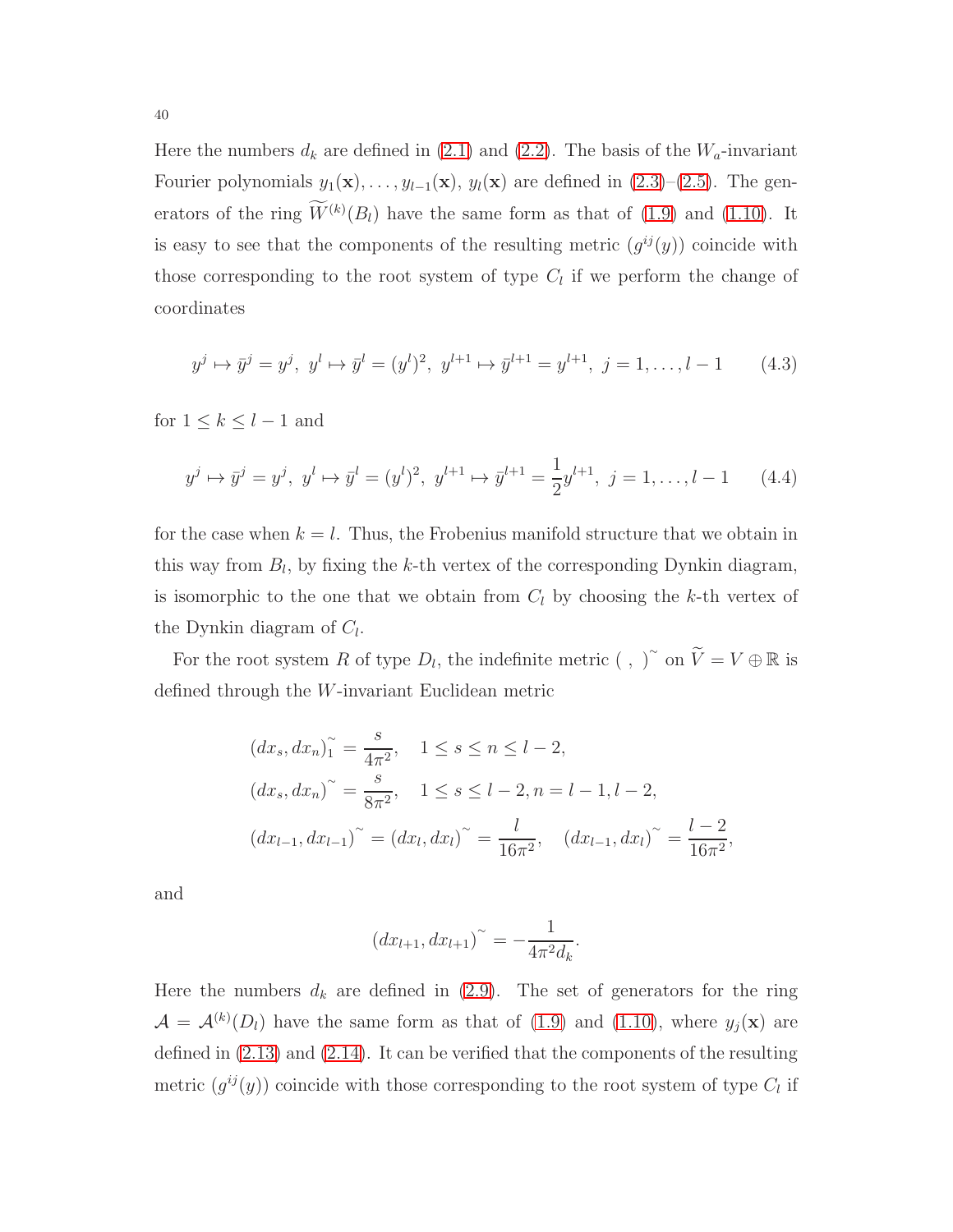we perform the change of coordinates

$$
y^{j} \mapsto \bar{y}^{j} = y^{j}, \ j = 1, \dots, l - 2, \ l + 1,
$$
  
\n
$$
y^{l-1} \mapsto \bar{y}^{l-1} = y^{l-1}y^{l} - \sum_{s=2}^{l-k} [1 - (-1)^{s}] \ 2^{s-2}y^{l-s}
$$
  
\n
$$
-\sum_{j=0}^{l-k} [1 - (-1)^{j}] \ 2^{l-j-2}y^{j}e^{(k-j)y^{l+1}},
$$
  
\n
$$
y^{l} \mapsto \bar{y}^{l} = (y^{l})^{2} + (y^{l-1})^{2} - \sum_{s=2}^{l-k} [1 + (-1)^{s}] \ 2^{s-1}y^{l-s}
$$
  
\n
$$
-\sum_{j=0}^{l-k} [1 + (-1)^{j}] \ 2^{l-j-1}y^{j}e^{(k-j)y^{l+1}}.
$$

Thus, the Frobenius manifold structure that we obtain in this way from  $D_l$ , by fixing the k-th vertex of the corresponding Dynkin diagram, is isomorphic to the one that we obtain from  $C_l$  by choosing the k-th vertex of the Dynkin diagram of  $C_l$ .

## <span id="page-40-0"></span>5. LG superpotentials for the Frobenius manifolds of  $\mathcal{M}_{k,m}(C_l)$ -TYPE

We consider a particular class of cosine-Laurent series of one variable with a given tri-degree  $(2k, 2m, 2n)$  $(2k, 2m, 2n)$  $(2k, 2m, 2n)$ , which is a function of the form<sup>2</sup>

$$
\lambda(\varphi) = \left(\cos^2(\varphi) - 1\right)^{-m} \sum_{j=0}^{k+m+n} a_j \cos^{2(k+m-j)}(\varphi), \quad a_0 a_{k+m+n} \neq 0,\tag{5.1}
$$

where all  $a_j \in \mathbb{C}$ ,  $m, n \in \mathbb{Z}_{\geq 0}$  and  $k \in \mathbb{N}$ . The cosine is considered as an analytic function on the cylinder  $\varphi \simeq \varphi + 2\pi$ , so  $\cos^2(\varphi)$  has four critical points  $\varphi = 0, \frac{\pi}{2}$  $\frac{\pi}{2}, \pi, \frac{3\pi}{2}$ . We denote by  $\mathfrak{M}_{k,m,n}$  the space of this kind of cosine Laurent

<span id="page-40-1"></span><sup>2</sup>When  $k = 1$  and  $m = n = 0$ , this reduces to  $\lambda(\varphi) = a_1 + a_0 \cos^2(\varphi)$ . If we set

$$
\cos^2(\varphi) = \frac{1 + \cos(2\varphi)}{2}, \quad a_0 = -4e^{\frac{t_2}{2}}, \quad a_1 = t_1 + 2e^{\frac{t_2}{2}}, \quad p = 2\varphi,
$$

then the LG superpotential is rewritten as

$$
\lambda(p) = t_1 - 2e^{\frac{t_2}{2}}\cos(p),
$$

which is exactly the LG superpotential of the  $\mathbb{CP}^1$ -model obtained in Example I.1 [\[6\]](#page-51-6).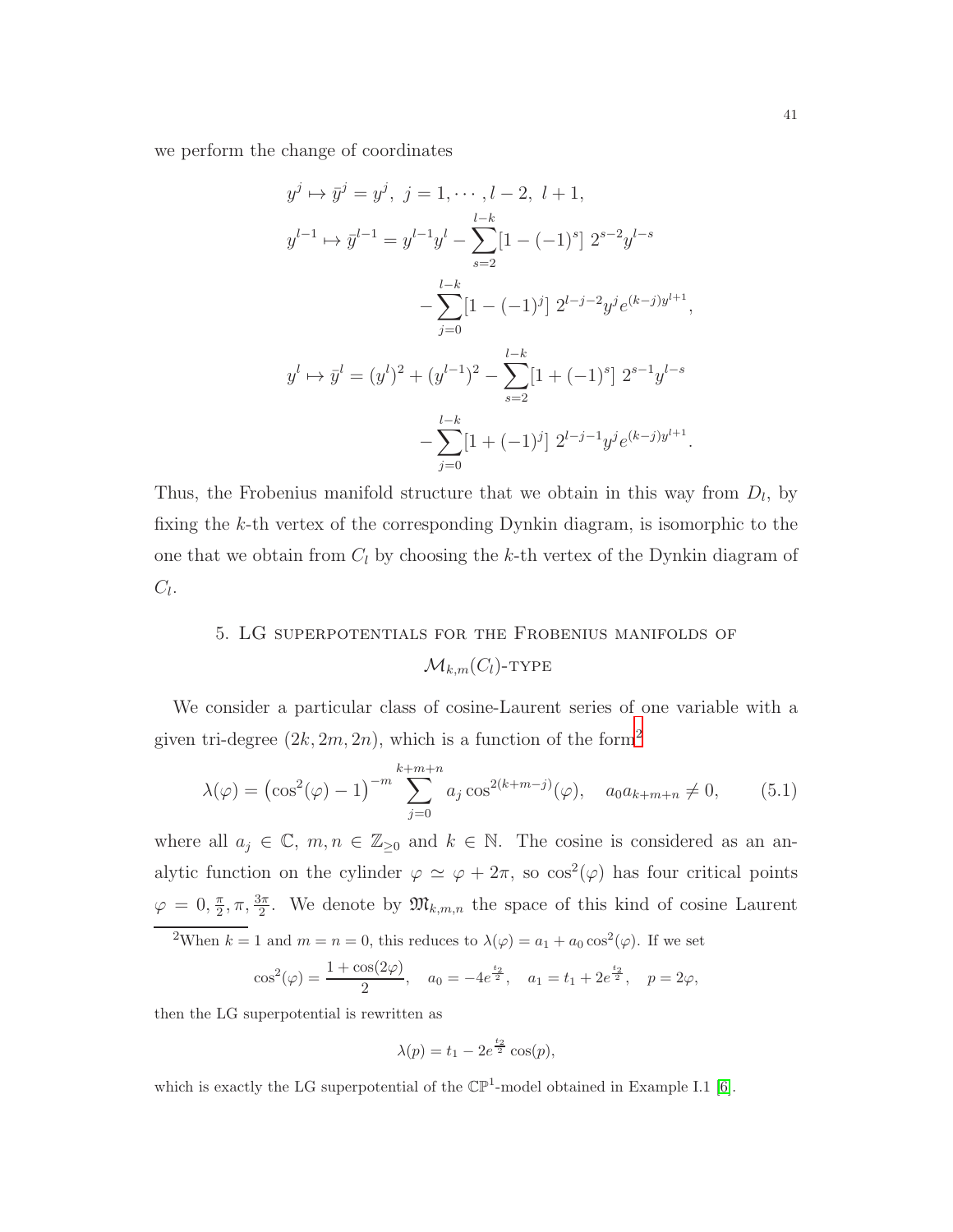series. By analogy with the construction in [\[6,](#page-51-6) [1,](#page-50-1) [21\]](#page-52-1), the space  $\mathfrak{M}_{k,m,n}$  carries a natural structure of Frobenius manifold. The invariant inner product  $\eta$  and the intersection form g of two vectors  $\partial', \partial''$  tangent to  $\mathfrak{M}_{k,m,n}$  at a point  $\lambda(\varphi)$  can be defined by the following formulae

<span id="page-41-1"></span>
$$
\eta(\partial',\partial'') = (-1)^{k+1} \sum_{|\lambda| < \infty} \operatorname{res}_{d\lambda=0} \frac{\partial'(\lambda(\varphi)d\varphi)\partial''(\lambda(\varphi)d\varphi)}{d\lambda(\varphi)},\tag{5.2}
$$

and

<span id="page-41-2"></span>
$$
g(\partial', \partial'') = -\sum_{|\lambda| < \infty} \operatorname{res}_{d\lambda = 0} \frac{\partial'(\log \lambda(\varphi)d\varphi)\partial''(\log \lambda(\varphi)d\varphi)}{d\log \lambda(\varphi)}.\tag{5.3}
$$

In these formulae, the derivatives  $\partial'(\lambda(\varphi)d\varphi)$  *etc.* are to be calculated keeping  $\varphi$ fixed. The formulae [\(5.2\)](#page-41-1) and [\(5.3\)](#page-41-2) uniquely determine multiplication of tangent vectors on  $\mathfrak{M}_{k,m,n}$  assuming that the Euler vector field E has the form

<span id="page-41-4"></span>
$$
E = \sum_{j=0}^{k+m+n} a_j \frac{\partial}{\partial a_j}.
$$
\n(5.4)

For tangent vectors  $\partial', \partial''$  and  $\partial'''$  to  $\mathfrak{M}_{k,m,n}$ , one has

<span id="page-41-0"></span>
$$
c(\partial', \partial'', \partial''') = -\sum_{|\lambda| < \infty} \operatorname{res}_{d\lambda = 0} \frac{\partial'(\lambda(\varphi)d\varphi)\partial''(\lambda(\varphi)d\varphi)\partial'''(\lambda(\varphi)d\varphi)}{d\lambda(\varphi)d\varphi}.\tag{5.5}
$$

The canonical coordinates  $u_1, \dots, u_{k+m+n+1}$  for this multiplication are the critical values of  $\lambda(\varphi)$  and

$$
\partial_{u_{\alpha}} \cdot \partial_{u_{\beta}} = \delta_{\alpha\beta} \partial_{u_{\alpha}}, \quad \text{where} \quad \partial_{u_{\alpha}} = \frac{\partial}{\partial u_{\alpha}}.
$$
 (5.6)

For the clarity, we use the notations

$$
\lambda(P) = (P^2 - 1)^{-m} \sum_{j=0}^{l} a_j P^{2(k+m-j)}, \quad l = k + m + n,
$$
  

$$
\dot{\lambda}(P) = \frac{d\lambda(P)}{dP}, \quad P = \cos(\varphi), \quad P'(\varphi) = \frac{dP}{d\varphi} = -\sin(\varphi) \tag{5.7}
$$

and

<span id="page-41-3"></span>
$$
\lambda(\varphi) = a_0 (P^2 - 1)^{-m} P^{-2n} \prod_{j=1}^{l} (P^2 - p_j^2), \quad a_0 = e^{2k \mathbf{i} \varphi_{l+1}}, \quad p_j = P(\varphi_j). \tag{5.8}
$$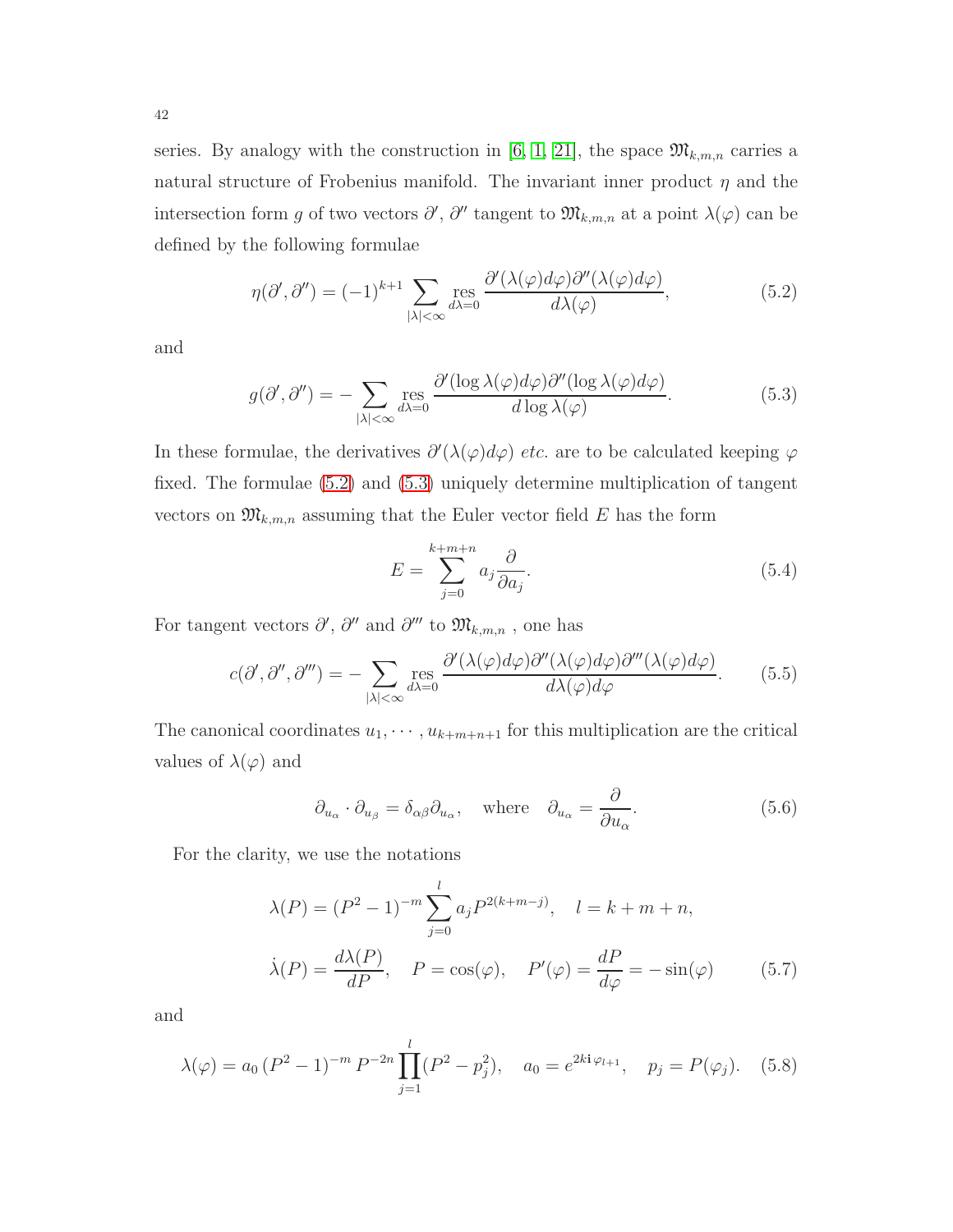Without confusion, we always use  $\lambda(P)$  instead of  $\lambda(\varphi)$ . Before preceding the main result, we give some useful identities.

Lemma 5.1.

<span id="page-42-1"></span>
$$
\lambda'(\varphi_j) = \frac{2PP'(\varphi)\,\lambda(\varphi)}{P^2 - p_j^2}|_{\varphi = \varphi_j}, \quad j = 1, \cdots, l.
$$
\n(5.9)

Proof. This follows from

$$
\lambda'(\varphi) = 2PP'(\varphi)\lambda(\varphi)\left(\sum_{j=1}^{l} \frac{1}{P^2 - p_j^2} - \frac{m}{P^2 - 1} - \frac{n}{P^2}\right)
$$

and the definition of  $\lambda(\varphi)$  in [\(5.8\)](#page-41-3).

Let us factorize

<span id="page-42-0"></span>
$$
\lambda'(\varphi) = 2k a_0 (P^2 - 1)^{-m-1} P^{-2n-1} \prod_{\alpha=1}^{l+1} (P^2 - q_\alpha^2) P'(\varphi), \quad q_\alpha = P(\psi_\alpha), \quad (5.10)
$$

where all  $q_\alpha^2$  are distinct. When  $m = 0$ , we choose  $P'(\psi_{l+1}) = 0$ , that is to say,

$$
\psi_{l+1} = 0, \pi
$$
, i.e.,  $q_{l+1} = P(\psi_{l+1}) = 1$ .

**Lemma 5.2.** For  $1 \le \alpha \le l + 1$ , we have

<span id="page-42-2"></span>
$$
\lambda''(\psi_{\alpha}) = \frac{c_{\alpha,m}PP'(\varphi)\,\lambda'(\varphi)}{P^2 - q_{\alpha}^2}|_{\varphi = \psi_{\alpha}}, \quad c_{\alpha,m} = 2 - \delta_{\alpha,l+1}\delta_{m,0}.\tag{5.11}
$$

Proof. By definition, we have

$$
\lambda''(\varphi) = 2k a_0 \frac{d}{d\varphi} \left( (P^2 - 1)^{-m-1} P^{-2n-1} \right) \prod_{\alpha=1}^{l+1} (P^2 - q_\alpha^2) P'(\varphi)
$$
  
+ 2k a\_0 (P^2 - 1)^{-m-1} P^{-2n-1} \frac{d}{d\varphi} \left( \prod\_{\alpha=1}^{l+1} (P^2 - q\_\alpha^2) \right) P'(\varphi)  
+ 2k a\_0 (P^2 - 1)^{-m-1} P^{-2n-1} \prod\_{\alpha=1}^{l+1} (P^2 - q\_\alpha^2) \frac{d^2 P}{d^2 \varphi}  
= \sum\_{\alpha=1}^{l+1} \frac{2 P P'(\varphi) \lambda'(\varphi)}{P^2 - p\_\alpha^2} - \frac{(2n+1) P'(\varphi) \lambda'(\varphi)}{P} + \frac{(2m+1) P \lambda'(\varphi)}{P'(\varphi)}.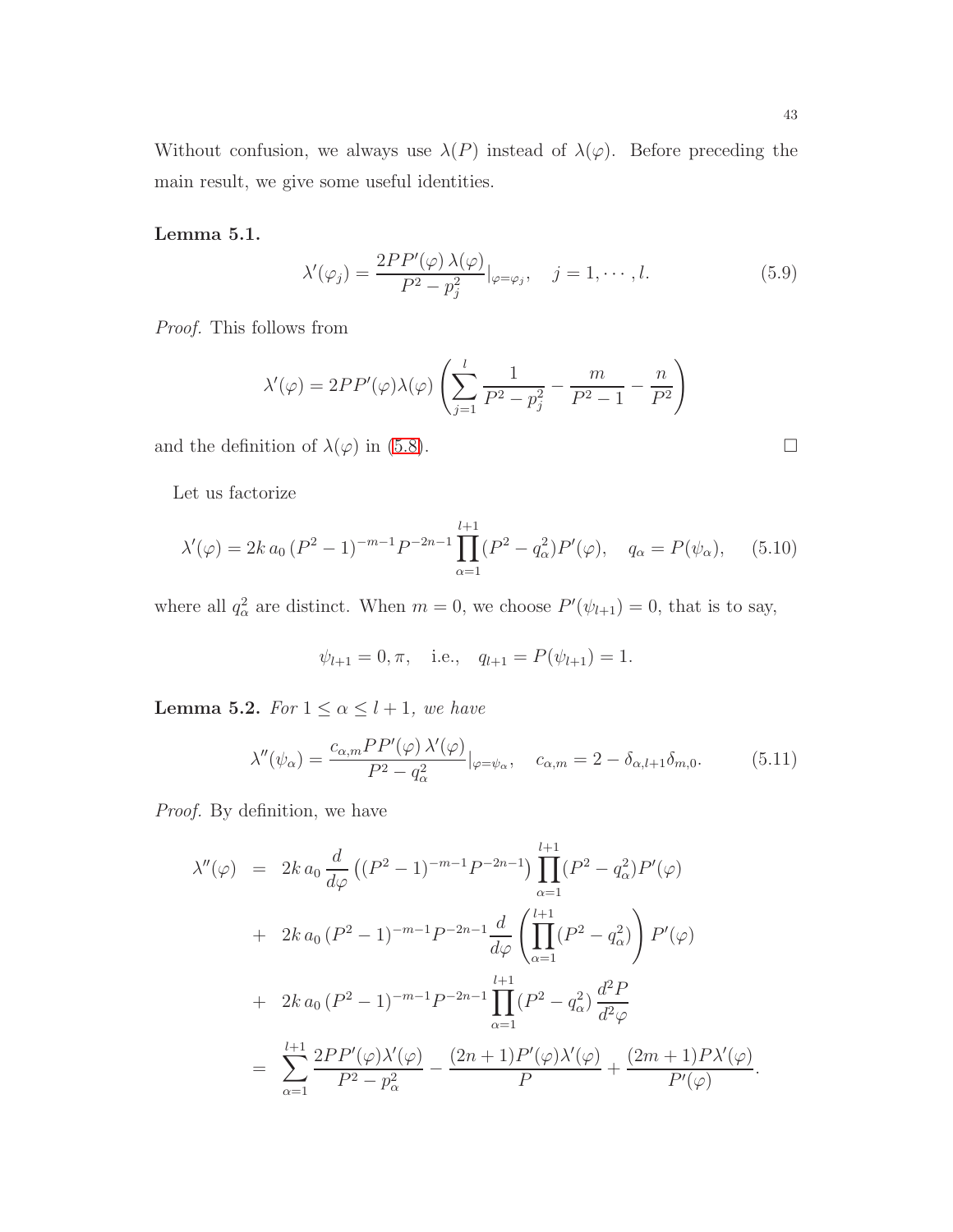So, with the use of [\(5.10\)](#page-42-0), we get

$$
\lambda''(\psi_{\alpha}) = \left( \sum_{\alpha=1}^{l+1} \frac{2PP'(\varphi)\lambda'(\varphi)}{P^2 - p_{\alpha}^2} + \frac{(2m+1)P\lambda'(\varphi)}{P'(\varphi)} \right) |_{\varphi = \psi_{\alpha}}
$$
  

$$
= \begin{cases} \frac{2PP'(\varphi)\lambda'(\varphi)}{P^2 - q_{\alpha}^2} |_{\varphi = \psi_{\alpha}}, & \alpha = 1, \dots, l, \\ -\frac{P\lambda'(\varphi)}{P_{\varphi}} |_{\varphi = \psi_{l+1}}, & \alpha = l+1, m = 0, \\ \frac{2PP'(\varphi)\lambda'(\varphi)}{P^2 - q_{\alpha}^2} |_{\varphi = \psi_{l+1}}, & \alpha = l+1, m \neq 0 \\ = \frac{c_{\alpha,m}PP'(\varphi)\lambda'(\varphi)}{P^2 - q_{\alpha}^2} |_{\varphi = \psi_{\alpha}}. \end{cases}
$$

Thus the lemma is proved.  $\hfill \square$ 

We define

$$
u_{\alpha} = \lambda(\psi_{\alpha}), \quad \alpha = 1, \cdots, l+1,
$$

then

$$
\partial_{u_{\alpha}}\lambda(\varphi)|_{\varphi=\psi_{\beta}} = \delta_{\alpha\beta}.\tag{5.12}
$$

Observe that

$$
(P^2 - 1)^{m+1} P^{2n-1} \partial_{u_\alpha} \lambda(P) = (\partial_{u_\alpha} a_0) P^{2l} + \dots + (\partial_{u_\alpha} a_l)
$$

is a polynomial of  $P$  and

$$
(P^2 - 1)^{m+1} P^{2n-1} \partial_{u_{\alpha}} \lambda(P)|_{P = q_{\beta}} = (q_{\beta}^2 - 1)^{m+1} q_{\beta}^{2n-1} \delta_{\alpha\beta},
$$

we thus obtain, using the Lagrange interpolation formula,

<span id="page-43-0"></span>
$$
\partial_{u_{\alpha}}\lambda(\varphi) = \frac{c_{\alpha,m}PP'(\varphi)}{P^2 - q_{\alpha}^2} \frac{\lambda'(\varphi)}{\lambda''(\psi_{\alpha})}, \quad \alpha = 1, \cdots, l+1.
$$
 (5.13)

Lemma 5.3.

<span id="page-43-1"></span>
$$
\partial_{u_{\alpha}}\varphi_{\beta} = \begin{cases}\n-\frac{c_{\alpha,m}p_{\beta}P'(\varphi_{\beta})}{\lambda''(\psi_{\alpha})\left(p_{\beta}^2 - q_{\alpha}^2\right)}, & \beta = 1, \cdots, l, \\
\frac{1}{2k\mathbf{i}}\left(\frac{\delta_{\alpha,l+1}}{\lambda(\psi_{\alpha})} + \frac{2c_{\alpha,m}}{\lambda''(\psi_{\alpha})}\sum_{s=1}^l \frac{p_s^2P'(\varphi_s)^2}{(q_{l+1}^2 - p_s^2)(q_{\alpha}^2 - p_s^2)}\right), & \beta = l+1.\n\end{cases}
$$
\n(5.14)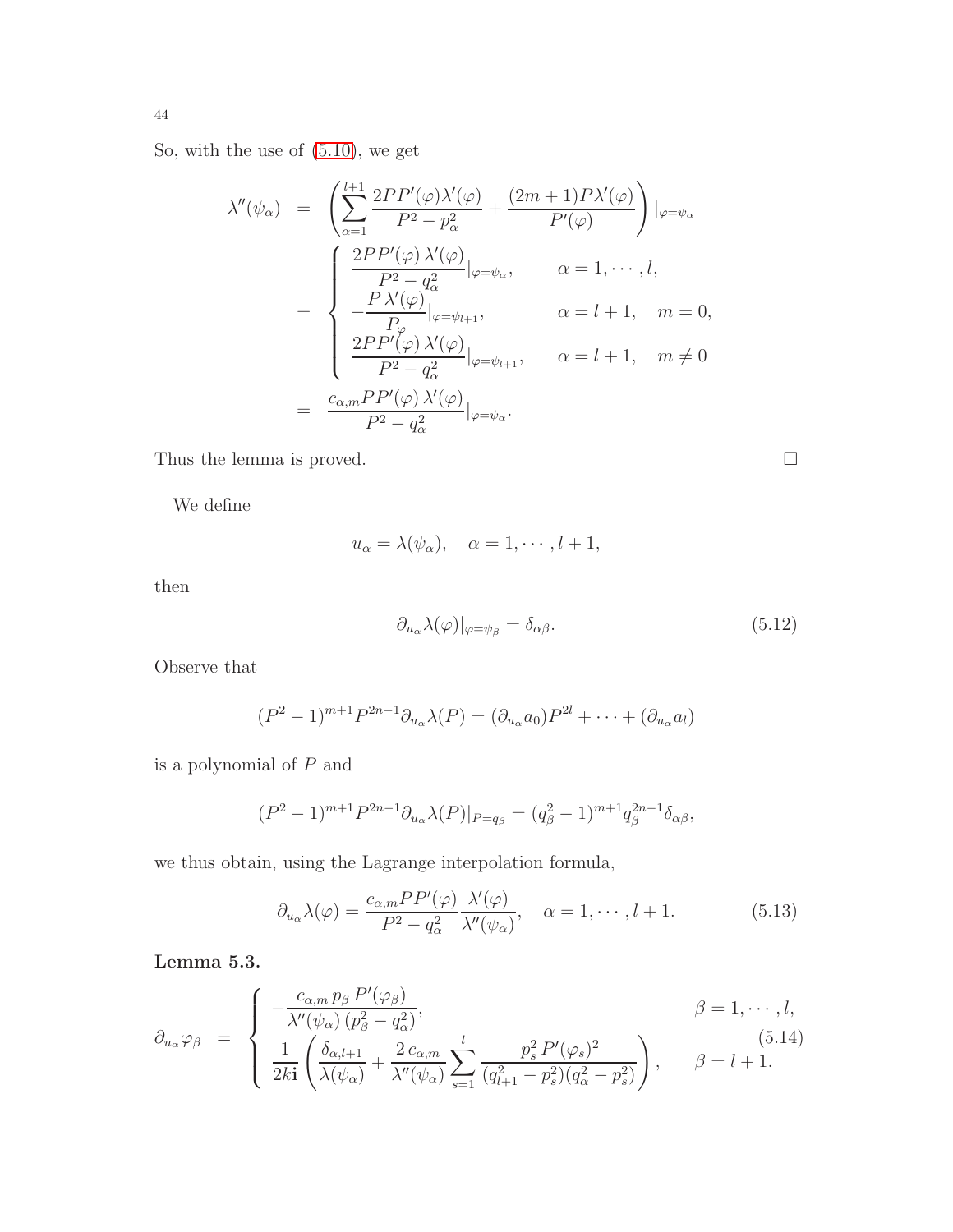*Proof.* By the definition of  $\lambda(\varphi)$  in [\(5.8\)](#page-41-3) and using [\(5.13\)](#page-43-0), we get

<span id="page-44-0"></span>
$$
\frac{c_{\alpha,m}PP_{\varphi}}{P^2 - q_{\alpha}^2} \frac{\lambda'(\varphi)}{\lambda''(\psi_{\alpha})} = \partial_{u_{\alpha}}\lambda(\varphi) = 2k\mathbf{i}\lambda(\varphi)\partial_{u_{\alpha}}\varphi_{l+1} - \sum_{s=1}^{l} \frac{2p_s P'(\varphi_s)\lambda(\varphi)}{P^2 - p_s^2} \partial_{u_{\alpha}}\varphi_s. (5.15)
$$

Putting  $\varphi = \varphi_{\beta}$  for  $\beta = 1, \dots, l$  into [\(5.15\)](#page-44-0) and using [\(5.9\)](#page-42-1), we obtain

$$
\partial_{u_{\alpha}} \varphi_{\beta} = -\frac{c_{\alpha,m} p_{\beta} P'(\varphi_{\beta})}{\lambda''(\psi_{\alpha}) (p_{\beta}^2 - q_{\alpha}^2)}, \quad \beta = 1, \cdots, l
$$

and furthermore,

<span id="page-44-1"></span>
$$
\frac{\partial_{u_{\alpha}}\lambda(\varphi)}{\lambda(\varphi)} = 2ki\partial_{u_{\alpha}}\varphi_{l+1} - \sum_{s=1}^{l} \frac{2p_s P'(\varphi_s)}{P^2 - p_s^2} \partial_{u_{\alpha}}\varphi_s
$$
\n
$$
= 2ki\partial_{u_{\alpha}}\varphi_{l+1} - \frac{2c_{\alpha,m}}{\lambda''(\psi_{\alpha})} \sum_{s=1}^{l} \frac{p_s^2 P'(\varphi_s)^2}{(P^2 - p_s^2)(q_{\alpha}^2 - p_s^2)}.
$$
\n(5.16)

Putting  $\varphi = \psi_{\beta}$  into [\(5.16\)](#page-44-1), then

$$
\frac{\delta_{\alpha\beta}}{u_{\beta}} = 2k \mathbf{i} \partial_{u_{\alpha}} \varphi_{l+1} - \frac{2 c_{\alpha,m}}{\lambda''(\psi_{\alpha})} \sum_{s=1}^{l} \frac{p_s^2 P'(\varphi_s)^2}{(q_{\beta}^2 - p_s^2)(q_{\alpha}^2 - p_s^2)}.
$$

Especially, taking  $\varphi = \psi_{l+1}$ , we obtain the desired formula of  $\partial_{u_{\alpha}} \varphi_{l+1}$ .

**Lemma 5.4.** For  $\beta, \gamma = 1, \dots, l$ , we have

<span id="page-44-2"></span>
$$
S_{\beta,\gamma} := \sum_{\alpha=1}^{l+1} \frac{c_{\alpha,m} u_{\alpha}}{\lambda''(\psi_{\alpha}) \left(p_{\beta}^2 - q_{\alpha}^2\right) \left(p_{\gamma}^2 - q_{\alpha}^2\right)} = \frac{\delta_{\beta\gamma}}{2 \, p_{\beta}^2 \left(p_{\beta}^2 - 1\right)}.\tag{5.17}
$$

Proof. Letting

$$
\lambda(z) = (z-1)^{-m} (a_0 z^{k+m} + \dots + a_l z^{-n}) = a_0 (z-1)^{-m} z^{-n} \prod_{j=1}^l (z - p_j^2).
$$

So,  $\lambda(\varphi) = \lambda(z)|_{z=P^2}$  and

$$
\frac{d\lambda(z)}{dz} = k a_0 (z-1)^{-m-1} z^{-n-1} \prod_{\alpha=1}^{l+1} (z - q_\alpha^2), \quad \frac{\lambda(z)}{z (z-1) \frac{d\lambda(z)}{dz}} = \frac{\prod_{j=1}^l (z - p_j^2)}{\prod_{\alpha=1}^{l+1} (z - q_\alpha^2)},
$$

which yields that if  $q_\alpha^2 \neq 0$  (or 1) for all  $\alpha = 1, \dots, l + 1$ , then  $z = 0$  (or 1) is not a pole of the function  $\frac{\lambda(z)}{\lambda(z)}$  $z(z-1)\frac{d\lambda(z)}{dz}$ .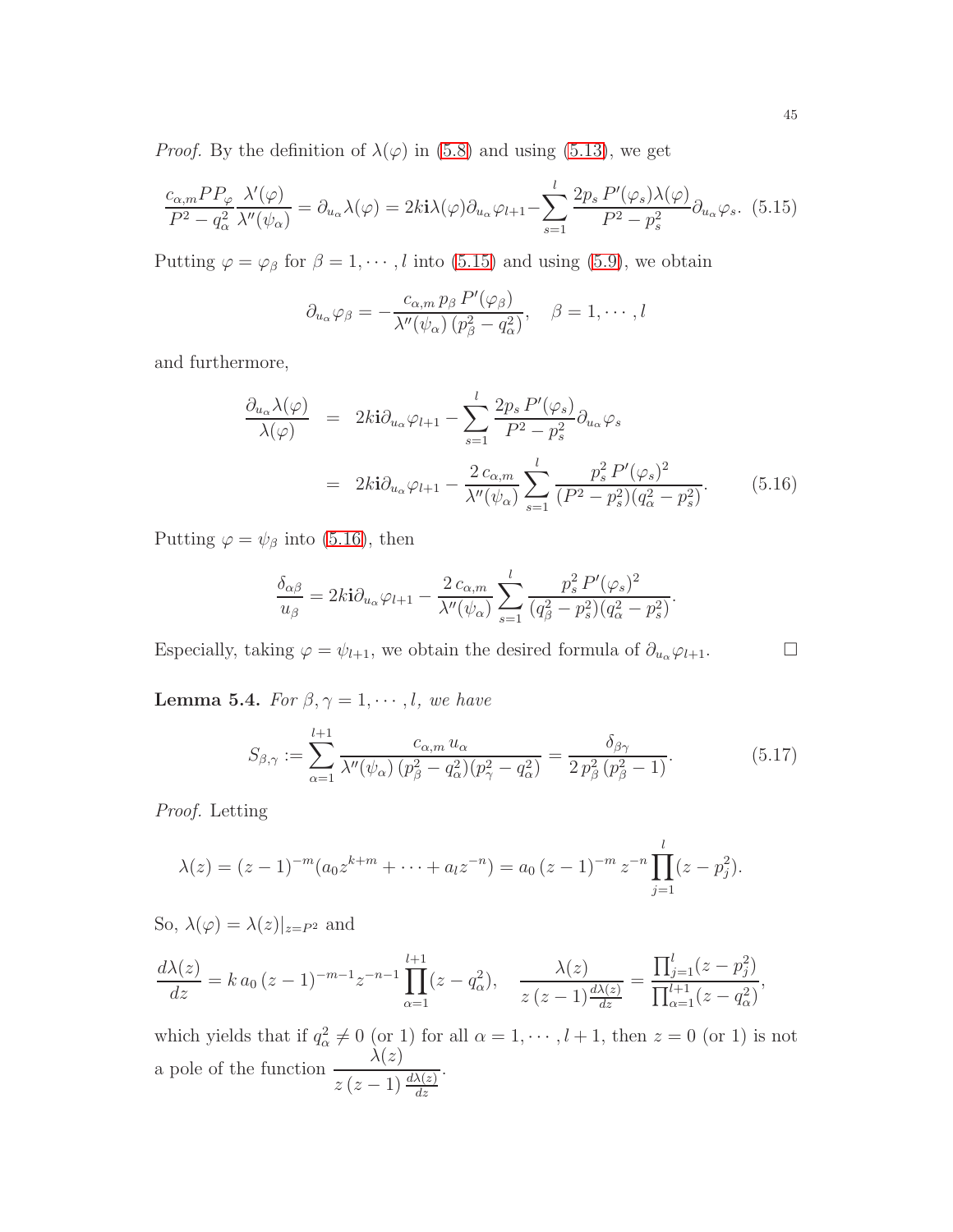With the use of [\(5.11\)](#page-42-2) and  $P'(\varphi)^2 = 1 - P^2$ , we rewrite  $S_{\beta,\gamma}$  as

$$
S_{\beta,\gamma} = \sum_{\alpha=1}^{l+1} \frac{\lambda(\varphi) (P^2 - q_{\alpha}^2)}{P \lambda'(\varphi) P'(\varphi) (P^2 - p_{\beta}^2) (P^2 - p_{\gamma}^2)} |_{\varphi = \psi_{\alpha}}
$$
  
\n
$$
= -\frac{1}{2} \sum_{\alpha=1}^{l+1} \frac{\lambda(z) (z - q_{\alpha}^2)}{z (z - 1) \frac{d\lambda(z)}{dz} (z - p_{\beta}^2) (z - p_{\gamma}^2)} |_{z = q_{\alpha}^2}
$$
  
\n
$$
= -\frac{1}{2} \sum_{\alpha=1}^{l+1} \operatorname{res}_{z = q_{\alpha}^2} \frac{\lambda(z)}{z (z - 1) \frac{d\lambda(z)}{dz} (z - p_{\beta}^2) (z - p_{\gamma}^2)} |_{z = q_{\alpha}^2}
$$
  
\n
$$
= \frac{1}{2} (\operatorname{res} + \operatorname{res} + \operatorname{res}) \frac{\lambda(z)}{z z - p_{\gamma}^2} \frac{\lambda(z)}{dz} z (z - 1) (z - p_{\beta}^2) (z - p_{\gamma}^2)}{z z - p_{\beta}^2} dz
$$
  
\n
$$
= \frac{\delta_{\beta\gamma}}{2} \operatorname{res} \frac{\lambda(z)}{z z - p_{\beta}^2} \frac{\lambda(z)}{dz} z (z - 1) (z - p_{\beta}^2)^2} dz = \frac{\delta_{\beta\gamma}}{2 p_{\beta}^2 (p_{\beta}^2 - 1)}.
$$

We thus prove the identity  $(5.17)$ .

$$
\Box
$$

### Lemma 5.5.

<span id="page-45-2"></span>
$$
\frac{\lambda''(\psi_{l+1})}{\lambda(\psi_{l+1})} = -2\left(k + \sum_{s=1}^{l} \frac{p_s^2 P'(\varphi_s)^2}{(q_{l+1}^2 - p_s^2)^2}\right).
$$
\n(5.18)

Proof. Observe that

<span id="page-45-0"></span>
$$
\lambda'(\varphi) = 2PP'(\varphi)\lambda(\varphi)\left(\sum_{s=1}^{l} \frac{1}{P^2 - p_s^2} - \frac{m}{P^2 - 1} - \frac{n}{P^2}\right),\tag{5.19}
$$

which yields

<span id="page-45-1"></span>
$$
P'(\varphi) \left( \sum_{s=1}^{l} \frac{1}{P^2 - p_s^2} - \frac{m}{P^2 - 1} - \frac{n}{P^2} \right) |_{\varphi = \psi_{l+1}} = 0. \tag{5.20}
$$

[Case 1.  $m = 0$ ]. In this case,  $P'(\psi_{l+1}) = 0$ . Using [\(5.19\)](#page-45-0) and [\(5.20\)](#page-45-1), we have

$$
\frac{\lambda''(\varphi)}{\lambda(\varphi)}|_{\varphi=\psi_{l+1}} = 2(l-k) - \sum_{s=1}^l \frac{2q_{l+1}^2}{q_{l+1}^2 - p_s^2} = -2k - \sum_{s=1}^l \frac{2p_s^2}{q_{l+1}^2 - p_s^2},
$$

which is exactly the formula [\(5.18\)](#page-45-2) because of  $q_{l+1} = 1$  and  $P'(\varphi_s)^2 = 1 - q_s^2$ .

[Case 2.  $m \neq 0$ ]. In this case,  $P'(\psi_{l+1}) \neq 0$ . By using [\(5.20\)](#page-45-1),

<span id="page-45-3"></span>
$$
\sum_{s=1}^{l} \frac{1}{q_{l+1}^2 - p_s^2} = \frac{m}{q_{l+1}^2 - 1} + \frac{n}{q_{l+1}^2}.
$$
\n(5.21)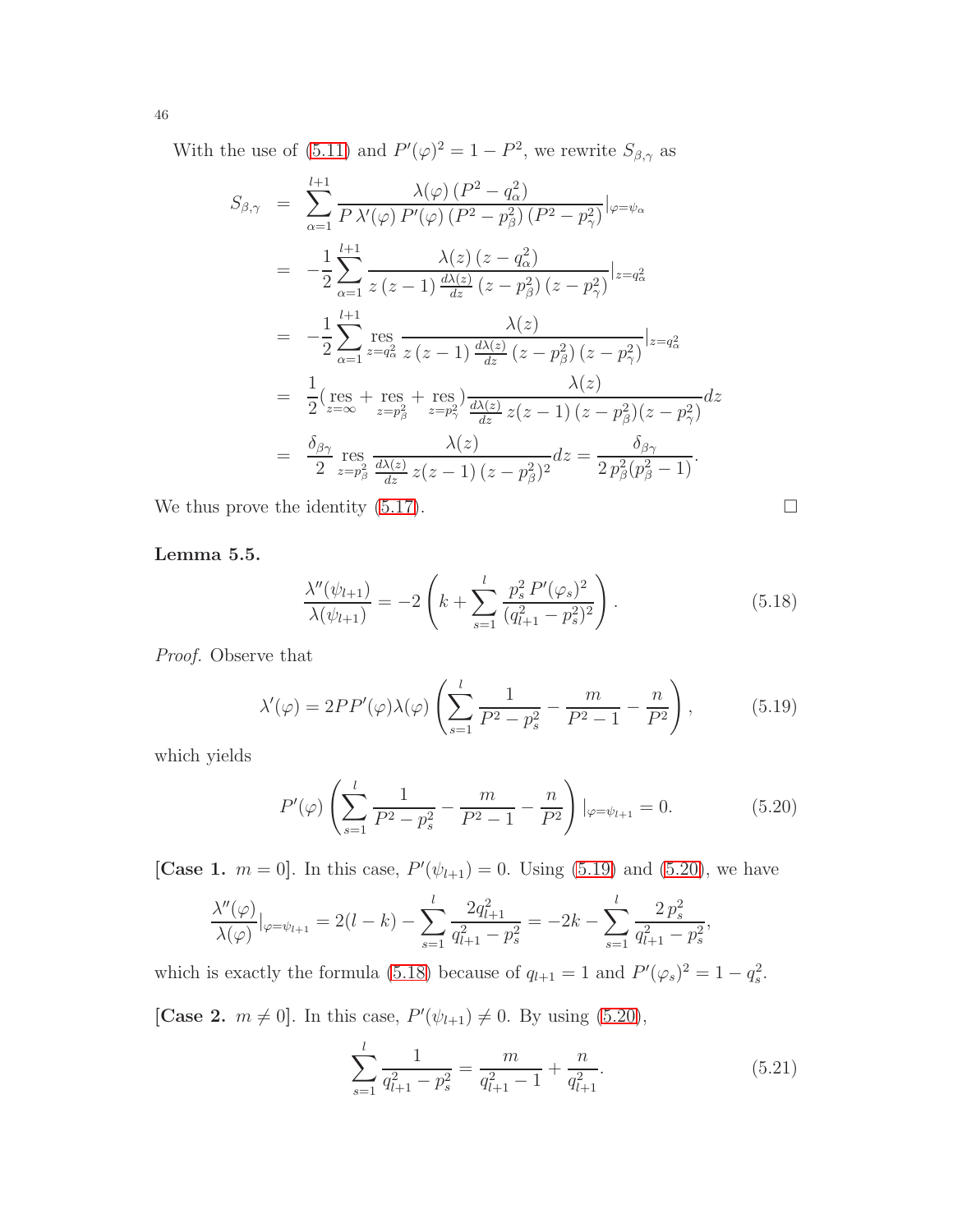So, using [\(5.19\)](#page-45-0) and [\(5.21\)](#page-45-3), we get

$$
\frac{\lambda''(\varphi)}{\lambda(\varphi)}|_{\varphi=\psi_{l+1}} = 2PP'(\varphi)\frac{d}{d\varphi}\left(\sum_{s=1}^{l} \frac{1}{P^2 - p_j^2} - \frac{m}{p^2 - 1} - \frac{n}{p^2}\right)|_{\varphi=\psi_{l+1}}
$$
  
= 
$$
-2\left(k + \sum_{s=1}^{l} \frac{p_s^2 P'(\varphi_s)^2}{(q_{l+1}^2 - p_s^2)^2}\right).
$$

We are now in a position to state our main theorem in this section.

### <span id="page-46-0"></span>Theorem 5.6. Let

<span id="page-46-1"></span>
$$
f: (x_1, \dots, x_{l+1}) \mapsto (\varphi_1, \dots, \varphi_{l+1}),
$$
 (5.22)

be a map defined by

$$
\varphi_j = \pi(x_j - x_{j-1}), \quad x_0 = 0, \quad j = 1, \cdots, l, \quad \varphi_{l+1} = \pi x_{l+1}.
$$

### Then

(1). the map [\(5.22\)](#page-46-1) establishes a diffeomorphism of the orbit space of  $\overline{W}^{(k)}(C_l)$ to the space  $\mathfrak{M}_{k,m,n}$ . Moreover,

 $(2)$ . the induced diffeomorphism  $(5.22)$  is an isomorphism of Frobenius manifolds.

*Proof.* (1). The first part follows from the explicit formulae for  $y^r$  and  $a_r$ , that is,

$$
a_0 = e^{ky^{l+1}}, \ a_j = (-1)^j \left( \sum_{s=1}^j 2^{j-s} e^{(k-d_s)y^{l+1}} y^s(x) + e^{ky^{l+1}} \right), \ j = 1, \cdots, l, (5.23)
$$

where  $d_s = s$  for  $s = 1, \dots, k$  and  $d_s = k$  for  $s = k + 1, \dots, l$ .

(2). It is not difficult to check that the Euler vector fields [\(5.4\)](#page-41-4) and [\(3.79\)](#page-29-1) coincide. So it suffices to prove that the intersection form [\(5.3\)](#page-41-2) coincides with the intersection form of the orbit space, and the metric [\(5.2\)](#page-41-1) coincides with the metric [\(3.18\)](#page-15-2).

 $\Box$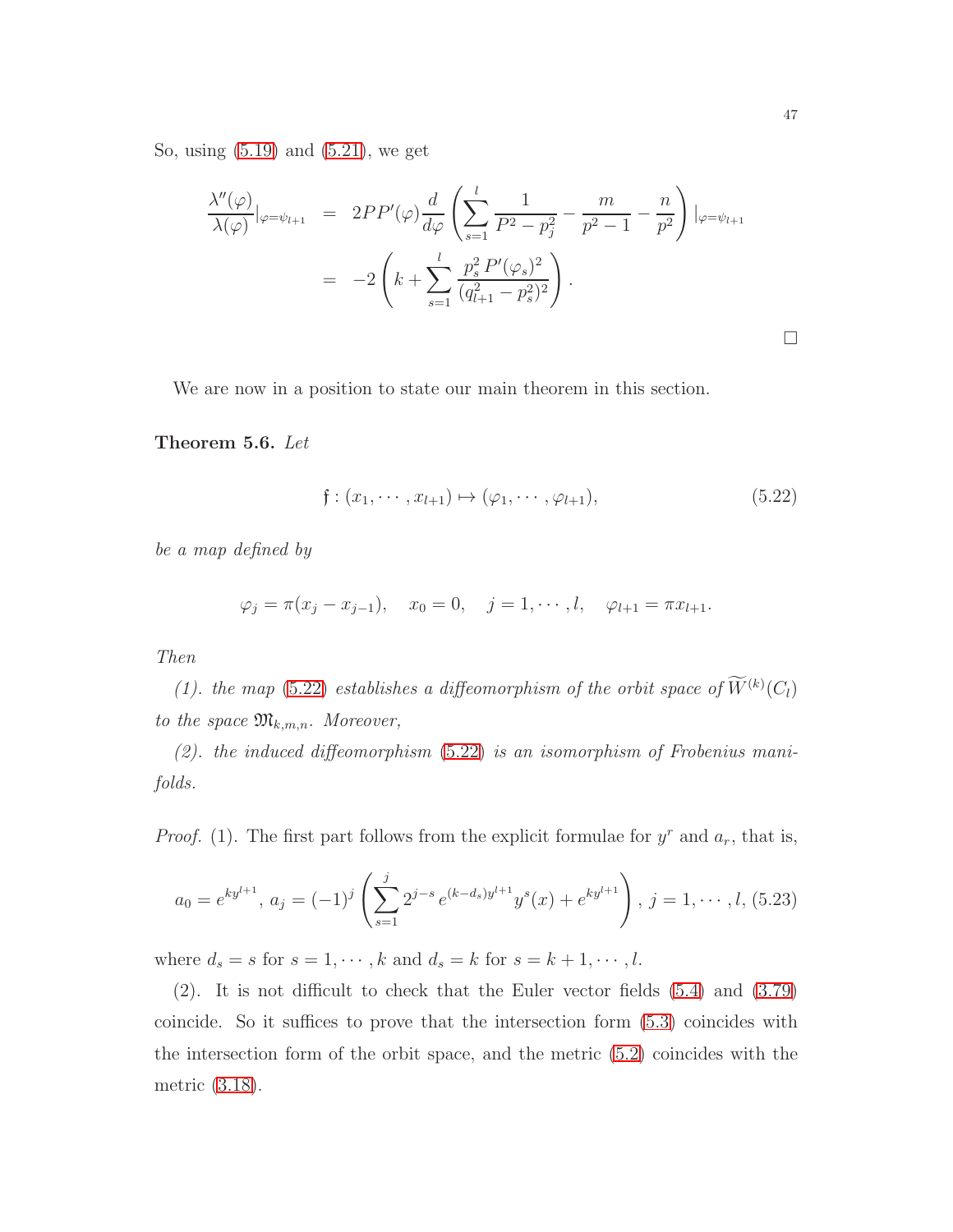By definition of  $\eta$  in [\(5.2\)](#page-41-1) and using [\(5.13\)](#page-43-0), we get

$$
\eta_{\alpha\beta}(u) := \eta(\partial_{u_{\alpha}}, \partial_{u_{\beta}}) = (-1)^{k+1} \sum_{|\lambda| < \infty} \operatorname{res}_{d\lambda = 0} \frac{\partial_{u_{\alpha}}(\lambda(\varphi)d\varphi)\partial_{u_{\beta}}(\lambda(\varphi)d\varphi)}{d\lambda(\varphi)}
$$

$$
= (-1)^{k+1} \sum_{\gamma=1}^{l+1} \operatorname{res}_{\varphi = [\psi_{\gamma}]} \frac{c_{\alpha,m}c_{\beta,m}P^2P'(\varphi)^2}{(P^2 - q_{\alpha}^2)(P^2 - q_{\beta}^2)} \frac{\lambda'(\varphi)}{\lambda''(\psi_{\alpha})\lambda''(\psi_{\beta})} d\varphi.
$$

We remark that  $[\psi_\gamma]$  represents four different points  $\pm\psi_\gamma$  and  $\pm\psi_\gamma+\pi$  satisfying  $q_{\gamma}^2 = (e^{\mathbf{i}[\psi_{\gamma}]} + e^{-\mathbf{i}[\psi_{\gamma}]})^2$ . Obviously, when  $\alpha \neq \beta$ ,  $\eta_{\alpha\beta}(u) = 0$ . So,

$$
\eta_{\alpha\alpha}(u) = (-1)^{k+1} \underset{\varphi=[\psi_{\alpha}]}{\text{res}} \frac{c_{\alpha,m}^2 P^2 P'(\varphi)^2}{(q_{\alpha}^2 - P^2)^2} \frac{\lambda'(\varphi)}{\lambda''(\psi_{\alpha})^2} d\varphi
$$
\n
$$
= (-1)^k \frac{2c_{\alpha,m}^2}{\lambda''(\psi_{\alpha})^2} \underset{P=\pm q_{\alpha}}{\text{res}} \frac{P^2}{P^2 - q_{\alpha}^2} \frac{\dot{\lambda}(P)(P^2 - 1)}{P^2 - q_{\alpha}^2} dP
$$
\n
$$
= (-1)^k \frac{2 c_{\alpha,m}^2}{\lambda''(\psi_{\alpha})^2} \underset{P=\pm q_{\alpha}}{\text{res}} \frac{P^2}{P^2 - q_{\alpha}^2} \frac{\dot{\lambda}(P)(P^2 - 1)}{P^2 - q_{\alpha}^2} dP
$$
\n
$$
= (-1)^{k+1} \frac{2 c_{\alpha,m}}{\lambda''(\psi_{\alpha})}.
$$

We thus obtain

$$
\eta_{\alpha\beta}(u) = (-1)^{k+1} \frac{2 c_{\alpha,m} \delta_{\alpha\beta}}{\lambda''(\psi_{\alpha})}.
$$

Similarly, we can obtain the formula of  $g_{\alpha\beta}(u) := g(\partial_{u_{\alpha}}, \partial_{u_{\beta}})$  as

$$
g_{\alpha\beta}(u) = -\frac{2 c_{\alpha,m} \delta_{\alpha\beta}}{u_{\alpha}\lambda''(\psi_{\alpha})}.
$$

Observe that the vector field  $e = \sum_{n=1}^l$  $j = k$  $c_j$ ∂  $\frac{\partial}{\partial y^j}$  in [\(3.20\)](#page-16-1) in the coordinates  $a_1, \cdots, a_{l+1}$ coincides with  $e = (-1)^k \sum_{i=1}^{m}$  $s=0$  $(-1)^{m-s}$  $\sqrt{m}$ s  $\bigwedge$  ∂  $\partial a_{k+m-s}$ . The shifting  $a_{k+m-s} \longmapsto a_{k+m-s} + c (-1)^{m-s}$  $\sqrt{m}$ s  $\setminus$  $s = 0, \cdots, m$ ,

produces the corresponding shift

$$
u_{\alpha} \longmapsto u_{\alpha} + c, \quad \alpha = 1, \cdots, l+1
$$

48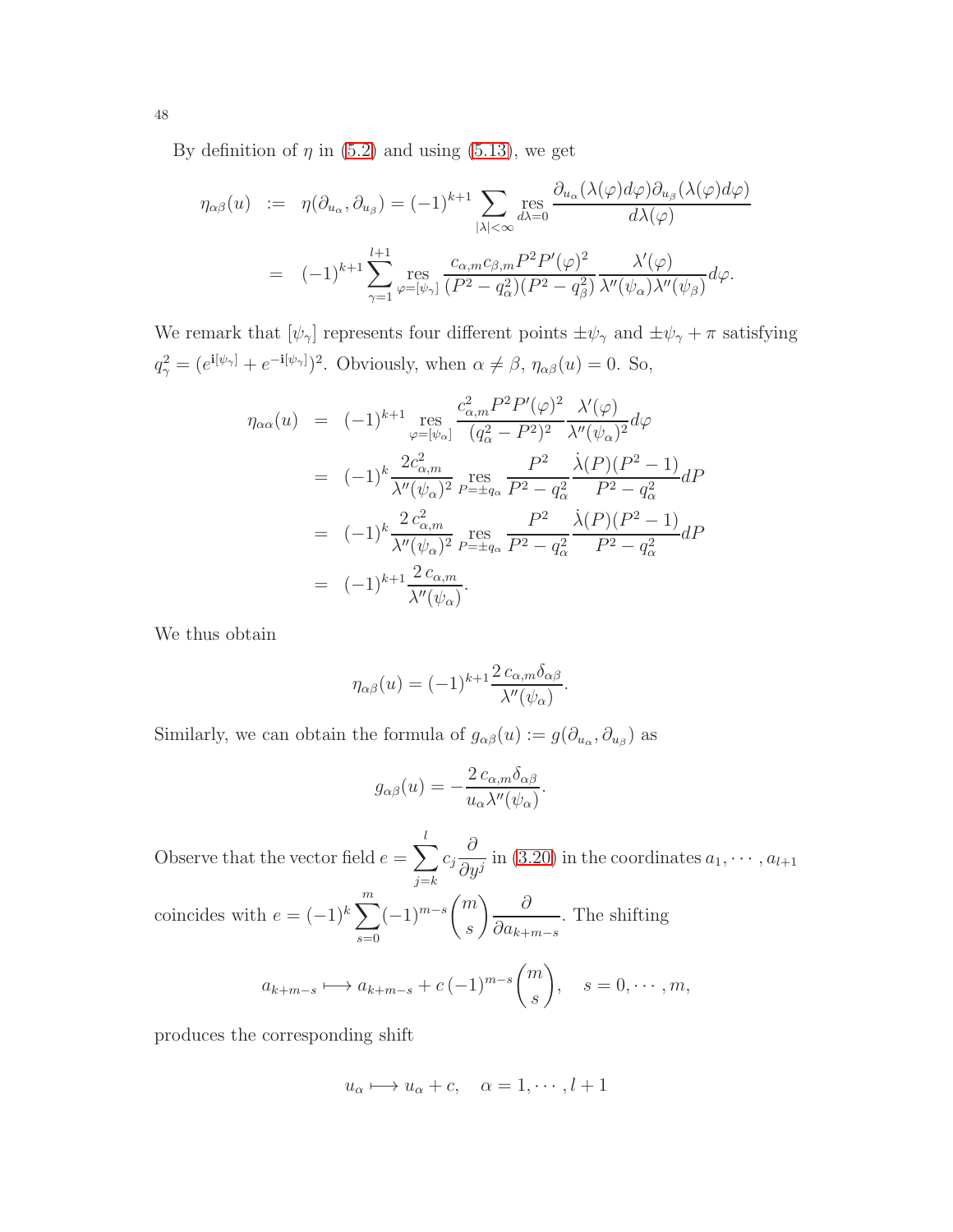of the critical values. This shift does not change the critical points  $\psi_\alpha$  neither the values of the second derivative  $\lambda''(\psi_\alpha)$ . So

<span id="page-48-0"></span>
$$
\mathcal{L}_e g^{\alpha\beta} = \mathcal{L}_e(-\frac{u_\alpha \lambda''(\psi_\alpha)}{2 c_{\alpha,m} \delta_{\alpha\beta}}) = (-1)^{k+1} \frac{\lambda''(\psi_\alpha)}{2 c_{\alpha,m} \delta_{\alpha\beta}} = \eta^{\alpha\beta}.
$$
 (5.24)

Finally, we want to compute the metric  $g^{\beta\gamma}(\varphi)$  given by

$$
g^{\beta\gamma}(\varphi) : = (d\varphi_{\beta}, d\varphi_{\gamma}) = \sum_{\alpha, \kappa=1}^{l+1} \frac{1}{g_{\alpha\kappa}(u)} \frac{\partial \varphi_{\beta}}{\partial u_{\alpha}} \frac{\partial \varphi_{\gamma}}{\partial u_{\kappa}} = \sum_{\alpha=1}^{l+1} \frac{1}{g_{\alpha\alpha}(u)} \partial_{u_{\alpha}} \varphi_{\beta} \partial_{u_{\alpha}} \varphi_{\gamma}.
$$

Using  $(5.14)$ ,  $(5.17)$  and  $(5.18)$ , we have

Case 1.  $1 \le \beta, \gamma \le l$ .

$$
g^{\beta\gamma}(\varphi) = -\frac{p_{\beta} p_{\gamma} P'(\varphi_{\beta}) P'(\varphi_{\gamma})}{2} \sum_{\alpha=1}^{l+1} \frac{c_{\alpha,m} u_{\alpha}}{\lambda''(\psi_{\alpha}) (p_{\beta}^2 - q_{\alpha}^2)(p_{\gamma}^2 - q_{\alpha}^2)} = \frac{1}{4} \delta_{\beta\gamma}.
$$

Case 2.  $1 \le \beta \le l$  and  $\gamma = l + 1$ .

$$
g^{\beta,l+1}(\varphi) = \frac{p_{\beta} P'(\varphi_{\beta})}{4k\mathbf{i}} \sum_{\alpha=1}^{l+1} \frac{1}{p_{\beta}^2 - q_{\alpha}^2} \left( \delta_{\alpha,l+1} + \frac{2 c_{\alpha,m} u_{\alpha}}{\lambda''(\psi_{\alpha})} \sum_{s=1}^l \frac{p_s^2 P'(\varphi_s)^2}{(q_{l+1}^2 - p_s^2)(q_{\alpha}^2 - p_s^2)} \right)
$$
  
= 
$$
\frac{p_{\beta} P'(\varphi_{\beta})}{4k\mathbf{i}} \left( \frac{1}{p_{\beta}^2 - q_{l+1}^2} - \sum_{s=1}^l \frac{p_s^2 P'(\varphi_s)^2}{q_{l+1}^2 - p_s^2} \sum_{\alpha=1}^{l+1} \frac{2 c_{\alpha,m} u_{\alpha}}{\lambda''(\psi_{\alpha})(q_{\alpha}^2 - p_s^2)(q_{\alpha}^2 - p_{\beta}^2)} \right)
$$
  
= 0.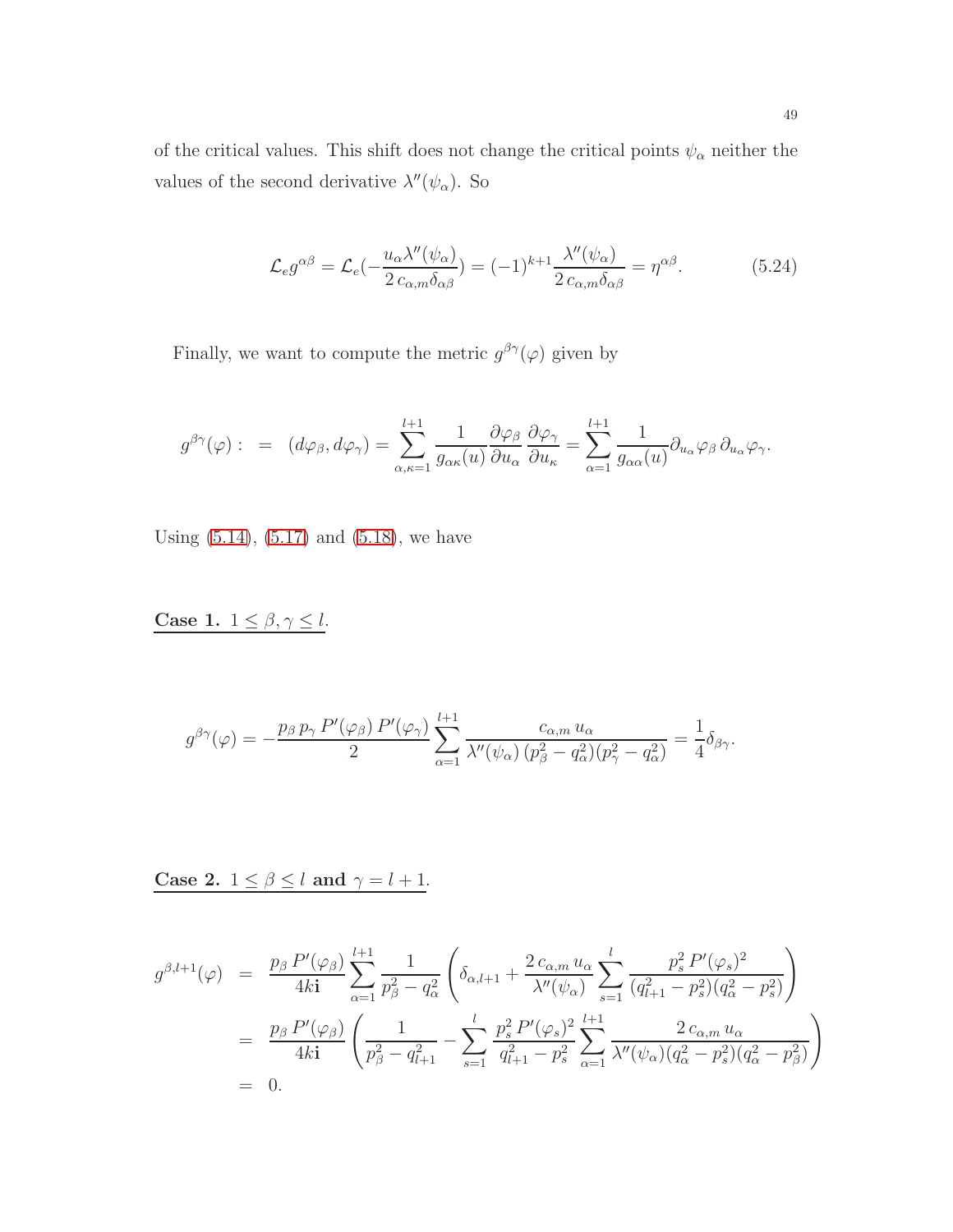Case 3.  $\beta = \gamma = l + 1$ .

$$
g^{l+1,l+1}(\varphi) = \sum_{\alpha=1}^{l+1} \frac{u_{\alpha} \lambda''(\psi_{\alpha})}{8k^2 c_{\alpha,m}} \left( \frac{\delta_{\alpha,l+1}}{\lambda(\psi_{\alpha})} + \frac{2 c_{\alpha,m}}{\lambda''(\psi_{\alpha})} \sum_{s=1}^{l} \frac{p_s^2 P'(\varphi_s)^2}{(q_{l+1}^2 - p_s^2)(q_{\alpha}^2 - p_s^2)} \right)^2
$$
  
\n
$$
= \frac{1}{8k^2} \frac{\lambda''(\psi_{l+1})}{\lambda(\psi_{l+1})} + \frac{1}{2k^2} \sum_{s=1}^{l} \frac{p_s^2 P'(\varphi_s)^2}{(q_{l+1}^2 - p_s^2)^2}
$$
  
\n
$$
+ \frac{1}{2k^2} \sum_{s,j=1}^{l} \frac{p_s^2 p_j^2 P'(\varphi_s)^2 P'(\varphi_j)^2}{(q_{l+1}^2 - p_s^2) (q_{l+1}^2 - p_j^2)} \sum_{\alpha=1}^{l+1} \frac{c_{\alpha,m} u_{\alpha}}{\lambda''(\psi_{\alpha})(q_{\alpha}^2 - p_s^2)(q_{\alpha}^2 - p_j^2)}
$$
  
\n
$$
= -\frac{1}{4k^2} \left( k + \sum_{s=1}^{l} \frac{p_s^2 P'(\varphi_s)^2}{(q_{l+1}^2 - p_s^2)^2} \right) + \frac{1}{2k^2} \sum_{s=1}^{l} \frac{p_s^2 P'(\varphi_s)^2}{(q_{l+1}^2 - p_s^2)^2}
$$
  
\n
$$
+ \frac{1}{4k^2} \sum_{s,j=1}^{l} \frac{p_s^2 p_j^2 P'(\varphi_s)^2 P'(\varphi_j)^2}{(q_{l+1}^2 - p_s^2) (q_{l+1}^2 - p_j^2)} \frac{\delta_{sj}}{p_j^2 (p_j^2 - q_{l+1}^2)}
$$
  
\n
$$
= -\frac{1}{4k}.
$$

Using the isomorphism [\(5.22\)](#page-46-1), it is easy to know that the intersection form  $g^{\alpha\beta}(\varphi)$ coincides with  $( , )^{\sim}$  defined in [\(3.1\)](#page-12-3) and [\(3.2\)](#page-12-4). The coincidence of the metric [\(5.2\)](#page-41-1) with the metric [\(3.18\)](#page-15-2) follows [\(5.24\)](#page-48-0). We thus complete the proof of the theorem.  $\Box$ 

**Remark 5.7.** (1). When  $m = 0$ ,  $\mathfrak{M}_{k,0,n} \simeq \mathcal{M}_{k,0}(C_l)$ , which is the Frobenius manifold structure constructed in arXiv:052365v1 ([\[11\]](#page-51-8)).

(2). On the orbit space of the extended affined Weyl group  $W^{(k)}(D_{k+2})$ , Dubrovin and Zhang constructed a weighted homogenous polynomial Frobenius structure, denoted by  $\mathcal{M}_{\text{DZ}}^{(k)}(D_{k+2})$  which is isomorphic to  $\mathfrak{M}_{k,1,1}$ . Actually, in this case, there is a tri-polynomial description introduced in [\[17,](#page-51-9) [19\]](#page-51-10), also used in [\[10\]](#page-51-11).

### 6. Concluding Remarks

<span id="page-49-0"></span>For the root systems of type  $B_l, C_l$  and  $D_l$ , we have constructed families of Frobenius manifold structures on the orbit spaces of the extended affine Weyl groups  $W^{(k)}(R)$  with respect to the choice of an arbitrary vertex on the Dynkin diagram, as it was suggested in [\[18\]](#page-51-2) motivated by the results of [\[20,](#page-52-0) [13,](#page-51-3) [14\]](#page-51-4).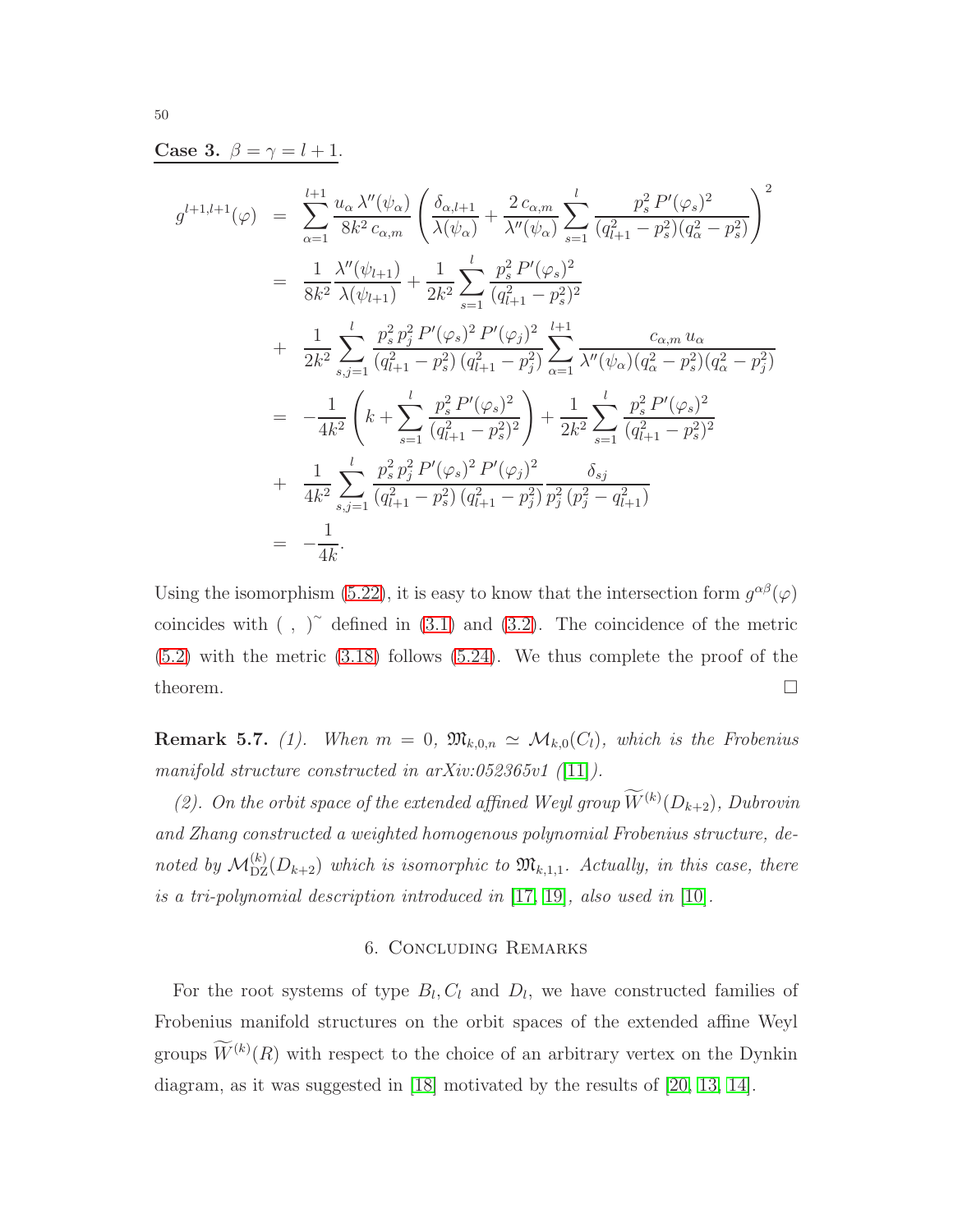It remains a challenging problem to understand whether the constructions of the present paper can be generalized to the root systems of the types  $E_6$ ,  $E_7$ ,  $E_8$ ,  $F_4, G_2$ . Another open problem is to obtain an explicit realization of the integrable hierarchies associated with the Frobenius manifolds of the type  $W^{(k)}(R)$ . So far this problem was solved only for  $R = A<sub>l</sub>$ , see [\[3,](#page-51-12) [4,](#page-51-13) [8,](#page-51-14) [9,](#page-51-15) [15,](#page-51-16) [16\]](#page-51-17) for details. We plan to study these problems in subsequent publications.

To end up this section, we remark that the potential of the semisimple Frobenius manifold structures constructed above from the root systems of type  $(C_l, k, m = 0)$ has the form

$$
F = \frac{1}{2} (t^k)^2 t^{l+1} + \frac{1}{2} t^k \sum_{\alpha,\beta \neq k} \eta_{\alpha\beta} t^{\alpha} t^{\beta} + \sum_{j=0}^n f_j(t^2, t^3, \dots, t^l, \frac{1}{t^l}) e^{j t^{l+1}},
$$

where  $f_j(t^2, t^3, \ldots, t^l, \frac{1}{t^l})$  $\frac{1}{t^{t}}$ ,  $j = 0, \ldots, n$  are some polynomials of their independent variables. The Euler vector field has the form

$$
E = \sum_{j=1}^{l} d_j \frac{\partial}{\partial t^j} + r \frac{\partial}{\partial t^{l+1}}.
$$

Here  $0 < d_j < 1, r > 0$ , they also satisfy the duality relation given in [\(3.68\)](#page-27-1), [\(3.69\)](#page-27-2) for the case  $m = 0$ . We expect that these potentials of semisimple Frobenius manifolds together with the ones that are constructed in [\[7\]](#page-51-0) exhaust all solutions of the above form, and we have verified this for the cases when  $l = 1, 2, 3$  and  $n \leq 6$ .

Acknowledgments. The research of B.D. is partially supported by PRIN 2010- 11 Grant Geometric and analytic theory of Hamiltonian systems in finite and infinite dimensions of Italian Ministry of Universities and Researches. The research of Y.Z. is partially supported by NSFC (No.11171176, No.11371214, No.11471182). The research of D.Z. is partially supported by NCET-13-0550 and NSFC (No.11271345, No.11371338) and the Fundamental Research Funds for the Central Universities. The authors thank Si-Qi Liu for his help on the proof of the lemma [3.7.](#page-19-3)

#### <span id="page-50-0"></span>**REFERENCES**

<span id="page-50-1"></span>[1] M.Bertola, Jacobi groups. Jacobi forms and their applications. PhD diss., SISSA. 1999.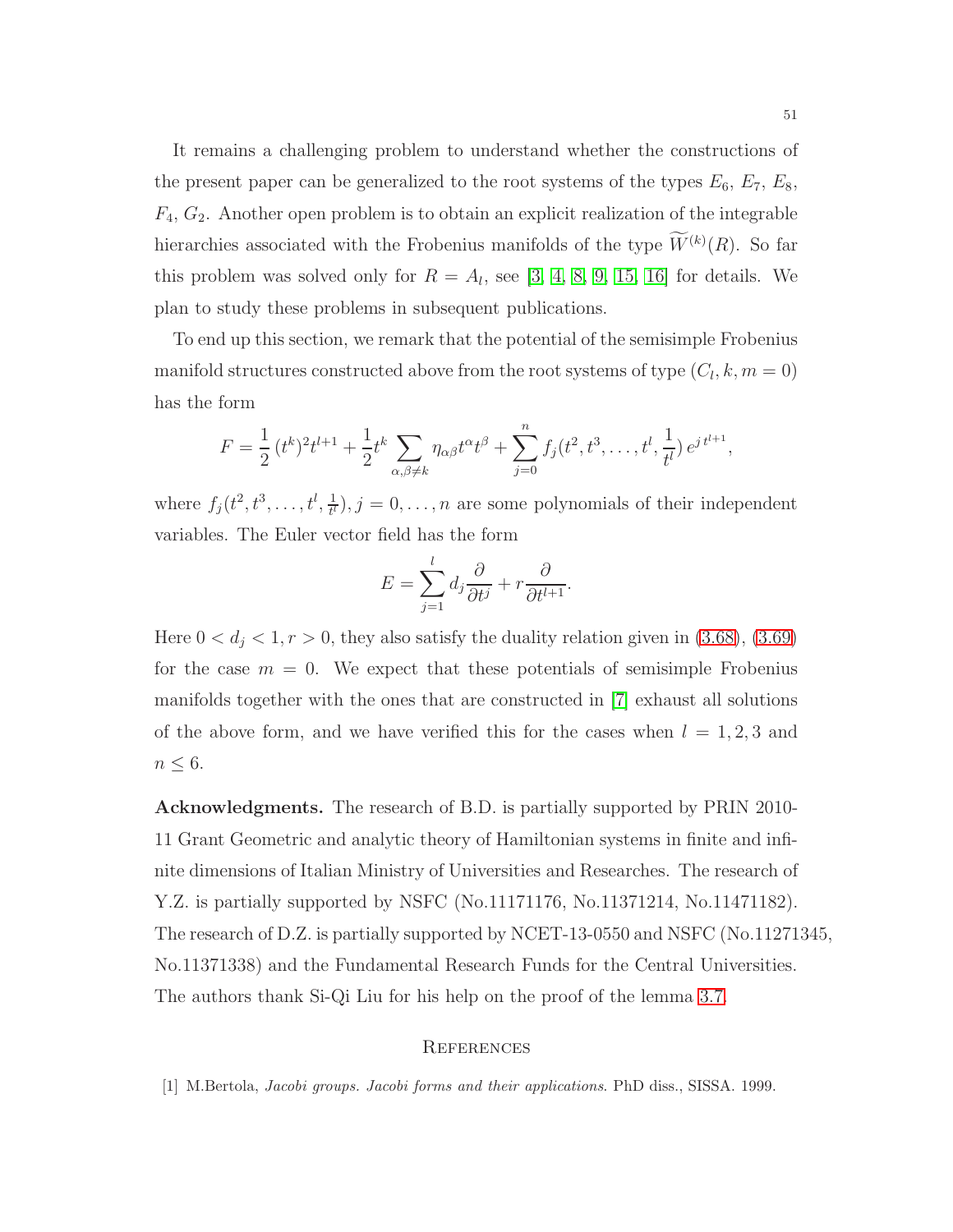- <span id="page-51-12"></span><span id="page-51-1"></span>[2] N. Bourbaki, Groupes et Algèbres de Lie, Chapitres  $4, 5$  et 6, Masson, Paris-New York-Barcelone-Milan-Mexico-Rio de Janeiro, 1981.
- <span id="page-51-13"></span>[3] G. Carlet, B. Dubrovin and Y. Zhang, The extended Toda hierarchy, Moscow Math. J. 4 (2004), 313–332.
- <span id="page-51-7"></span>[4] G. Carlet, *The extended bigraded Toda hierarchy*, J. Phys. A **39** (2006), no. 30, 9411–9435.
- <span id="page-51-6"></span>[5] B. Dubrovin, Flat pencils of metrics and Frobenius manifolds, Integrable systems and algebraic geometry (Kobe/Kyoto, 1997), 47–72, World Sci. Publishing, River Edge, NJ, 1998.
- <span id="page-51-0"></span>[6] B. Dubrovin, Geometry of 2D topological field theories, In:Springer Lecture Notes in Math. 1620 (1996), 120–348.
- <span id="page-51-14"></span>[7] B. Dubrovin and Y.Zhang, Extended affine Weyl groups and Frobenius mainfolds, Compositio Mathematica 111(1998) 167–219.
- <span id="page-51-15"></span>[8] B.Dubrovin and Y.Zhang, Normal forms of hierarchies of integrable PDEs, Frobenius manifolds and Gromov-Witten invariants, [arXiv:math.DG/0108160.](http://arxiv.org/abs/math/0108160)
- <span id="page-51-11"></span>[9] B. Dubrovin and Y. Zhang, Virasoro Symmetries of the Extended Toda Hierarchy, Commun. Math. Phys. 250 (2004), 161–193.
- <span id="page-51-8"></span>[10] B.Dubrovin, S-Q.Liu and Y.Zhang, On the genus two free energies for semisimple Frobenius manifolds, Russ. J. Math. Phys. 19 (2012), no. 3, 273–298.
- <span id="page-51-5"></span>[11] B.Dubrovin, Y.Zhang and D.Zuo, Extended affine Weyl groups and Frobenius manifolds–II, Preprint arXiv:052365 (Unpublished).
- <span id="page-51-3"></span>[12] M.E. Hoffman and W.D. Withers, Generalized Chebyshev polynomials associated with affine Weyl groups, Trans. AMS 308 (1988), 91–104.
- <span id="page-51-4"></span>[13] E.Looijenga, Root systems and elliptic curves, Inventiones math., 38 (1976), 17-32.
- <span id="page-51-16"></span>[14] E.Looijenga, Invariant theory of generalized root systems, Inventiones math., 61 (1980), 1-32.
- <span id="page-51-17"></span>[15] T.Milanov and H.-H.Tseng, The spaces of Laurent polynomials, Gromov-Witten theory of  $P<sup>1</sup>$ -orbifolds, and integrable hierarchies, J. Reine Angew. Math., **622** (2008) 189–235.
- <span id="page-51-9"></span>[16] T.Milanov, Y.Shen and H.-H.Tseng, *Gromov-Witten theory of Fano orbifold curves*, Gamma integral structures and ADE-Toda Hierarchies, Preprint [arXiv:1401.5778v](http://arxiv.org/abs/1401.5778)3.
- <span id="page-51-2"></span>[17] P.Rossi, Gromov-Witten theory of orbicurves, the space of tri-polynomials and symplectic field theory of Seifert fibrations, Math. Ann., 348 (2010) no. 2, 265–287.
- <span id="page-51-10"></span>[18] P. Slodowy, A remark on a recent paper by B. Dubrovin and Y. Zhang, Preprint 1997 (Unpublished).
- [19] A.Takahashi, Weighted projective lines associated to regular systems of weights of dual type, Adv. Stud. Pure Math. 59 (2010) 371–388.